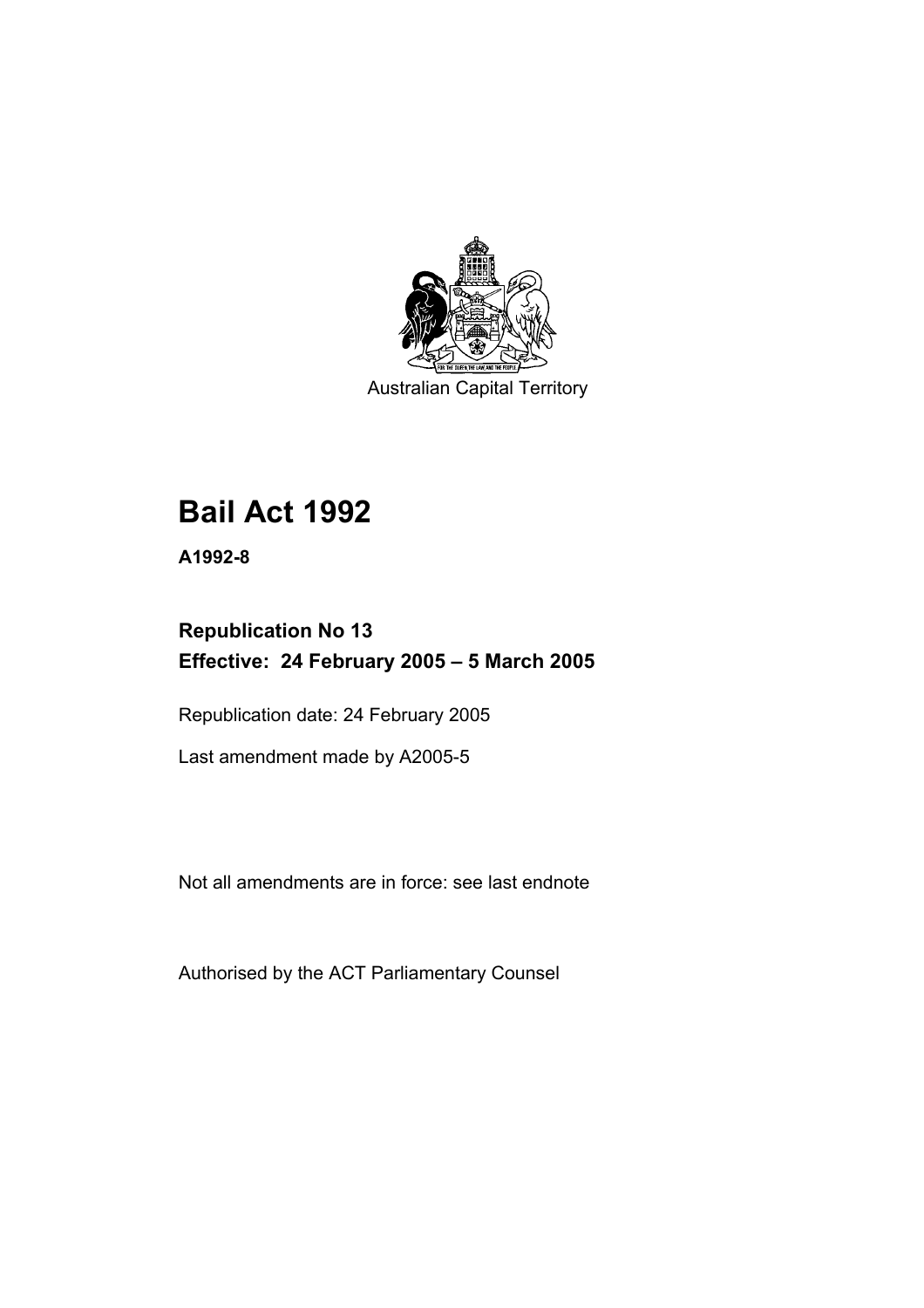# **About this republication**

#### **The republished law**

This is a republication of the *Bail Act 1992* (including any amendment made under the *Legislation Act 2001*, part 11.3 (Editorial changes)) as in force on 24 February 2005*.* It also includes any amendment, repeal or expiry affecting the republished law to 24 February 2005.

The legislation history and amendment history of the republished law are set out in endnotes 3 and 4.

#### **Kinds of republications**

The Parliamentary Counsel's Office prepares 2 kinds of republications of ACT laws (see the ACT legislation register at www.legislation.act.gov.au):

- authorised republications to which the *Legislation Act 2001* applies
- unauthorised republications.

The status of this republication appears on the bottom of each page.

#### **Editorial changes**

The *Legislation Act 2001*, part 11.3 authorises the Parliamentary Counsel to make editorial amendments and other changes of a formal nature when preparing a law for republication. Editorial changes do not change the effect of the law, but have effect as if they had been made by an Act commencing on the republication date (see *Legislation Act 2001*, s 115 and s 117). The changes are made if the Parliamentary Counsel considers they are desirable to bring the law into line, or more closely into line, with current legislative drafting practice.

This republication does not include amendments made under part 11.3 (see endnote 1).

#### **Uncommenced provisions and amendments**

If a provision of the republished law has not commenced or is affected by an uncommenced amendment, the symbol  $\mathbf{U}$  appears immediately before the provision heading. The text of the uncommenced provision or amendment appears only in the last endnote.

#### **Modifications**

If a provision of the republished law is affected by a current modification, the symbol  $\mathbf{M}$ appears immediately before the provision heading. The text of the modifying provision appears in the endnotes. For the legal status of modifications, see *Legislation Act 2001*, section 95.

#### **Penalties**

The value of a penalty unit for an offence against this republished law at the republication date is—

- (a) if the person charged is an individual—\$100; or
- (b) if the person charged is a corporation—\$500.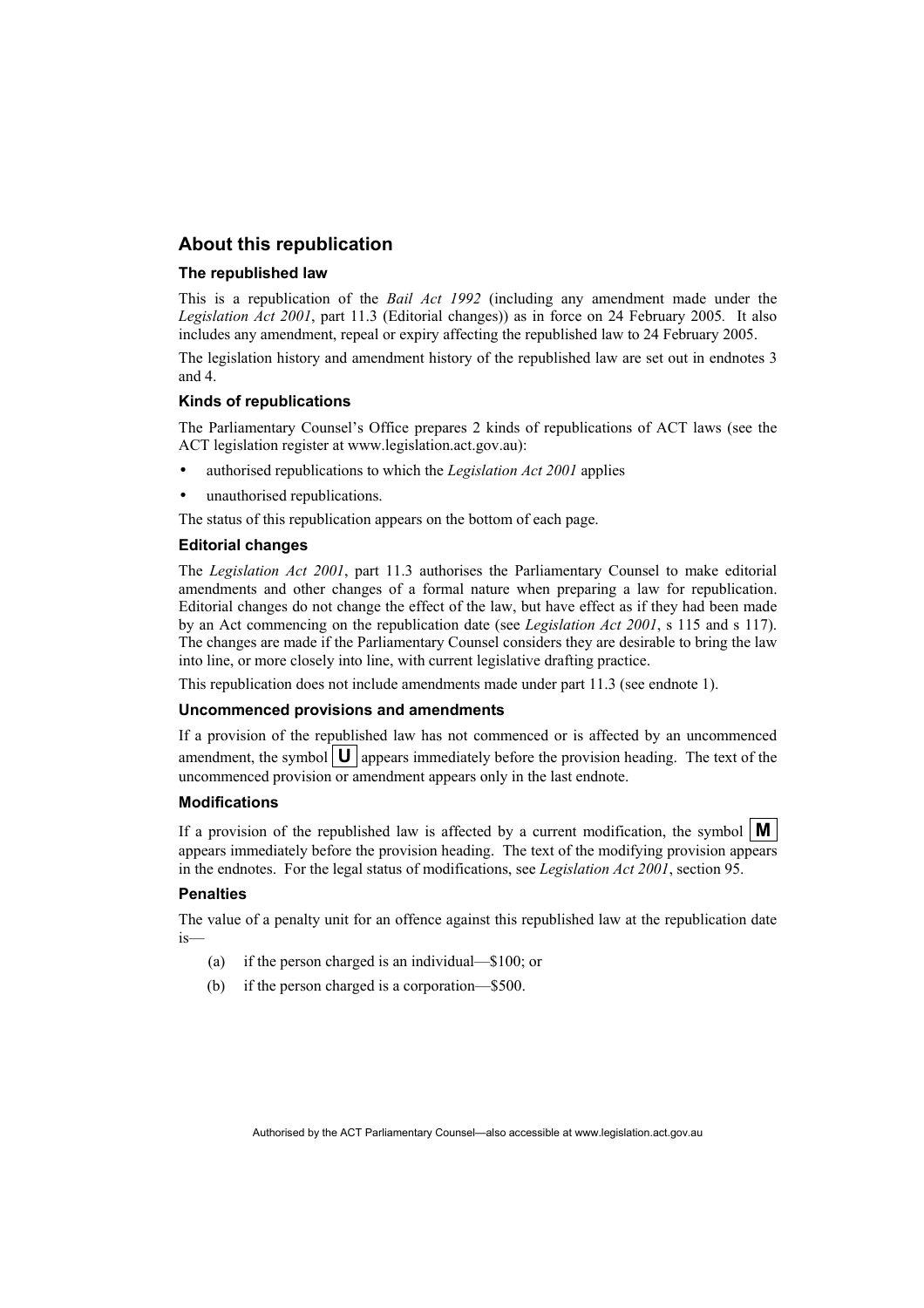

Australian Capital Territory

# **Bail Act 1992**

# **Contents**

|                     |                                                | Page       |
|---------------------|------------------------------------------------|------------|
| Part 1              | <b>Preliminary</b>                             |            |
| 1                   | Name of Act                                    | 2          |
| 2                   | Dictionary                                     | 2          |
| 3                   | <b>Notes</b>                                   | 2          |
| 4                   | Act applies to children                        | 2          |
| Part 2              | <b>Availability of bail</b>                    |            |
| <b>Division 2.1</b> | When bail may be granted and rights following  |            |
| 5                   | When may bail be granted?                      | 3          |
| 6                   | Rights following grant of bail                 | 3          |
| <b>Division 2.2</b> | <b>Presumption for bail</b>                    |            |
| 7                   | Div 2.2 subject to div 2.3 and div 2.4         | 4          |
| 8                   | Entitlement to bail—certain minor offences etc | 4          |
| R <sub>13</sub>     | Bail Act 1992                                  | contents 1 |
| 24/02/05            | Effective: 24/02/05-05/03/05                   |            |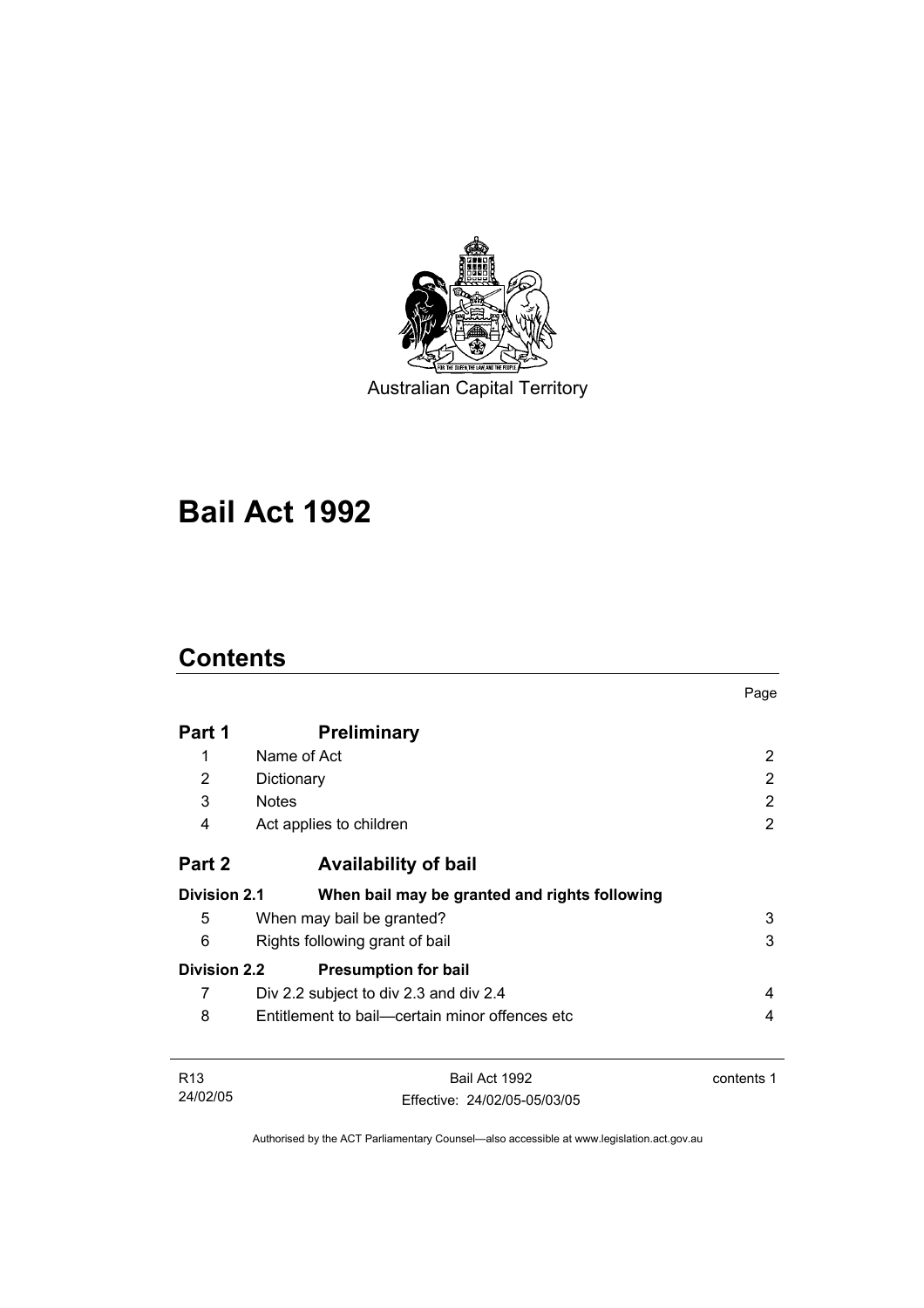|                     |                                                                                       | Page            |
|---------------------|---------------------------------------------------------------------------------------|-----------------|
| 8A                  | Entitlement to bail--breaches of certain orders                                       | 5               |
| 9                   | Limitations on entitlement to bail                                                    | 6               |
| 9Α                  | Entitlement to bail-offences other than minor offences                                | 6               |
| <b>Division 2.3</b> | No presumption for bail                                                               |                 |
| 9Β                  | Div 2.2 not to apply to certain offences                                              | 7               |
| <b>Division 2.4</b> | <b>Presumption against bail</b>                                                       |                 |
| 9C                  | Bail for murder                                                                       | 8               |
| 9D                  | Bail for serious offence committed while charge for another pending or<br>outstanding | 8               |
| 9E                  | Bail for person sentenced to imprisonment                                             | 11              |
| 9F                  | Domestic violence offence-bail by authorised officer                                  | 11              |
| 9G                  | Special or exceptional circumstances                                                  | 12              |
| Part 3              | Dispensing with bail                                                                  |                 |
| 10                  | Dispensing with bail                                                                  | 14              |
| 11                  | Effect of dispensing with bail                                                        | 14              |
| 12                  | Decision to dispense with bail                                                        | 15              |
| Part 4              | <b>Grant of bail</b>                                                                  |                 |
| 13                  | Deciding bail after charge laid                                                       | 16              |
| 14                  | Grant of bail by authorised officers                                                  | 18              |
| 15                  | Deciding of questions of bail by authorised officers                                  | 18              |
| 16                  | Notification of decision of authorised officer                                        | 19              |
| 17                  | Charged persons in custody to be brought before court                                 | 21              |
| 18                  | Facilities to be provided to accused persons                                          | 21              |
| 19                  | General provisions relating to court bail                                             | 22              |
| 20                  | Limitations on power of magistrate                                                    | 23              |
| 21                  | Bail in relation to several offences                                                  | 23              |
| 22                  | Criteria for granting bail to adults                                                  | 24              |
| 23                  | Criteria for granting bail to children                                                | 26              |
| 23A                 | Victim's concern about need for protection                                            | 26              |
| Part 5              | Bail conditions and undertakings to appear                                            |                 |
| 24                  | Conditions of bail                                                                    | 27              |
| contents 2          | Bail Act 1992                                                                         | R <sub>13</sub> |

Effective: 24/02/05-05/03/05

24/02/05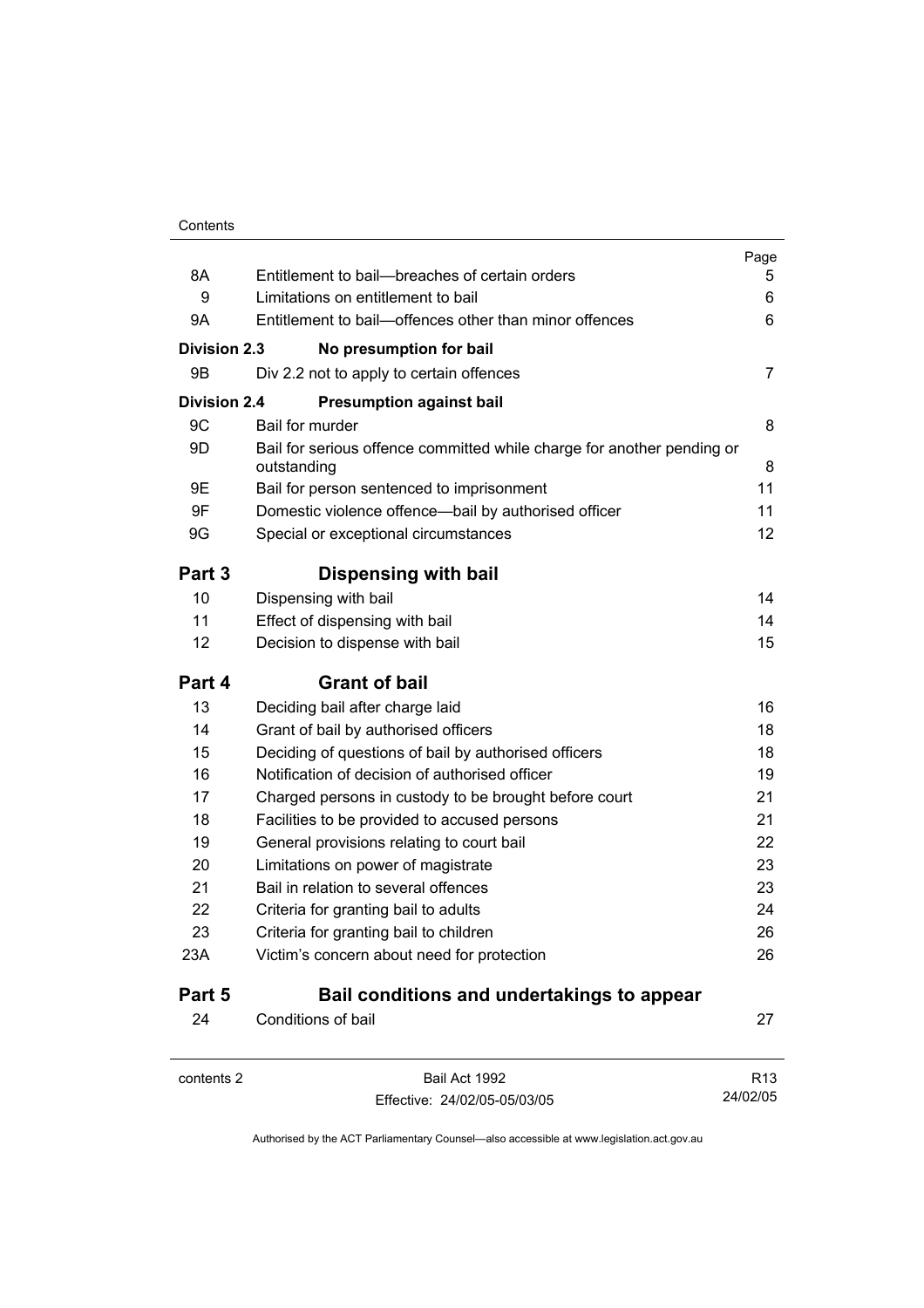|                     |                                                            | Contents   |
|---------------------|------------------------------------------------------------|------------|
|                     |                                                            | Page       |
| 25                  | Conditions on which bail may be granted to adults          | 27         |
| 26                  | Conditions on which bail may be granted to children        | 31         |
| 27                  | Recording of certain bail decisions                        | 33         |
| 28                  | Undertakings to appear                                     | 34         |
| 30                  | Accused person may be excused from attendance before court | 34         |
| 31                  | <b>Bail requirements</b>                                   | 36         |
| 32                  | Acceptable people and security for bail                    | 36         |
| 33                  | Continuation of bail and undertakings                      | 37         |
| 34                  | Written notice of conditions of bail                       | 39         |
| 36                  | Discharge of surety                                        | 40         |
| 37                  | Payment of amounts to Territory                            | 41         |
| Part 6              | <b>Review of bail decisions</b>                            |            |
| <b>Division 6.1</b> | Review of decisions by authorised officers                 |            |
| 38                  | Review by authorised officers                              | 43         |
| 39                  | Exercise of power to review                                | 43         |
| 40                  | Limitation on power of authorised officer to review        | 44         |
| <b>Division 6.2</b> | <b>Review of decisions by courts</b>                       |            |
| 41                  | Right of review of bail decisions                          | 44         |
| 41A                 | Court may review on its own initiative                     | 45         |
| 42                  | Power of Magistrates Court to review                       | 45         |
| 43                  | Power of Supreme Court to review                           | 45         |
| 45                  | Exercise of power to review                                | 46         |
| 46                  | Review limited to bail conditions                          | 47         |
| Part 7              | <b>Miscellaneous</b>                                       |            |
| 47                  | Giving information relating to bail                        | 49         |
| 47A                 | Notice to victim of bail decisions                         | 49         |
| 48                  | Notification to court that bail condition not satisfied    | 50         |
| 49                  | Failure to answer bail                                     | 50         |
| 51                  | Indemnification of sureties                                | 51         |
| 52                  | Contravention of Act by police officers                    | 51         |
| 55                  | Civil standard of proof to apply for certain purposes      | 52         |
| 56                  | No right of surety to arrest                               | 52         |
| R <sub>13</sub>     | Bail Act 1992                                              | contents 3 |

Authorised by the ACT Parliamentary Counsel—also accessible at www.legislation.act.gov.au

Effective: 24/02/05-05/03/05

24/02/05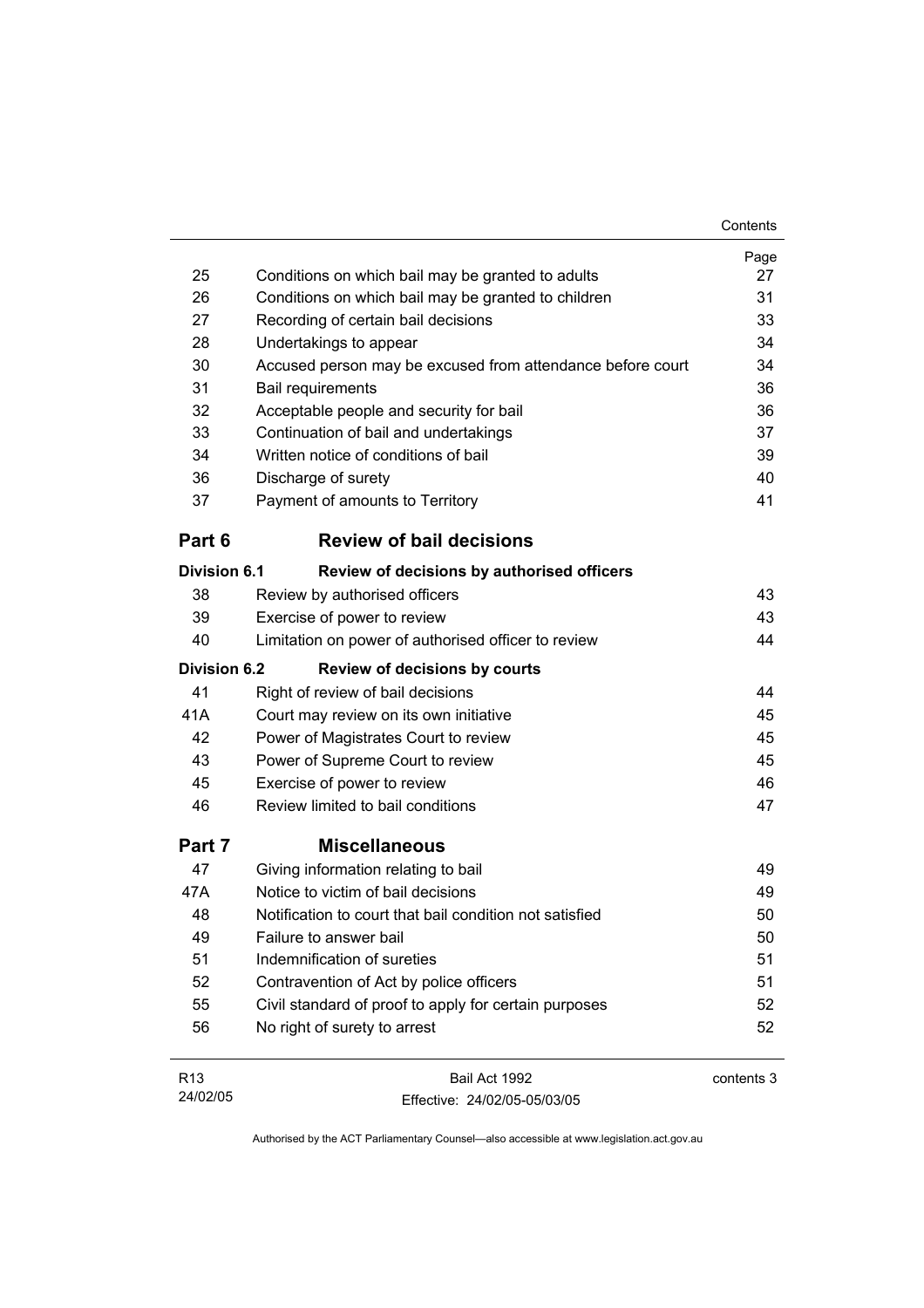|      |                                                      | Page |
|------|------------------------------------------------------|------|
| 56A  | Arrest without warrant of person on bail             | 52   |
| 56B  | Arrest for breach of condition by person outside ACT | 53   |
| 57   | Act to prevail                                       | 53   |
| 57AA | Abolition of inherent power of bail                  | 54   |
| 58   | Approved forms                                       | 54   |
| 59   | Regulation-making power                              | 54   |

| <b>Schedule 1</b> | Offences to which presumption of bail does not       |    |
|-------------------|------------------------------------------------------|----|
|                   | apply                                                | 55 |
| <b>Part 1.1</b>   | <b>Offences against Crimes Act 1900</b>              | 55 |
| <b>Part 1.2</b>   | <b>Offences against Criminal Code</b>                | 55 |
| <b>Part 1.3</b>   | <b>Offences against Drugs of Dependence Act 1989</b> | 56 |
| <b>Part 1.4</b>   | <b>Offences against Customs Act 1901 (Cwith)</b>     | 56 |
|                   |                                                      |    |

# **Dictionary** 57

# **Endnotes**

|   | About the endnotes     | 60  |
|---|------------------------|-----|
| 2 | Abbreviation key       | 60  |
| 3 | Legislation history    | 61  |
| 4 | Amendment history      | 64  |
| 5 | Earlier republications | 72. |
| 6 | Uncommenced amendments | 73  |

contents 4 Bail Act 1992 Effective: 24/02/05-05/03/05

R13 24/02/05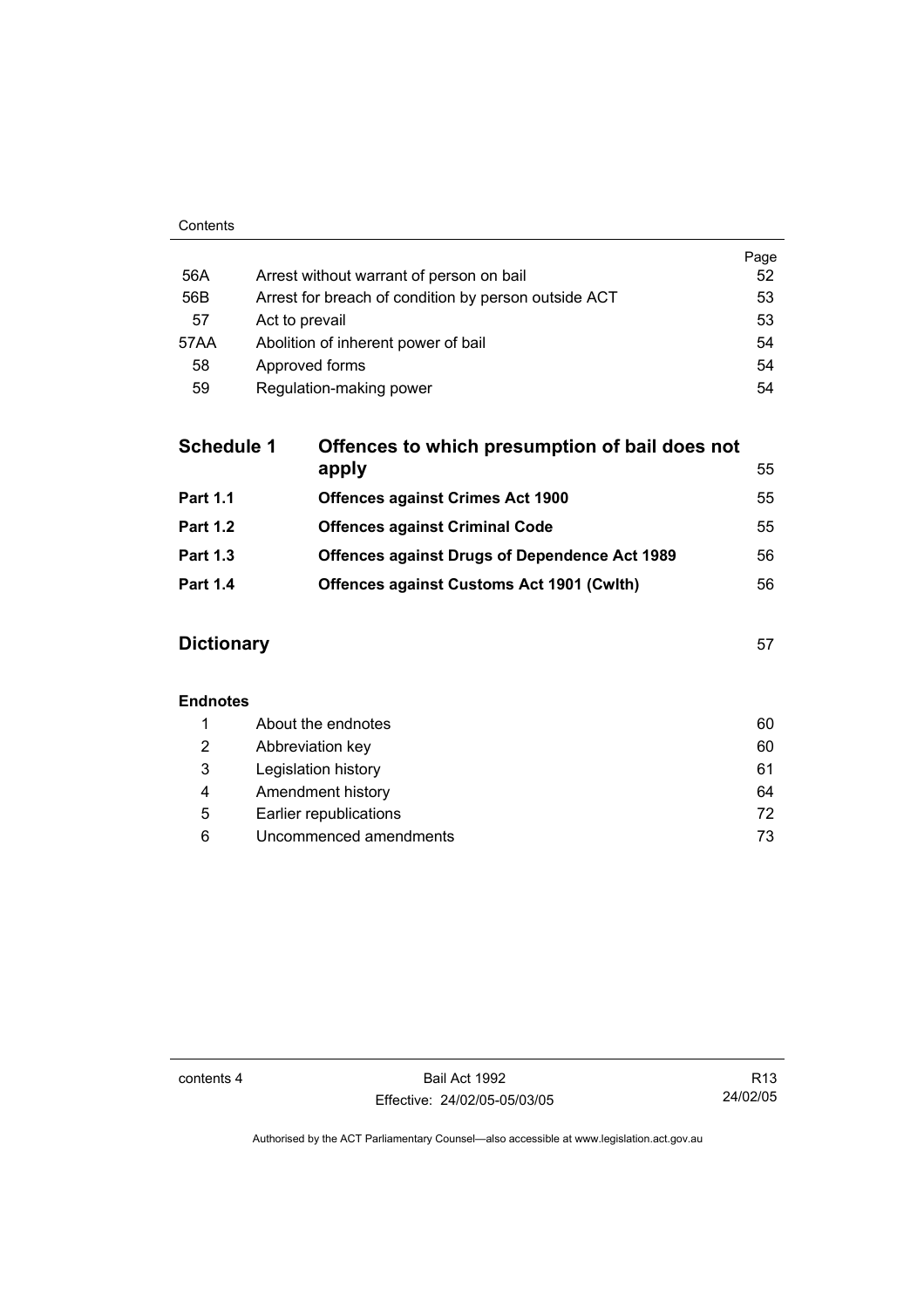

Australian Capital Territory

# **Bail Act 1992**

An Act relating to bail for accused persons in connection with criminal proceedings

R13 24/02/05

I

Bail Act 1992 Effective: 24/02/05-05/03/05 page 1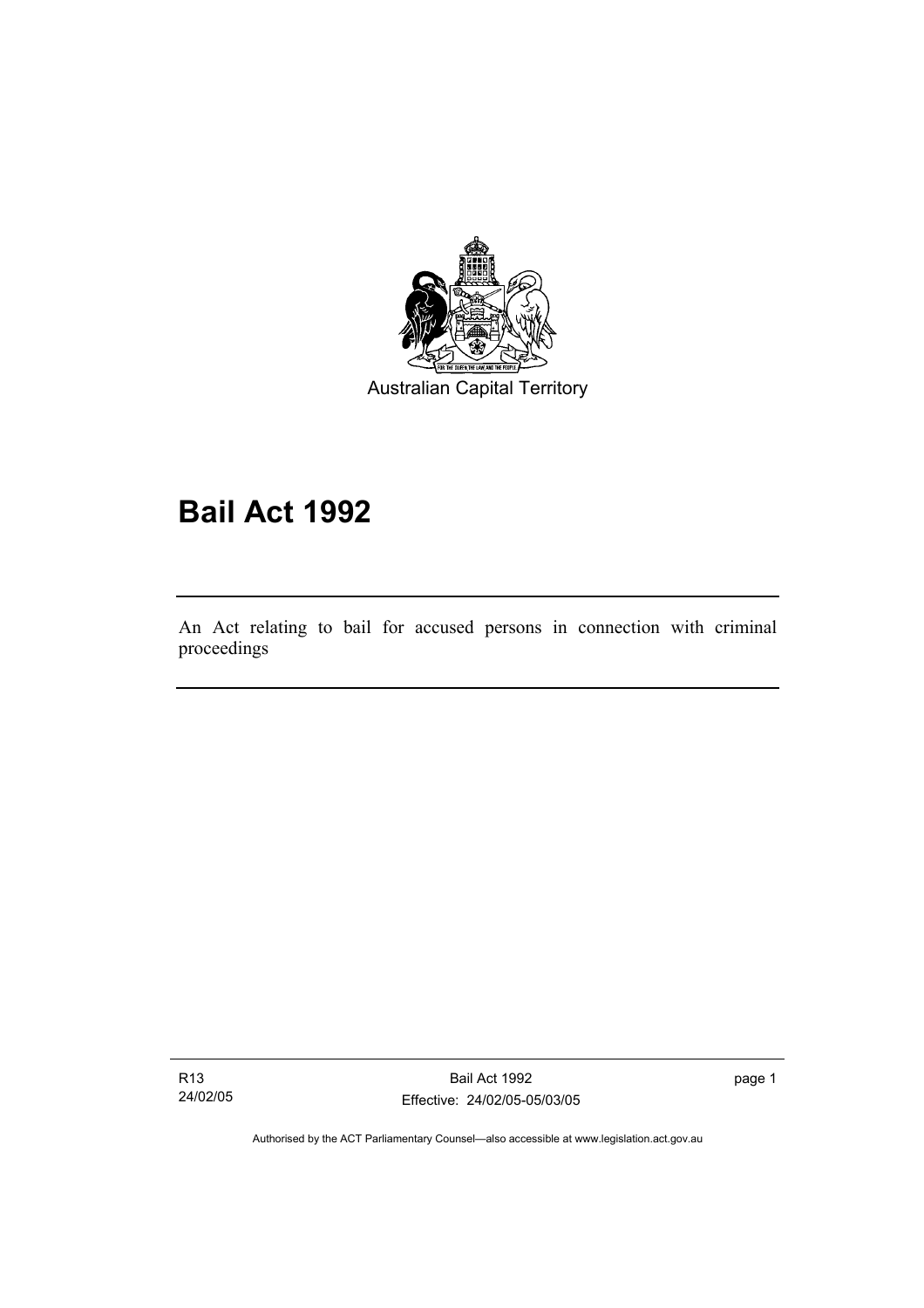#### **Part 1** Preliminary

Section 1

# **Part 1** Preliminary

### **1 Name of Act**

This Act is the *Bail Act 1992*.

### **2 Dictionary**

The dictionary at the end of this Act is part of this Act.

*Note 1* The dictionary at the end of this Act defines certain terms used in this Act, and includes references (*signpost definitions*) to other terms defined elsewhere.

> For example, the signpost definition '*domestic violence offence—*see the *Crimes Act 1900*, dictionary.' means that the term 'domestic violence offence' is defined in that dictionary and the definition applies to this Act.

*Note 2* A definition in the dictionary (including a signpost definition) applies to the entire Act unless the definition, or another provision of the Act, provides otherwise or the contrary intention otherwise appears (see Legislation Act, s  $155$  and s  $156$  (1)).

### **3 Notes**

A note included in this Act is explanatory and is not part of this Act.

*Note* See the Legislation Act, s 127 (1), (4) and (5) for the legal status of notes.

### **4 Act applies to children**

This Act applies to a person whether or not the person is an adult.

R13 24/02/05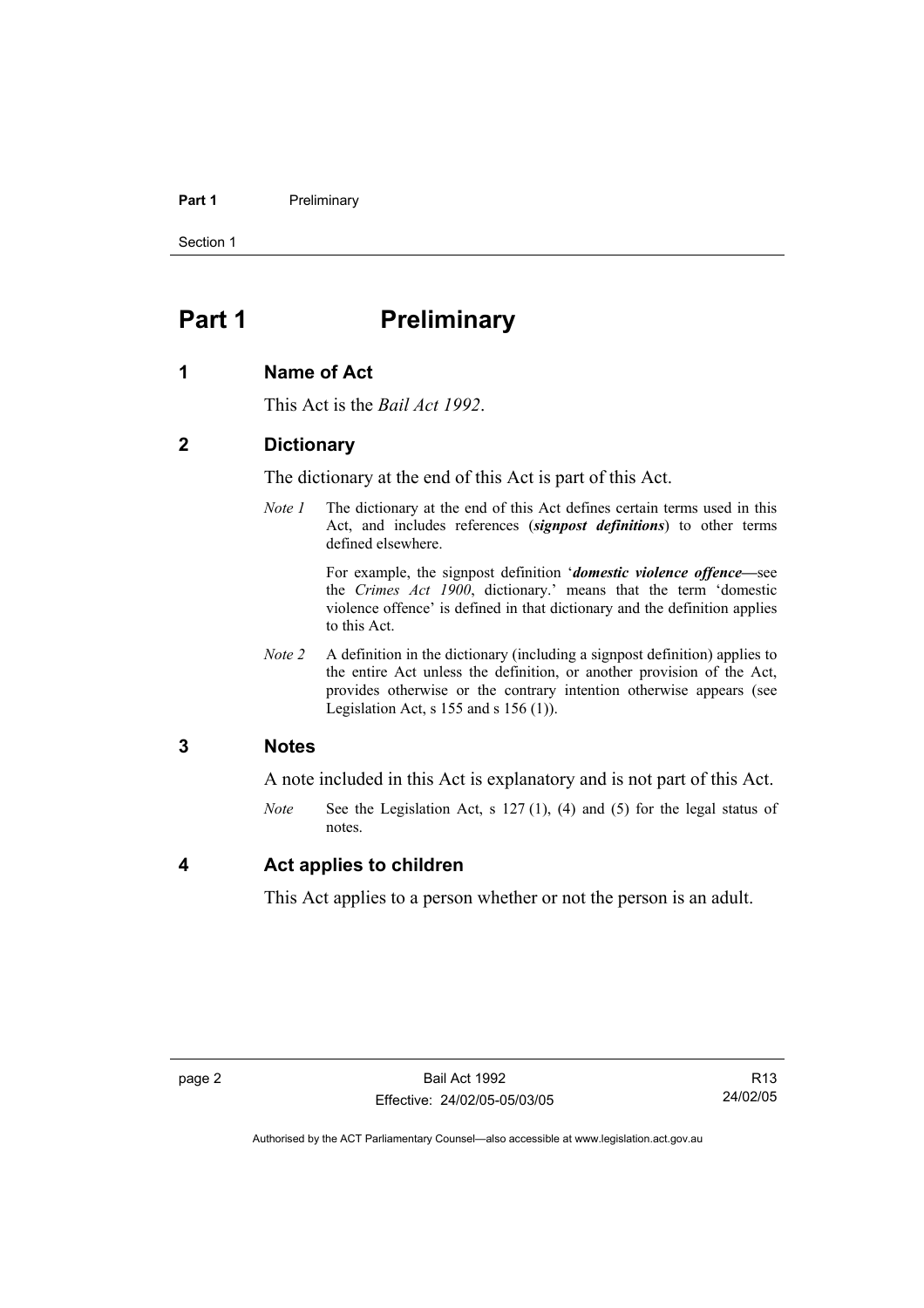# **Part 2 Availability of bail**

# **Division 2.1 When bail may be granted and rights following**

# **5 When may bail be granted?**

- (1) An accused person may be granted bail in relation to any period when the person is not required to attend court in relation to the offence with which the person has been charged.
- (2) However, an accused person who is in custody in relation to an offence must not be granted bail in relation to any period when—
	- (a) the person is in custody for another offence or reason in relation to which the person is not entitled to be granted bail; or
	- (b) the person is serving a sentence of imprisonment.

# **6 Rights following grant of bail**

- (1) This section applies if—
	- (a) bail is granted to an accused person in relation to an offence; and
	- (b) the person gives an undertaking to appear; and
	- (c) if a bail condition mentioned in section  $25(1)$  (b) (ii) or (c) is imposed—the security is given or the deposit made.
- (2) The person is entitled—
	- (a) if the person is in custody—to be released from custody; and
	- (b) to remain at liberty in relation to the offence until required to appear before a court in accordance with the undertaking.
- (3) This section is subject to section 56A (Arrest without warrant of person on bail).

| R <sub>13</sub> | Bail Act 1992                | page 3 |
|-----------------|------------------------------|--------|
| 24/02/05        | Effective: 24/02/05-05/03/05 |        |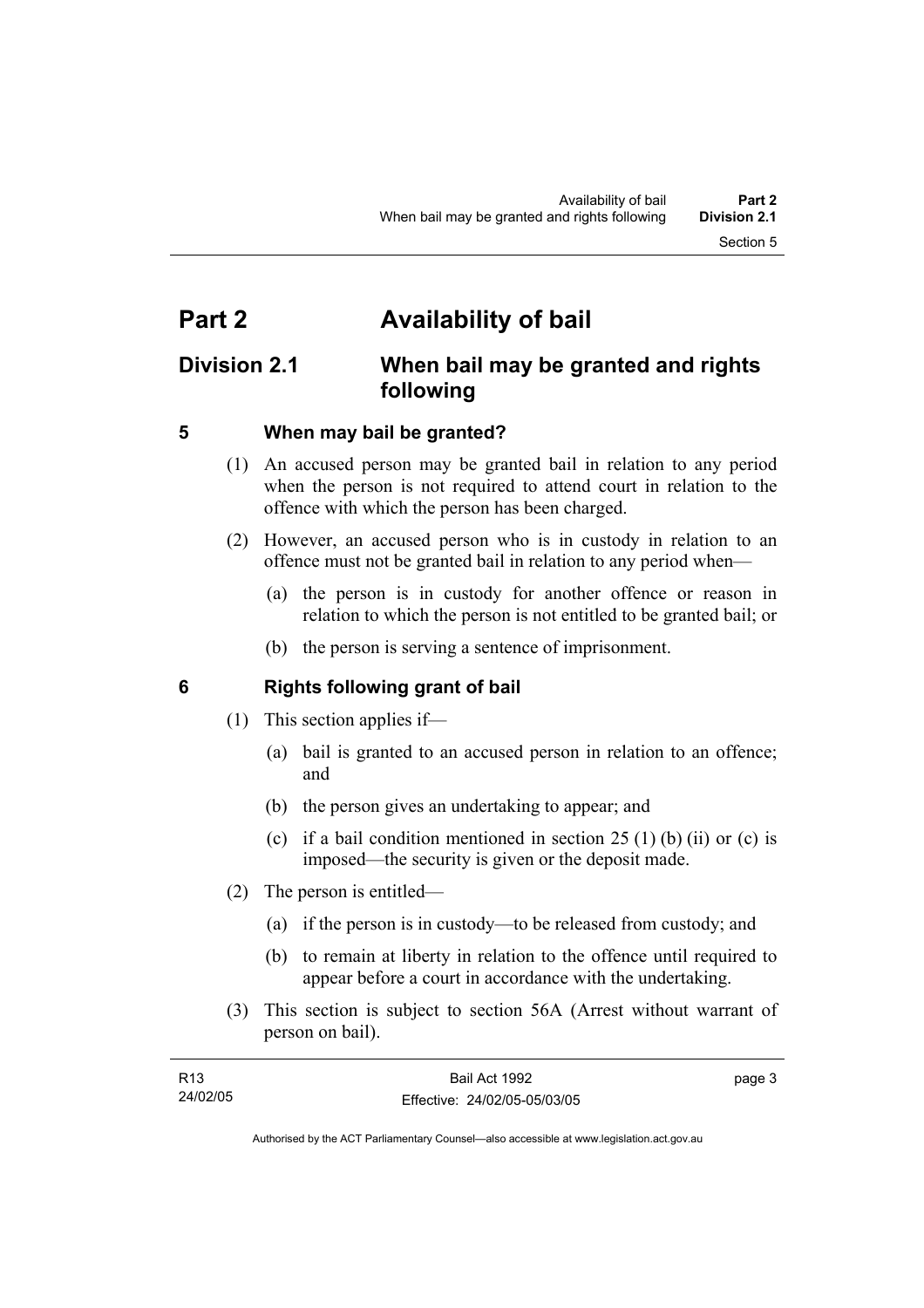**Part 2 Availability of bail Division 2.2** Presumption for bail Section 7

# **Division 2.2 Presumption for bail**

# **7 Div 2.2 subject to div 2.3 and div 2.4**

This division is subject to division 2.3 (No presumption for bail) and division 2.4 (Presumption against bail).

# **8 Entitlement to bail—certain minor offences etc**

- (1) This section applies to—
	- (a) a person charged with an offence not punishable by imprisonment (except in default of payment of a fine); and
	- (b) a person charged with an offence punishable by imprisonment for not longer than 6 months; and
	- (c) a person arrested for a breach of the peace or apprehended breach of the peace; and
	- (d) a person arrested under a warrant because of failure to comply with a summons or subpoena; and
	- (e) a person brought up to attend a trial or hearing following the issue of a writ of habeas corpus.
- (2) The person is entitled—
	- (a) to be granted bail; and
	- (b) if the person is in custody—to be released from custody as soon as the person gives an undertaking to appear.
- (3) However, if no further appearance is required for a person arrested for a breach of the peace or an apprehended breach of the peace, the person may be released from custody without giving an undertaking to appear.

R13 24/02/05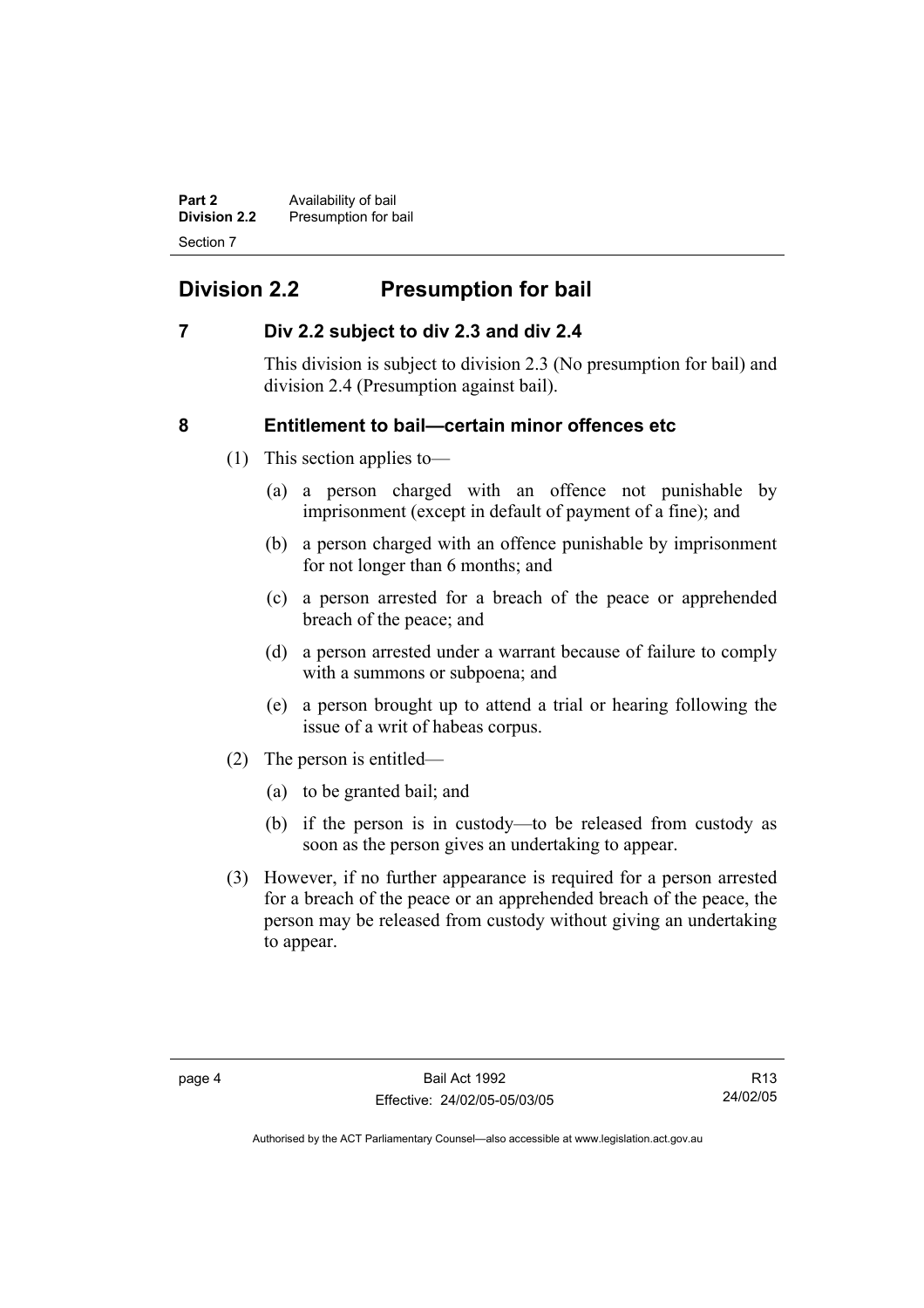- (4) A condition to keep the peace may be imposed on a grant of bail to a person arrested for a breach of the peace or an apprehended breach of the peace.
	- *Note* For other conditions that may be imposed on a grant of bail, see s 25 and s 26.

### **8A Entitlement to bail—breaches of certain orders**

- (1) This section applies to a person who is arrested for, or in another way brought before the court in relation to, a breach of—
	- (a) a recognisance; or
	- (b) a community service order; or
	- (c) a home detention order; or
	- (d) a periodic detention order.
- (2) The person has the same entitlement to be granted bail in relation to the breach of the order as the person has under this part in relation to the offence to which the order relates.

#### **Examples**

- 1 Martin has been found guilty of armed robbery and sentenced to periodic detention. He has breached the periodic detention order and is before the court on an application to cancel the order. There is no presumption in relation to bail because the offence of armed robbery is an offence to which division 2.2 (Presumption for bail) does not apply.
- 2 Joe has been found guilty of threatening to kill. Joe had, 3 years before, been found guilty of an offence involving violence. After serving part of his sentence of imprisonment for the offence of threatening to kill, he was released on entering into a recognisance. He has breached the recognisance and is before the court on an application to cancel the order for his release. There is no presumption in relation to bail because section 9B (b) applies to make the offence of threatening to kill an offence to which division 2.2 (Presumption for bail) does not apply.
	- *Note* An example is part of the Act, is not exhaustive and may extend, but does not limit, the meaning of the provision in which it appears (see Legislation Act, s 126 and s 132).

page 5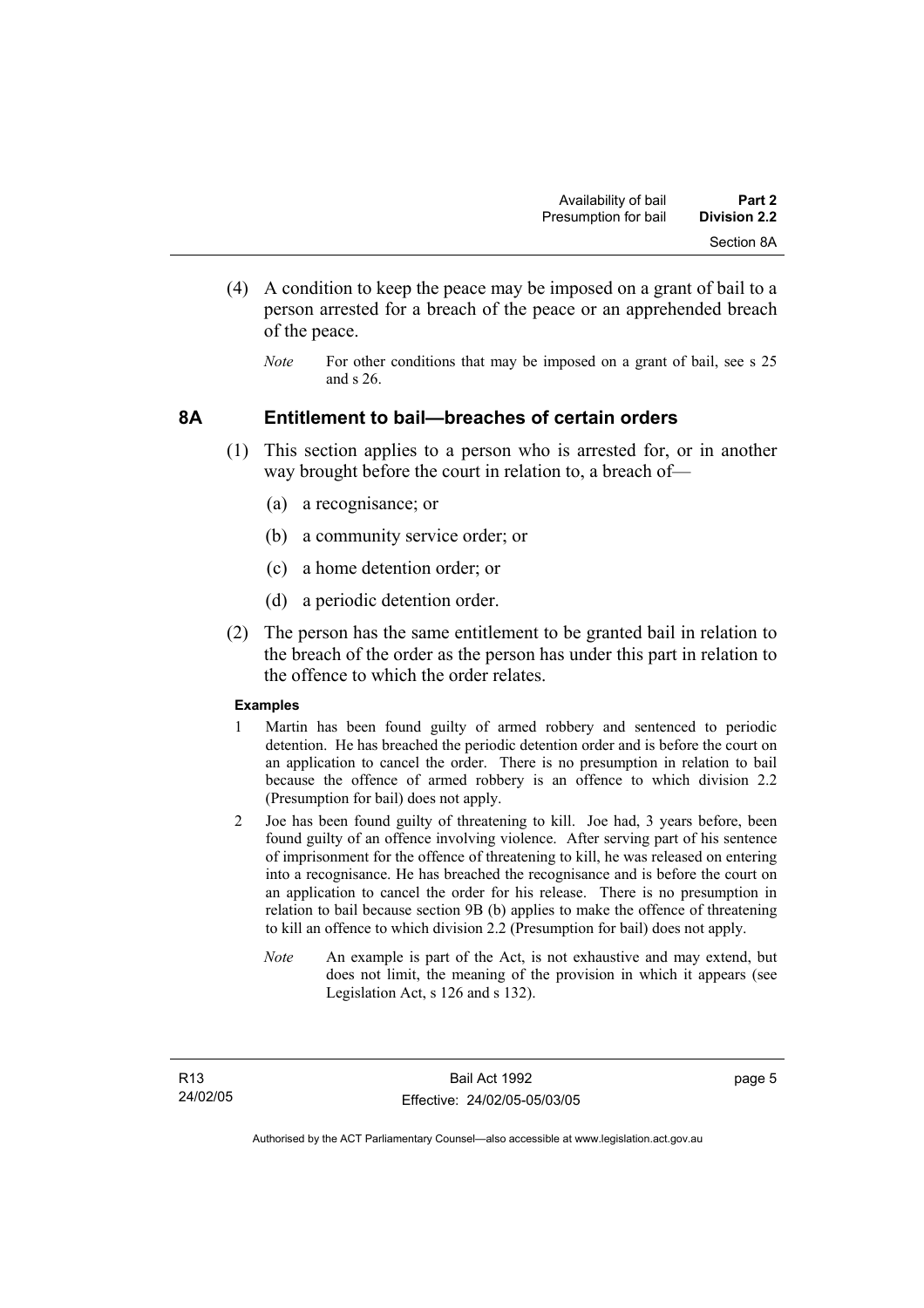| Part 2              | Availability of bail |
|---------------------|----------------------|
| <b>Division 2.2</b> | Presumption for bail |
| Section 9           |                      |

(3) In this section:

*community service order*—see the *Crimes Act 1900*, section 407.

*home detention order*—see the *Rehabilitation of Offenders (Interim) Act 2001*, dictionary.

*periodic detention order* means an order under the *Periodic Detention Act 1995*, section 4 (Power to order periodic detention).

### **9 Limitations on entitlement to bail**

- (1) A person charged with an offence mentioned in section 8 (1) (a) or (b) is not entitled to be granted bail if—
	- (a) the person has previously failed to comply with an undertaking to appear, or a bail condition imposed, in relation to the same or a similar offence; or
	- (b) in the opinion of the court or authorised officer, the person is incapacitated by intoxication, injury or use of drugs or is otherwise in danger of physical injury or in need of physical protection.
- (2) A person arrested for a breach of the peace or apprehended breach of the peace is not entitled to be granted bail if the person has previously, without reasonable excuse, failed to comply with an undertaking to appear, or a bail condition imposed, in relation to a breach of the peace or apprehended breach of the peace.

# **9A Entitlement to bail—offences other than minor offences**

- (1) This section applies to—
	- (a) a person in relation to an offence other than an offence mentioned in section 8 (1) (a) or (b) (Entitlement to bail certain minor offences etc); and
	- (b) a person who is not entitled to bail under section 8 (2) because of section  $9(1)$  or  $(2)$ .

R13 24/02/05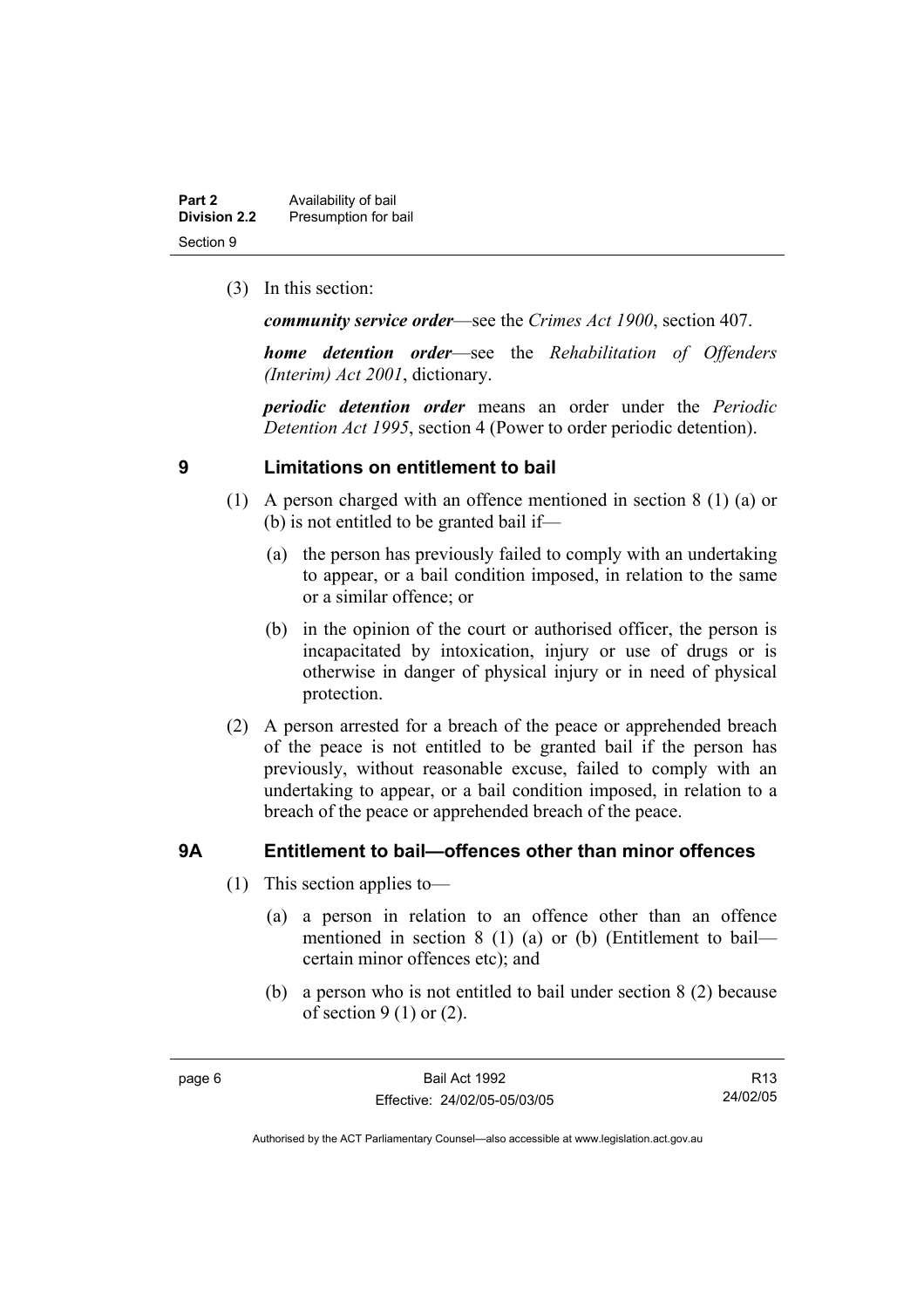- (2) The person is entitled to be granted bail unless the court or authorised officer is satisfied that refusal is justified after considering—
	- (a) for an adult—the matters mentioned in section 22 (Criteria for granting bail to adults); or
	- (b) for a child—the matters mentioned in section 23 (Criteria for granting bail to children).

# **Division 2.3 No presumption for bail**

# **9B Div 2.2 not to apply to certain offences**

Division 2.2 (Presumption for bail) does not apply to the grant of bail—

- (a) to a person accused of an offence mentioned in schedule 1 (Offences to which presumption for bail does not apply); or
- (b) to a person accused of any of the following offences, if the person has in the previous 10 years been found guilty of an offence involving violence or the threat of violence:
	- (i) an offence against the *Crimes Act 1900*, section 30 (Threat to kill);
	- (ii) an offence against the *Crimes Act 1900*, section 31 (Threat to inflict grievous bodily harm);
	- (iii) an offence against the *Crimes Act 1900*, section 35 (Stalking);
	- (iv) an offence against the *Protection Orders Act 2001*, section 34 (Offence for contravention of protection order); or
- (c) to a person accused of an offence against the *Criminal Code Act 1995* (Cwlth), section 80.1 (Treason); or

page 7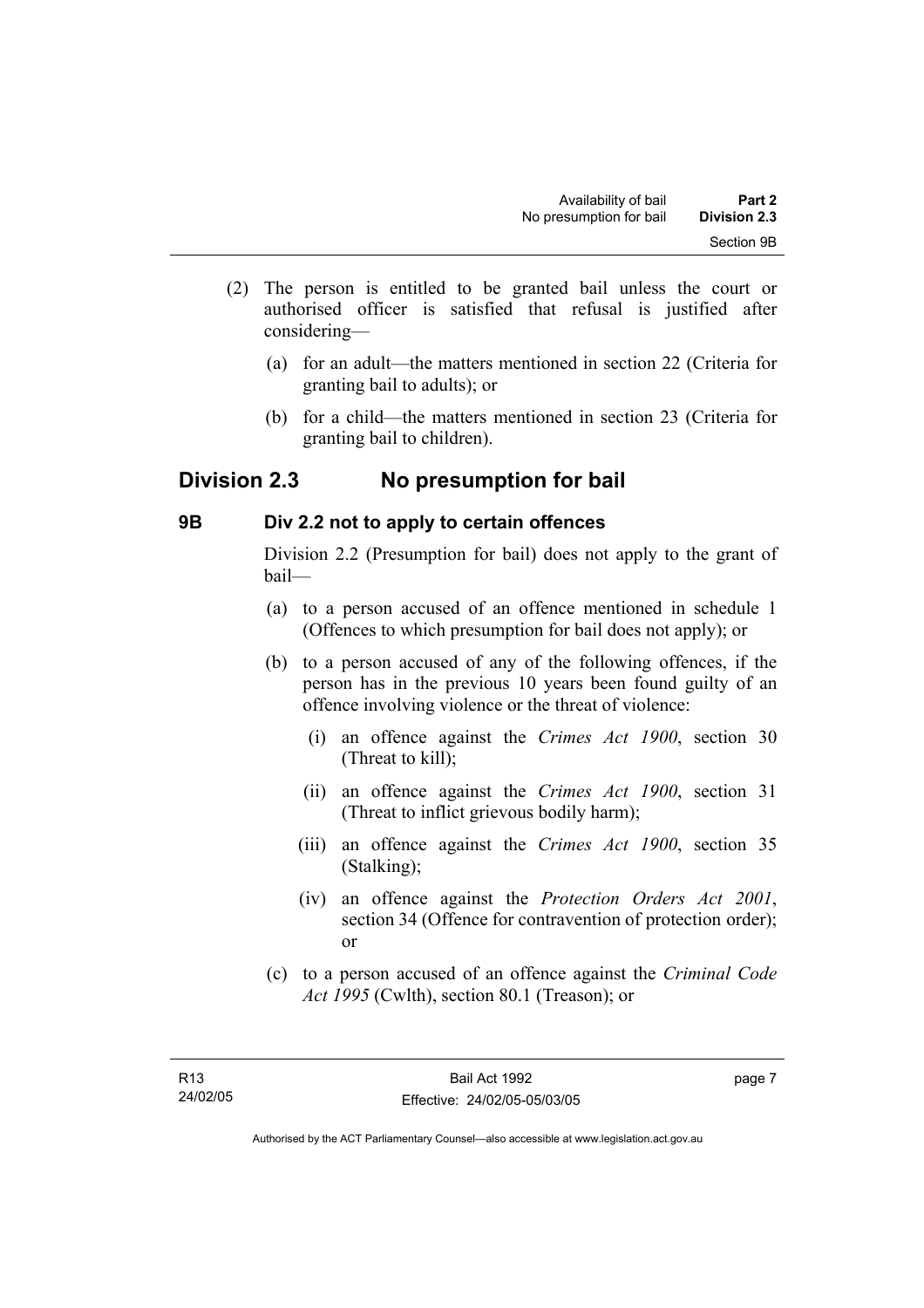| Part 2              | Availability of bail     |
|---------------------|--------------------------|
| <b>Division 2.4</b> | Presumption against bail |
| Section 9C          |                          |

 (d) to a person convicted of an indictable offence but not sentenced.

# **Division 2.4 Presumption against bail**

# **U 9C Bail for murder**

- (1) This section applies to a person accused of murder.
	- *Note* A reference to an offence against a Territory law includes a reference to a related ancillary offence, eg attempt (see Legislation Act, s 189).
- (2) A court or authorised officer must not grant bail to the person unless satisfied that special or exceptional circumstances exist favouring the grant of bail.
- (3) However, even if special or exceptional circumstances are established, the court or officer must refuse bail if satisfied that refusal is justified after considering—
	- (a) for an adult—the matters mentioned in section 22 (Criteria for granting bail to adults); or
	- (b) for a child—the matters mentioned in section 23 (Criteria for granting bail to children).

### **9D Bail for serious offence committed while charge for another pending or outstanding**

- (1) This section applies if—
	- (a) a person is accused of a serious offence; and
	- (b) the person is alleged to have committed the offence while a charge against the person for another serious offence is pending or outstanding.

#### **Example**

Claude is served with a summons to attend the Magistrates Court to answer a charge that he has committed the offence of taking a motor vehicle without consent (punishable by 5 years imprisonment under the Criminal Code,

R13 24/02/05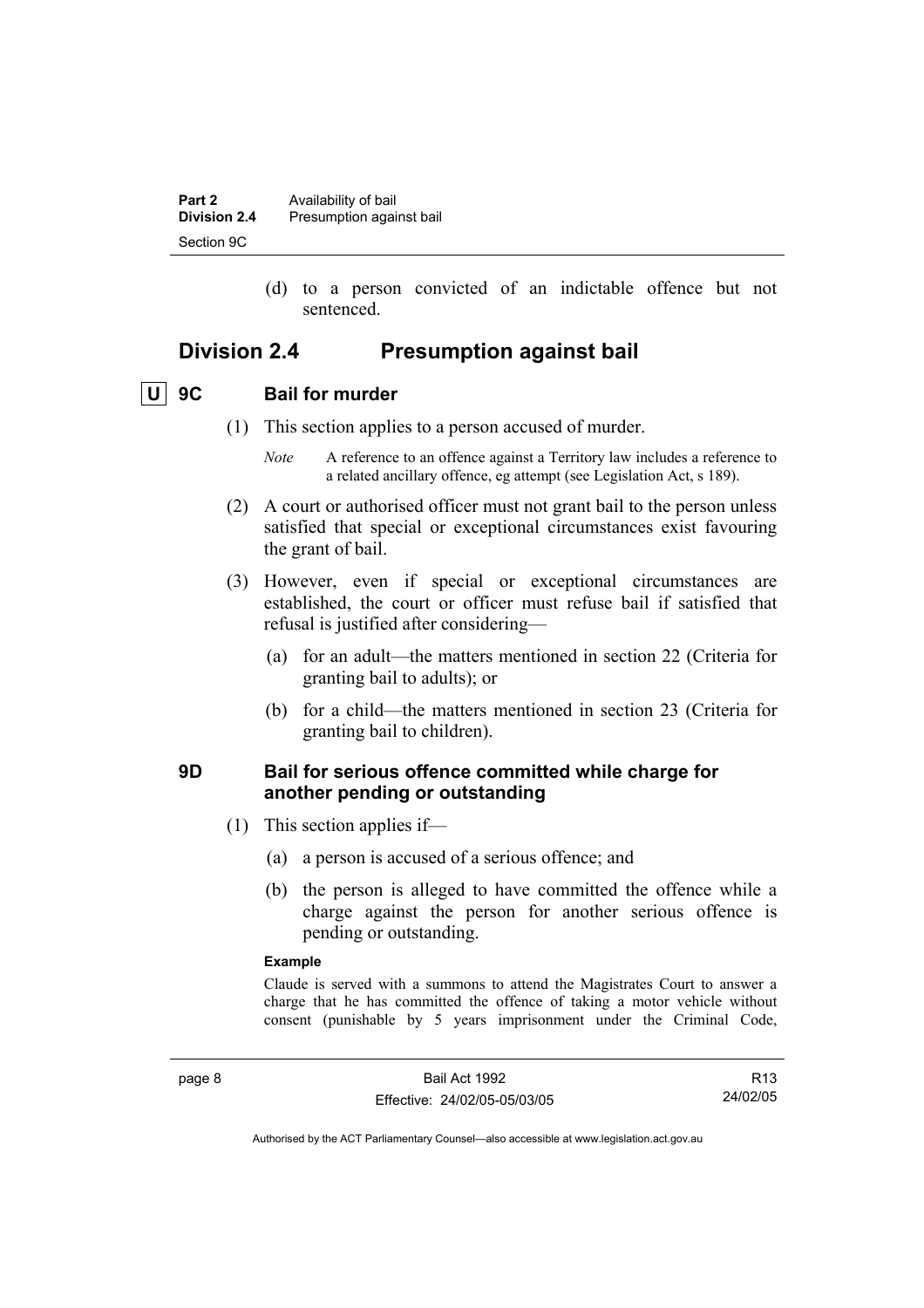section 318 (1), and so a serious offence for this section). Before the court date, Claude is arrested and charged with having committed an aggravated robbery the day after being served with the summons (punishable by 25 years imprisonment under the Criminal Code, section 310, and so also a serious offence for this section). At the time of the alleged aggravated robbery, the charge of taking a motor vehicle without consent was still pending. This section will apply to any decision about the grant of bail to Claude in relation to the aggravated robbery charge.

- *Note* An example is part of the Act, is not exhaustive and may extend, but does not limit, the meaning of the provision in which it appears (see Legislation Act, s 126 and s 132).
- (2) A court or an authorised officer must not grant bail to the accused person unless satisfied that special or exceptional circumstances exist favouring the grant of bail.
- (3) However, even if special or exceptional circumstances are established, the court or officer must refuse bail if satisfied that refusal is justified after considering—
	- (a) for an adult—the matters mentioned in section 22 (Criteria for granting bail to adults); or
	- (b) for a child—the matters mentioned in section 23 (Criteria for granting bail to children).
- (4) Also, if the serious offence mentioned in subsection (1) (a) or (b) is a domestic violence offence, an authorised person must not grant bail to the accused person if satisfied that refusal of bail is required under section 9F (Domestic violence offence—bail by authorised officer).
- (5) This section does not affect the application of section 9F (4) and (5) to the accused person if—
	- (a) the serious offence mentioned in subsection (1) (a) or (b) is a domestic violence offence; and
	- (b) an authorised person grants bail to the accused person.

page 9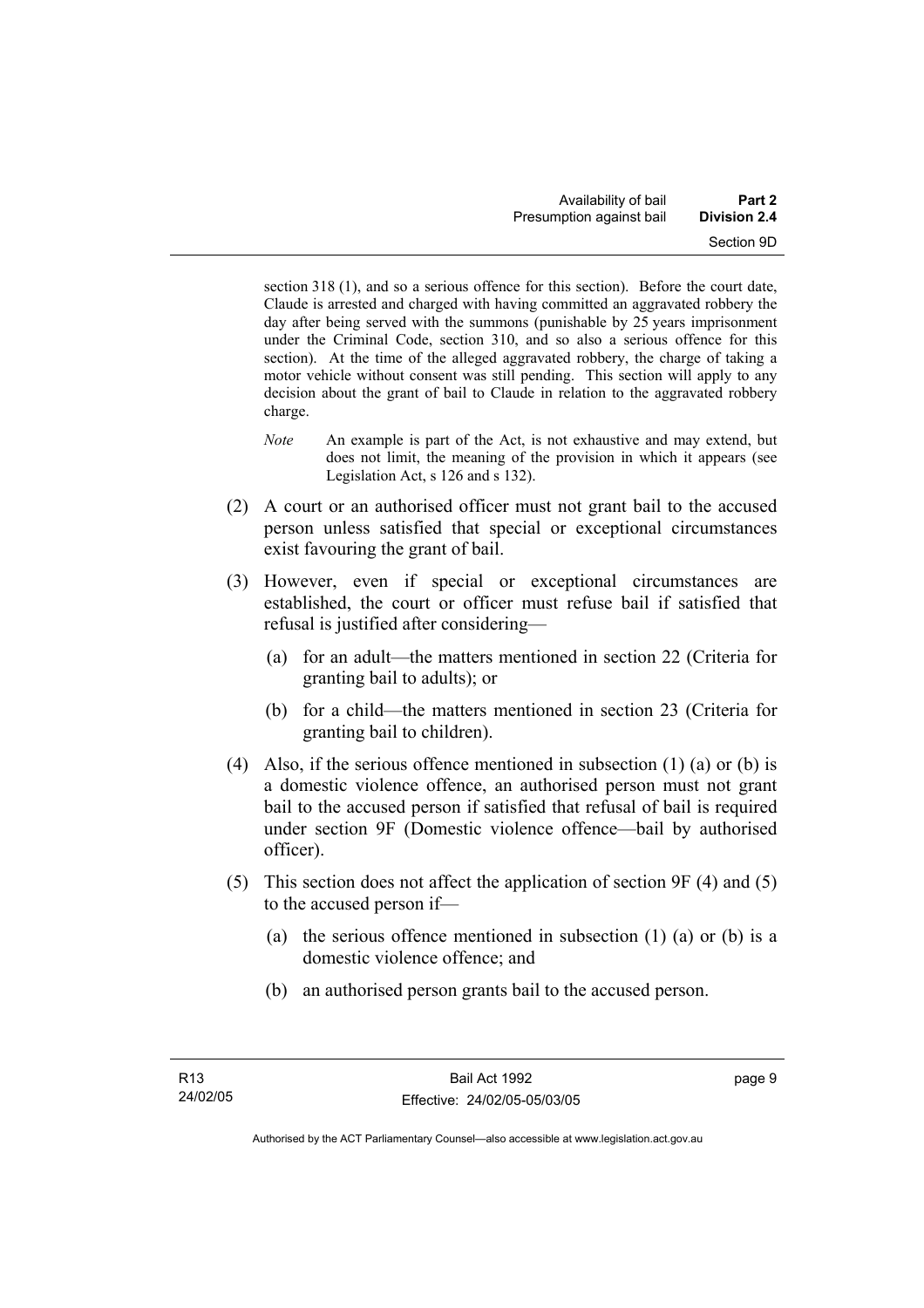(6) In this section:

*outstanding*—a charge against a person for an offence is *outstanding*—

- (a) until the charge is finally dealt with in any of the following ways:
	- (i) the charge is withdrawn;
	- (ii) the charge is dismissed by a court;
	- (iii) the person is discharged by the Magistrates Court following a committal hearing;
	- (iv) the person is acquitted or found guilty by a court of the offence; and
- (b) if the person is acquitted or found guilty by a court of the offence charged, but a new trial on the charge (or a charge based on the same facts) is later ordered on appeal—from the date the new trial is ordered until the earliest of the following happens—
	- (i) the charge (or a charge based on the same facts) is finally dealt with as mentioned in paragraph (a)  $(i)$ ,  $(ii)$  or  $(iv)$ ;
	- (ii) the order for the new trial is reversed on a further appeal.
- *Note Found guilty*, of an offence, includes having the offence taken into account under the *Crimes Act 1900*, s 357 and having an order made in relation to the offence under the *Crimes Act 1900*, s 402 or the *Children and Young People Act 1999*, s 98 (see Legislation Act, dict, pt 1).

*pending*—a charge against a person for an serious offence is *pending* if the person has not yet been charged with the offence, but the person has—

 (a) been arrested for the offence (unless the person is later released without being charged with a serious offence); or

R13 24/02/05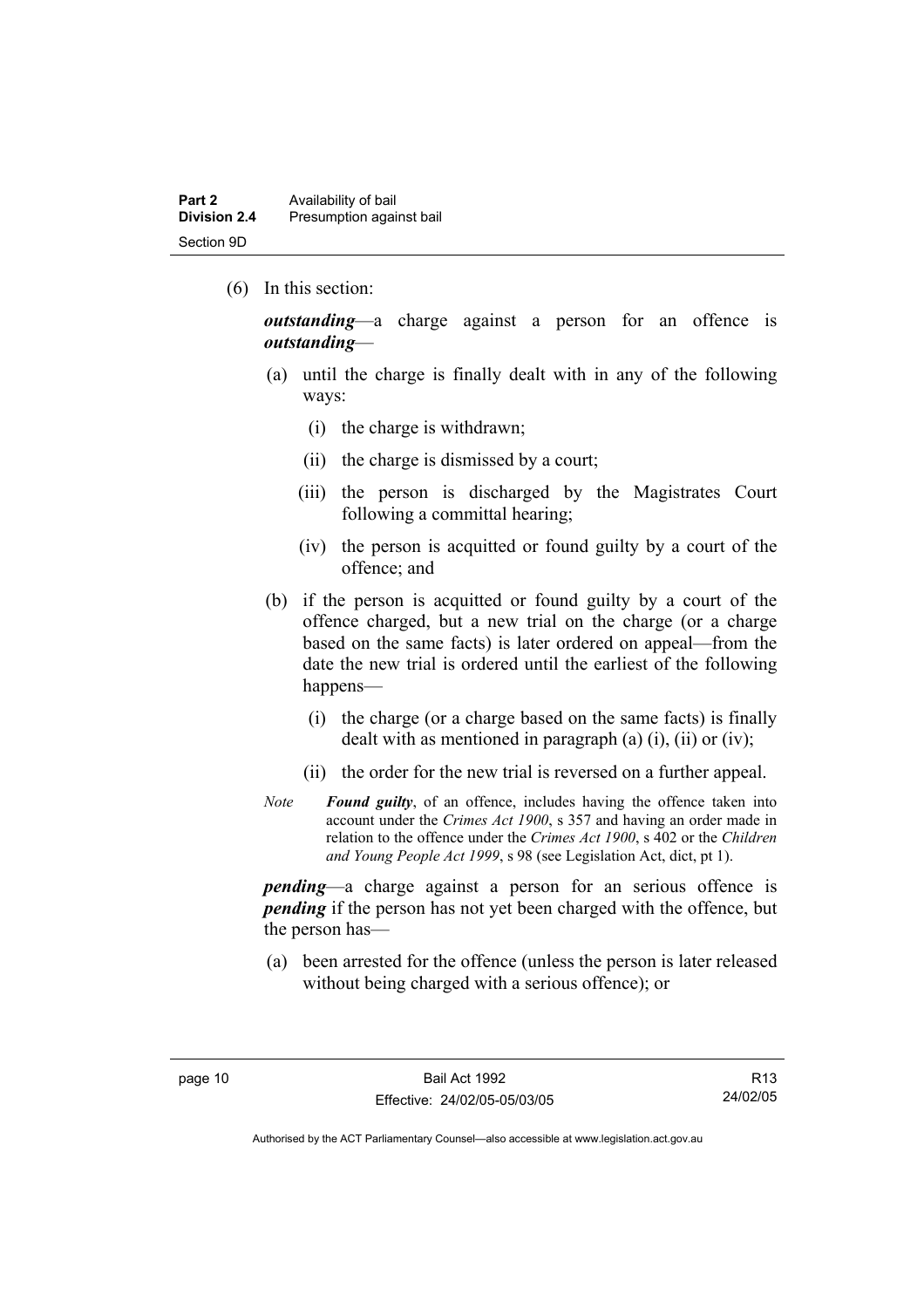- (b) been served with a summons to appear before a court to answer a charge for the offence; or
- (c) at the invitation of a police officer, signed an agreement to attend court to answer a charge for the offence.

*serious offence* means an offence punishable by imprisonment for 5 years or longer.

# **9E Bail for person sentenced to imprisonment**

- (1) This section applies if—
	- (a) a person has been convicted of an offence by a court and sentenced to a period of imprisonment for the offence; and
	- (b) an appeal is pending in relation to the conviction or sentence.
- (2) A court must not grant bail to the person unless satisfied that special or exceptional circumstances exist favouring the grant of bail.
- (3) In this section:

*appeal* includes an appeal against a decision on appeal.

# **9F Domestic violence offence—bail by authorised officer**

- (1) This section applies to a person accused of a domestic violence offence.
- (2) An authorised officer must not grant bail to the person unless satisfied that the person poses no danger to a protected person while released on bail.
- (3) However, even if the authorised officer is satisfied under subsection (2), the officer must refuse bail if satisfied that the refusal is justified after considering—
	- (a) for an adult—the matters mentioned in section 22 (Criteria for granting bail to adults); or

page 11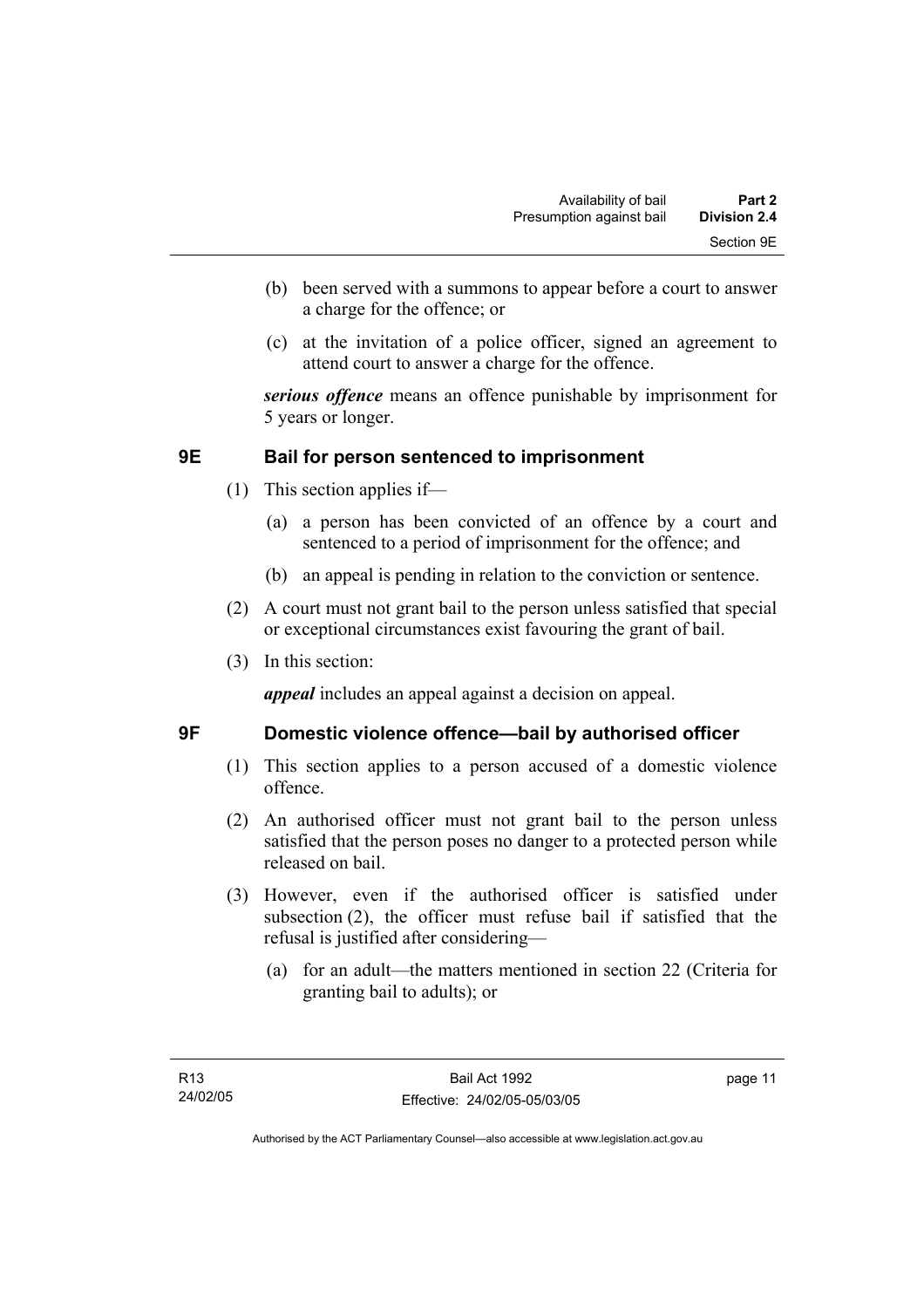| Part 2              | Availability of bail     |
|---------------------|--------------------------|
| <b>Division 2.4</b> | Presumption against bail |
| Section 9G          |                          |

- (b) for a child—the matters mentioned in section 23 (Criteria for granting bail to children).
- (4) Also, the person must not be released on bail under this section unless the person gives an undertaking to appear within 48 hours of being released.
- (5) If the authorised officer grants bail to the person under this section, the officer must, in the record made under section 27 (Recording of certain bail decisions), state why the officer is satisfied that the person poses no danger to any protected person.
- (6) In this section:

*protected person*, in relation to a domestic violence offence—

- (a) means a person against whom the alleged conduct making up the offence was directed; and
- (b) includes a relevant person in relation to that person.

# **9G Special or exceptional circumstances**

- (1) This section applies if a court or authorised officer is required under this part to be satisfied of the existence of special or exceptional circumstances favouring the grant of bail to a person.
- (2) A circumstance that would be an applicable bail criteria for the person is not a special or exceptional circumstance only because it is an applicable bail criteria.
- (3) Also, the court or authorised officer must consider the applicable bail criteria for the person only after the court or authorised officer is satisfied of the existence of the special or exceptional circumstances.

#### **Examples for s (3)**

1 Damien is before the court charged with having committed an aggravated robbery. He has earlier been charged with having committed aggravated robbery. Section 9D applies and there is a presumption against bail unless there are special or exceptional circumstances. Damien argues that there are

R13 24/02/05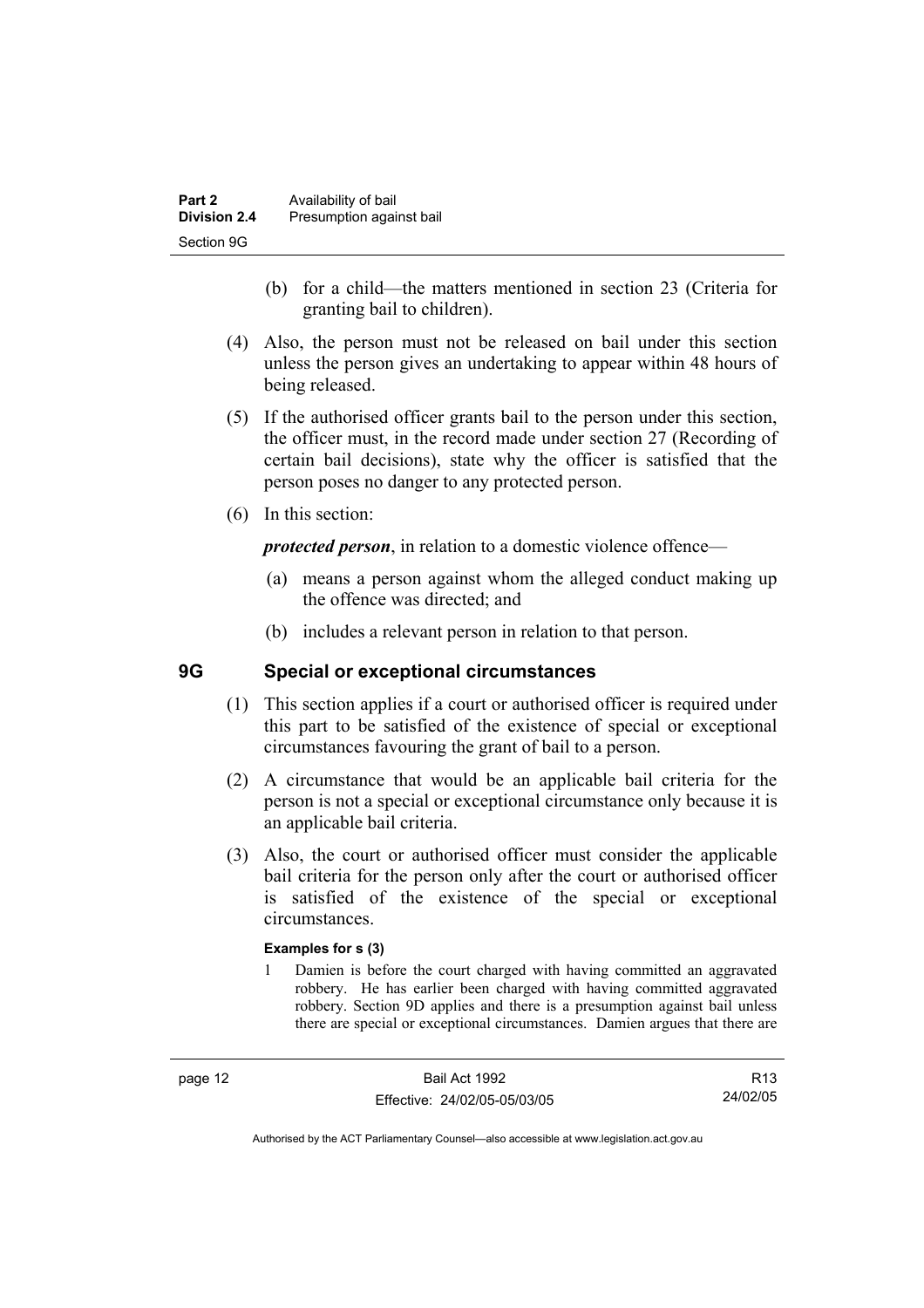special circumstances as he needs to support his child, he may lose his job and he may lose an opportunity to take up public housing. The court considers that the circumstances are not special or exceptional. Bail is not granted and the criteria in section 22 are not considered.

- 2 Jason is facing similar charges. Jason has had a car accident before his arrest for the second offence. His kidneys are damaged requiring dialysis every 3 days. Jason argues that his need for regular treatment and his reduced mobility mean that he is highly unlikely to abscond. The court considers these circumstances are special or exceptional. The court then considers the criteria in section 22 in deciding whether to grant bail.
- *Note* An example is part of the Act, is not exhaustive and may extend, but does not limit, the meaning of the provision in which it appears (see Legislation Act, s 126 and s 132).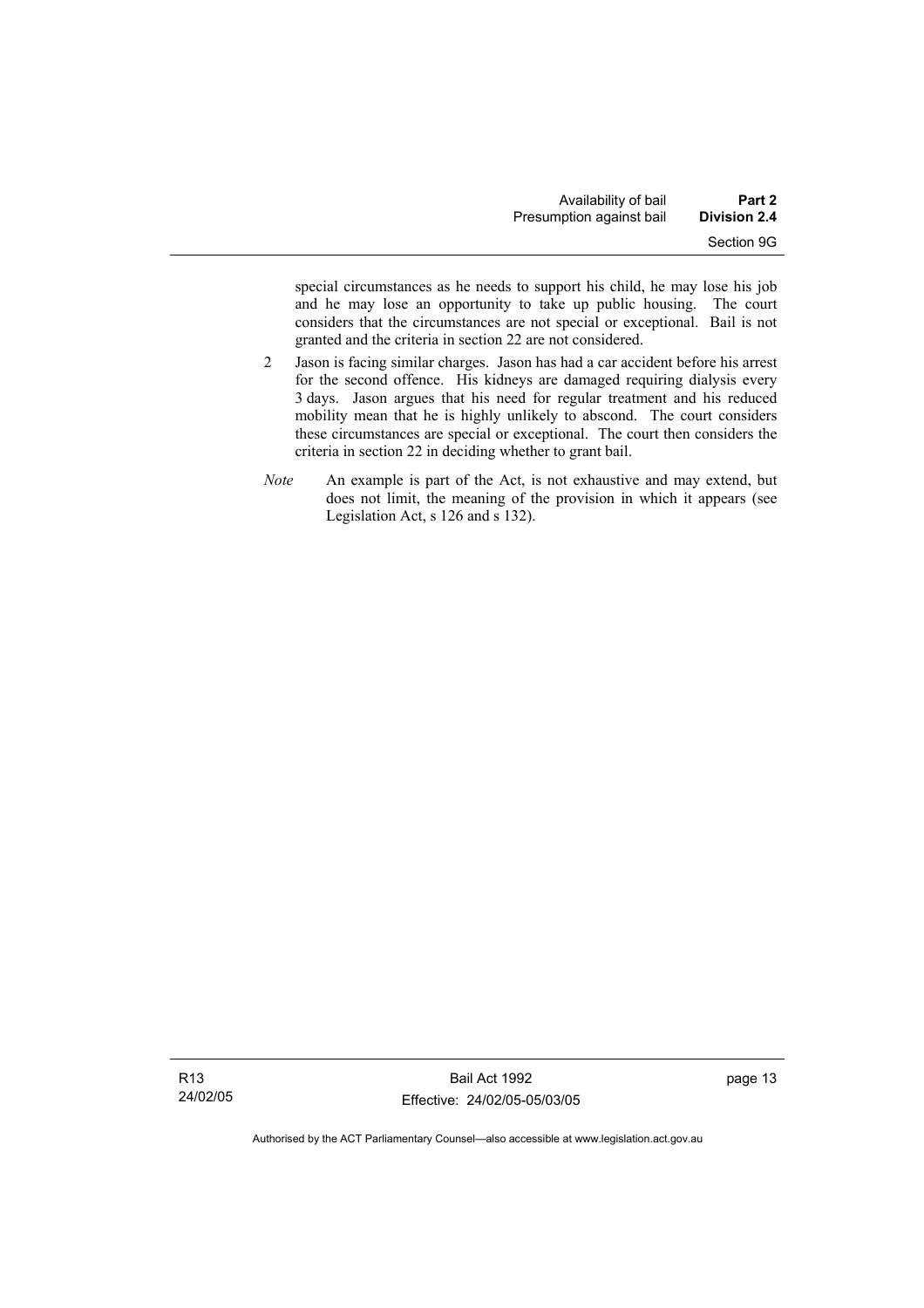#### **Part 3** Dispensing with bail

Section 10

# **Part 3 Dispensing with bail**

### **10 Dispensing with bail**

- (1) A court that may grant bail to an accused person may instead dispense with the requirement for bail.
- (2) In deciding whether to release an accused person from custody without requiring bail, a court may have regard to any information that appears to the court to be relevant and reliable.
- (3) If, during an appearance by an accused person before a court, no specific order or direction is made by the court in relation to bail, the court is taken to have dispensed with the requirement for bail.
- (4) Subsection (2) does not apply if, under section 33 (3), the court is taken to have continued bail.
- (5) A court must not dispense with the requirement for bail for an accused person to whom either of the following sections apply unless satisfied that special or exceptional circumstances exist justifying dispensing with the requirement:
	- (a) section 9D (Bail for serious offence committed while charge for another pending or outstanding);
	- (b) section 9E (Bail for person sentenced to imprisonment).

# **11 Effect of dispensing with bail**

 (1) While the requirement for bail is dispensed with under this Act in relation to a person accused of an offence, the person is entitled to be and to remain at liberty in relation to the offence until the person is required to appear before a court in relation to the offence.

R13 24/02/05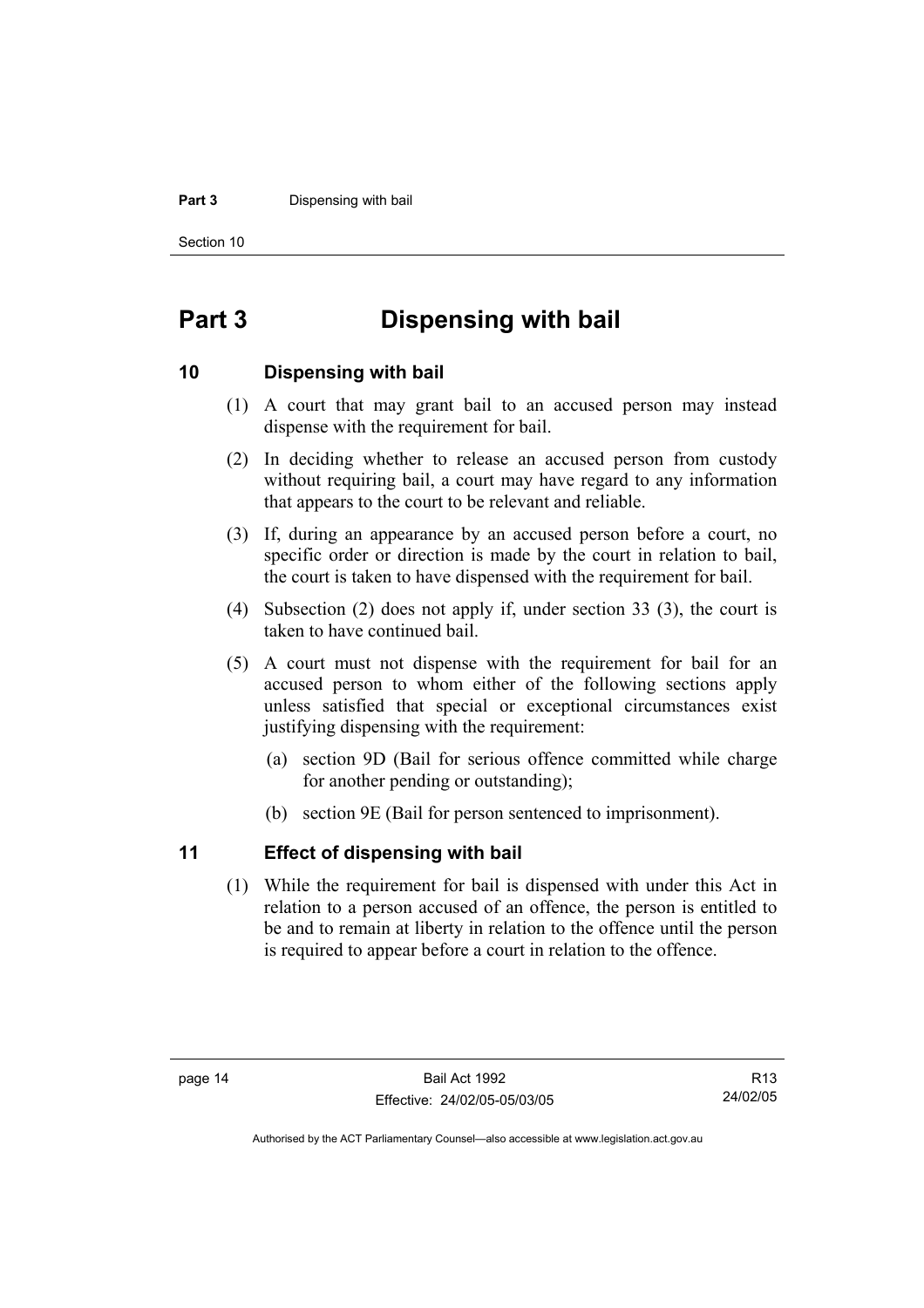(2) Subsection (1) does not apply to an accused person while the person is in custody for another offence or reason in relation to which the person is not entitled to be at liberty, whether under this Act or otherwise.

# **12 Decision to dispense with bail**

For part 6, if a court dispenses with the requirement for bail, the court is taken to have made a decision in relation to bail.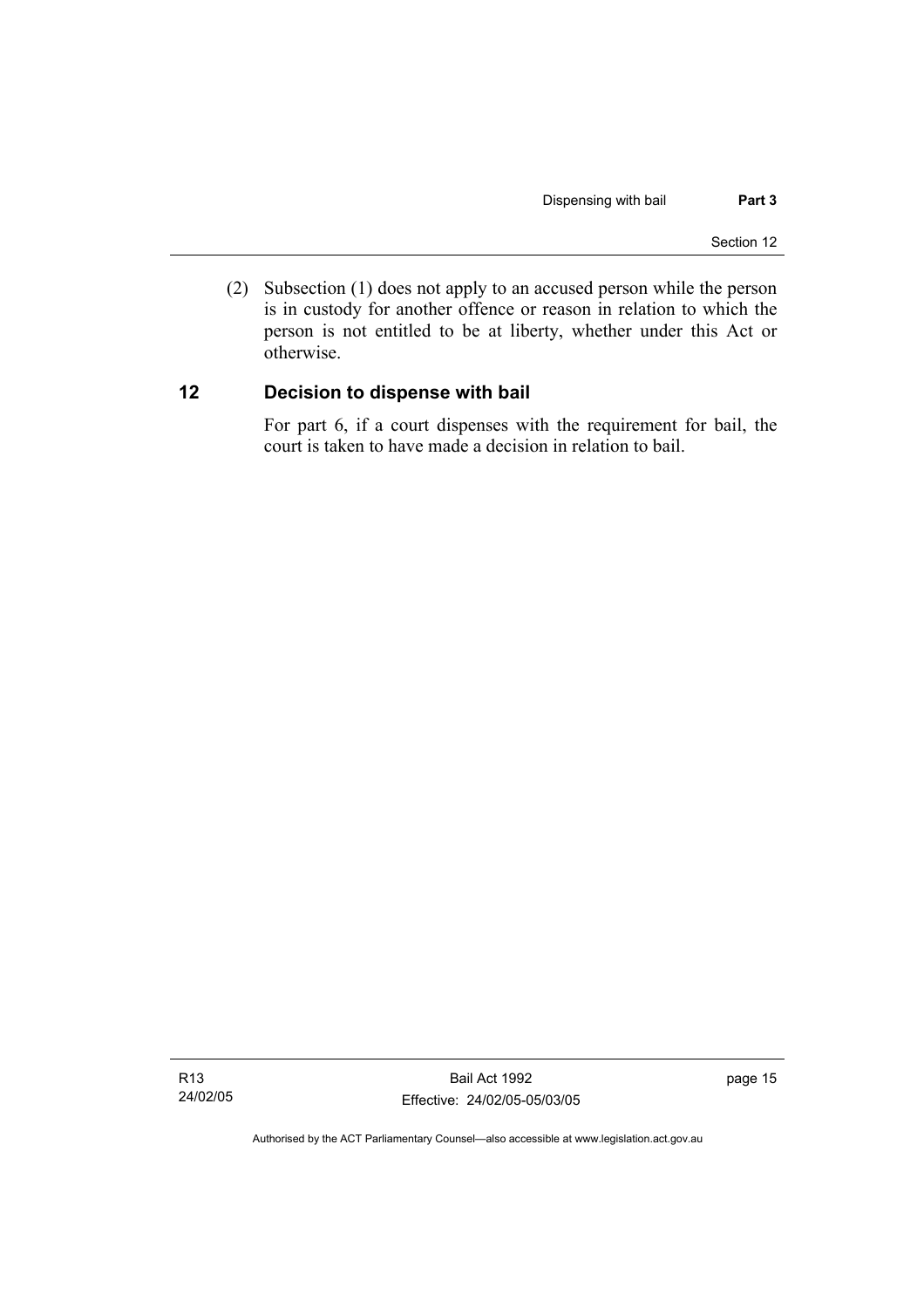#### **Part 4** Grant of bail

Section 13

# **Part 4 Grant of bail**

### **13 Deciding bail after charge laid**

- $(1)$  If—
	- (a) a person who has been taken into custody by a police officer is charged with an offence but is not to be brought before a court forthwith after being so charged; or
	- (b) it is not practicable to bring before a court forthwith a person arrested under a warrant (being a warrant which does not expressly preclude the granting of bail) issued under the *Magistrates Court Act 1930*, section 42 (1) in relation to an offence punishable by a fine or by imprisonment for a period not exceeding 2 years;

the police officer who charges or arrests the person—

- (c) shall inform the person, or cause the person to be informed, that the person may—
	- (i) apply for bail; and
	- (ii) communicate with a lawyer of his or her choice in relation to the making of an application for bail; and
	- (iii) if the person cannot speak or understand the English language—have recourse to the services of a competent interpreter; and
	- (iv) communicate with any other person of his or her choice, being a person who may reasonably be expected to assist him or her in relation to the provision of bail; and

and, if the person asks for facilities to do so, shall provide the person with reasonable facilities to enable the person to

R13 24/02/05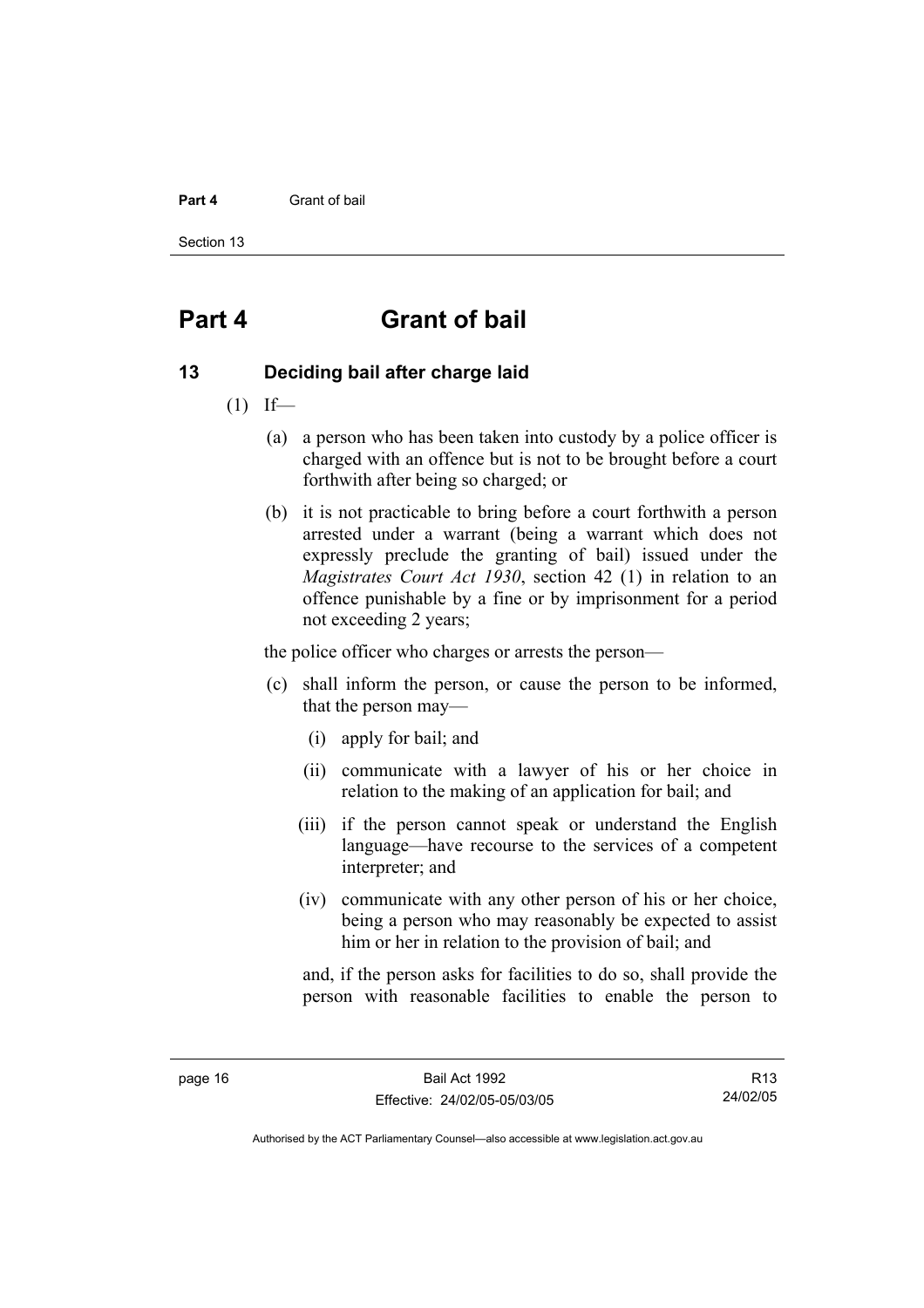communicate with a lawyer, such an interpreter or such other person; and

- (d) shall inform the person, or cause the person to be informed of—
	- (i) the applicable bail criteria; and
	- (ii) the conditions subject to which the person may be released on bail; and
- (e) if the person applies for bail—
	- (i) if the police officer is authorised to grant bail to the person—shall consider whether the person should be granted bail; or
	- (ii) in any other case—shall bring the person before an authorised officer.
- (2) If a person is brought before an authorised officer under subsection (1) (e) (ii), the authorised officer shall consider whether the person should be granted bail.
- (3) If, before subsection (1) has been fully complied with in relation to an accused person, an authorised officer is satisfied that it is appropriate to release the person on bail subject only to the person giving an undertaking to appear, the authorised officer may so release the person.
- (4) A police officer who charges or arrests a person may refrain from complying with subsection  $(1)$   $(c)$   $(ii)$ ,  $(iii)$  or  $(iv)$  if the police officer believes on reasonable grounds that it is necessary to do so to prevent—
	- (a) the escape of an accomplice of the accused person; or
	- (b) the loss, destruction or falsification of evidence relating to the offence.

page 17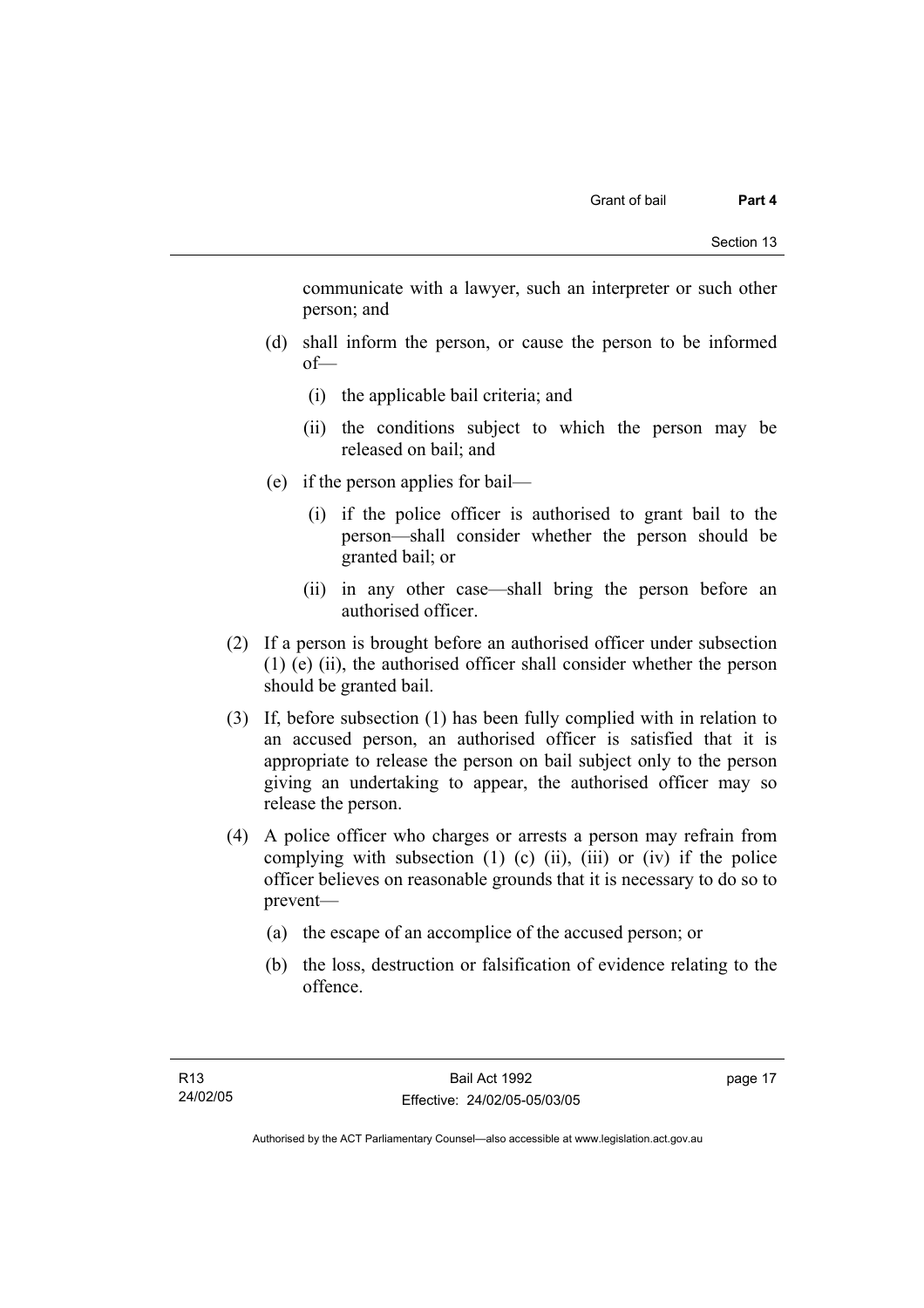#### **Part 4** Grant of bail

Section 14

 (5) If a police officer who charges` or arrests a person refrains from complying with subsection  $(1)$   $(c)$   $(ii)$ ,  $(iii)$  or  $(iv)$  for a reason specified in subsection (4), the police officer shall record, or cause to be recorded, his or her reasons for not so complying.

### **14 Grant of bail by authorised officers**

- (1) Subject to subsection (2), an authorised officer may grant bail in accordance with this Act to an accused person who is present at a police station.
- (2) An authorised officer must not grant bail to a person accused of an offence if—
	- (a) a decision about bail in relation to the offence has been made by a court; or
	- (b) the offence is a domestic violence offence of murder.
	- *Note* A reference to an offence against a Territory law includes a reference to a related ancillary offence, eg attempt (see Legislation Act, s 189).

# **15 Deciding of questions of bail by authorised officers**

- (1) An authorised officer who is required to consider whether to grant bail to an accused person shall as soon as reasonably practicable—
	- (a) give—
		- (i) the accused person or a lawyer representing the accused person; and
		- (ii) any police officer involved in the investigation of the offence with which the accused person is charged;

an opportunity to make submissions to the authorised officer about the conditions to which any grant of bail to the accused person should be made subject; and

 (b) having regard to those submissions, to the applicable bail criteria and to any other available information that the

R13 24/02/05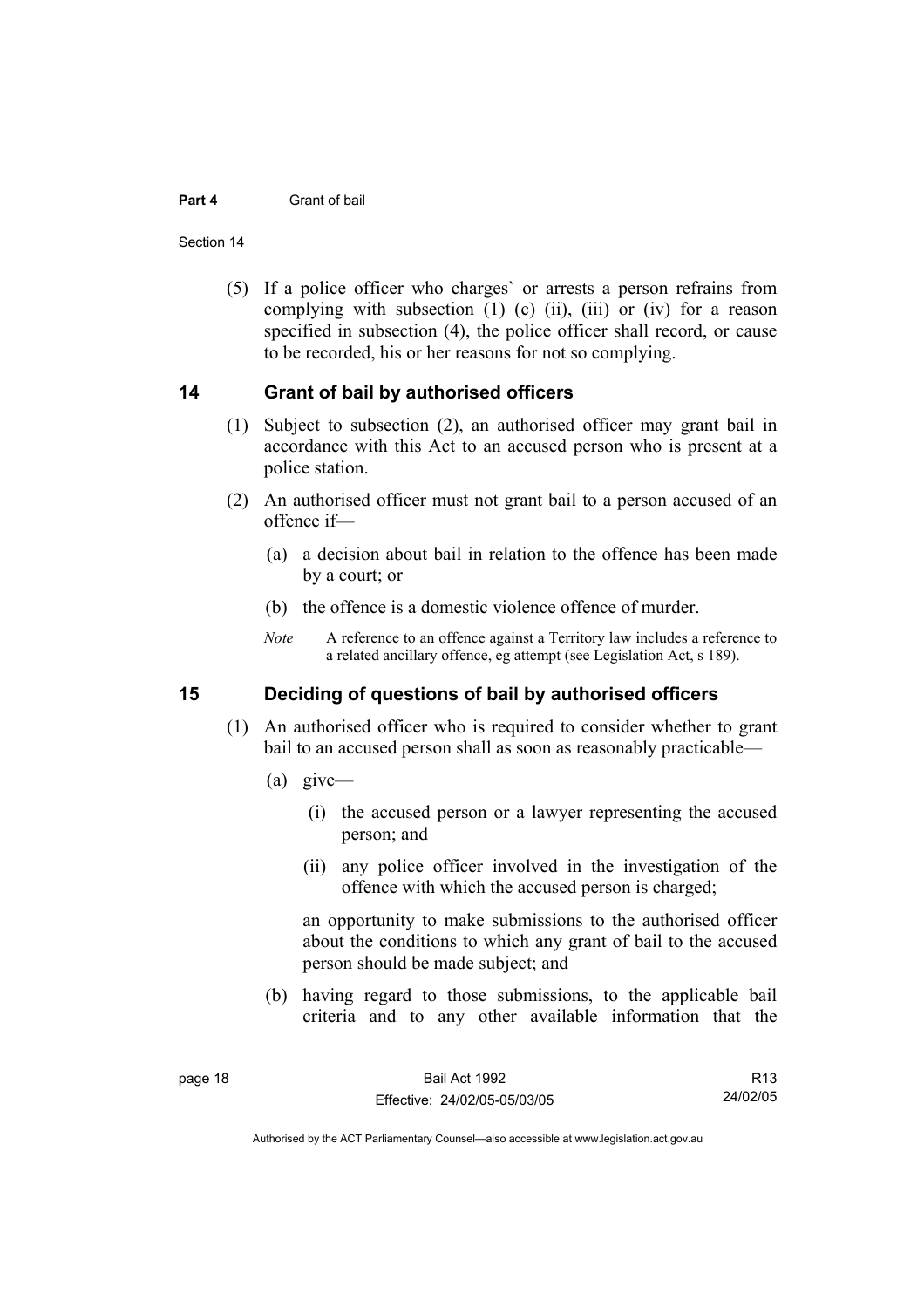authorised officer considers relevant and reliable, decide whether the person should be granted bail.

- (2) If the authorised officer is satisfied, having regard to the applicable bail criteria, that—
	- (a) it is appropriate to release the person on the person giving an undertaking to appear; and
	- (b) it is not necessary to impose a bail condition;

the authorised officer shall release the person on the person giving that undertaking.

- (3) If the authorised officer is satisfied, having regard to the applicable bail criteria, that it is not appropriate to grant bail to the accused person without imposing a condition, the authorised officer shall, having regard to—
	- (a) the conditions that may be imposed in granting bail to a person; and
	- (b) the extent to which the imposition of 1 or more bail conditions would be appropriate having regard to the matters mentioned in whichever of section 9F (2), section 22 or section 23 applies to the making of a decision regarding the granting of bail to the accused person;

decide whether to grant bail to the accused person.

# **16 Notification of decision of authorised officer**

- (1) If an authorised officer decides—
	- (a) to refuse to grant bail to an accused person; or
	- (b) to grant bail to an accused person subject to 1 or more bail conditions;

the authorised officer shall inform the accused person—

(c) of his or her decision; and

| R13      | Bail Act 1992                | page 19 |
|----------|------------------------------|---------|
| 24/02/05 | Effective: 24/02/05-05/03/05 |         |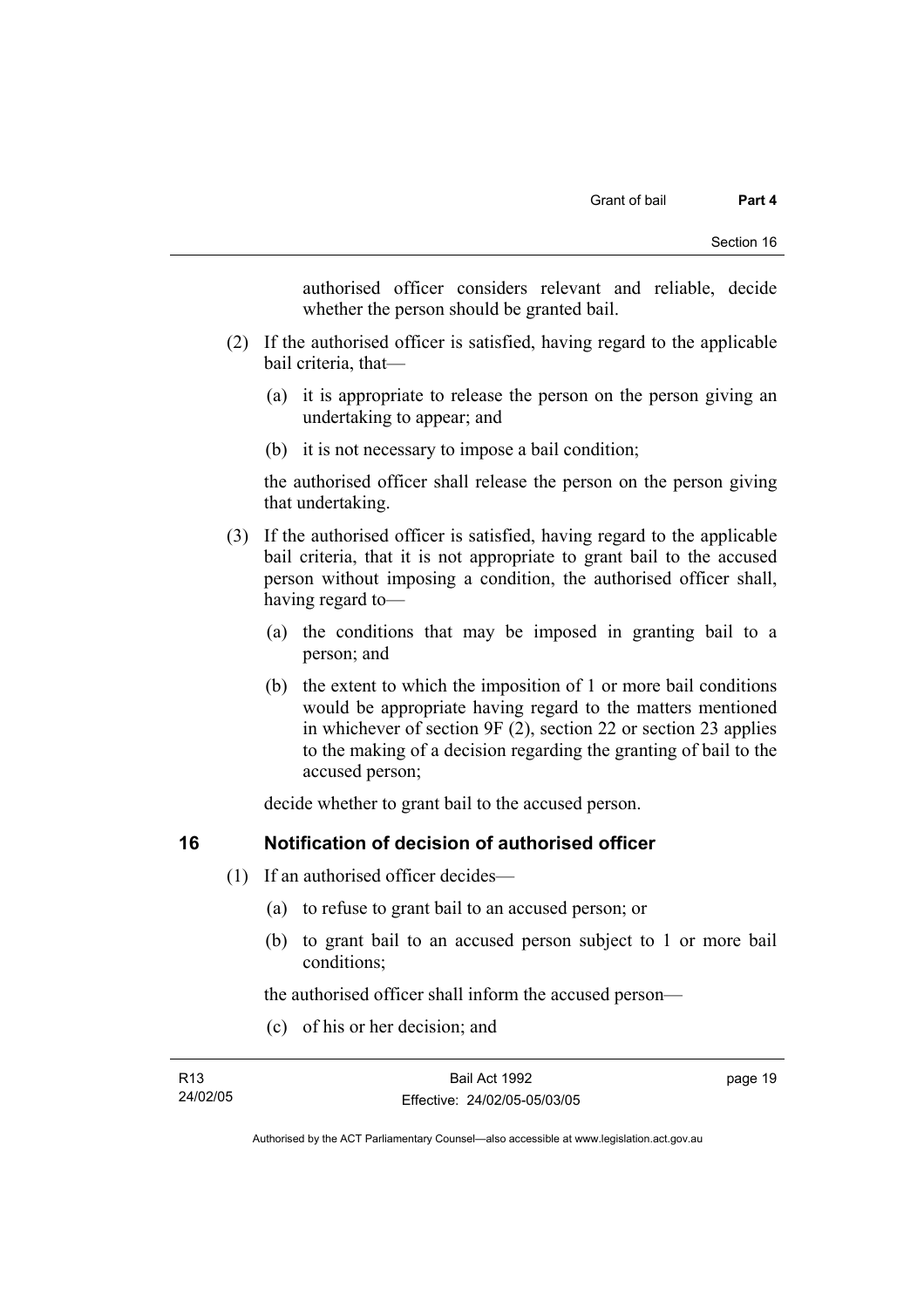#### **Part 4** Grant of bail

- (d) the right of the accused person to request a review of the decision under section 38; and
- (e) if bail is refused—that the person is entitled to communicate with a lawyer; and
- (f) if the person would be granted bail subject to 1 or more bail conditions and that bail condition, or those bail conditions, are such that the person is unable or unwilling to comply, or to arrange for compliance, with them—that the person is entitled to communicate with a lawyer.
- (2) An authorised officer shall, on being requested to do so by an accused person in relation to whom the authorised officer has made a decision of the kind referred to in subsection (1) (a) or (b), provide the person with reasonable facilities to communicate with a lawyer.
- (3) An authorised officer who refuses to grant bail to an accused person may refrain from complying with subsection (1) (e) or (f) and subsection (2) if the authorised officer believes on reasonable grounds that it is necessary to do so to prevent—
	- (a) the escape of an accomplice of the accused person; or
	- (b) the loss, destruction or falsification of evidence relating to the offence.
- (4) If an authorised officer refrains from complying with subsection (1) (e) or (f) and subsection (2) for a reason mentioned in subsection (3), the authorised officer shall record, or cause to be recorded, his or her reasons for not complying.
- (5) If an authorised officer decides to grant bail to an accused person in relation to a domestic violence offence, the officer must take reasonable steps to tell each protected person, as soon as practicable, about the decision and, if the accused person is granted bail subject to a bail condition, about the condition.

R13 24/02/05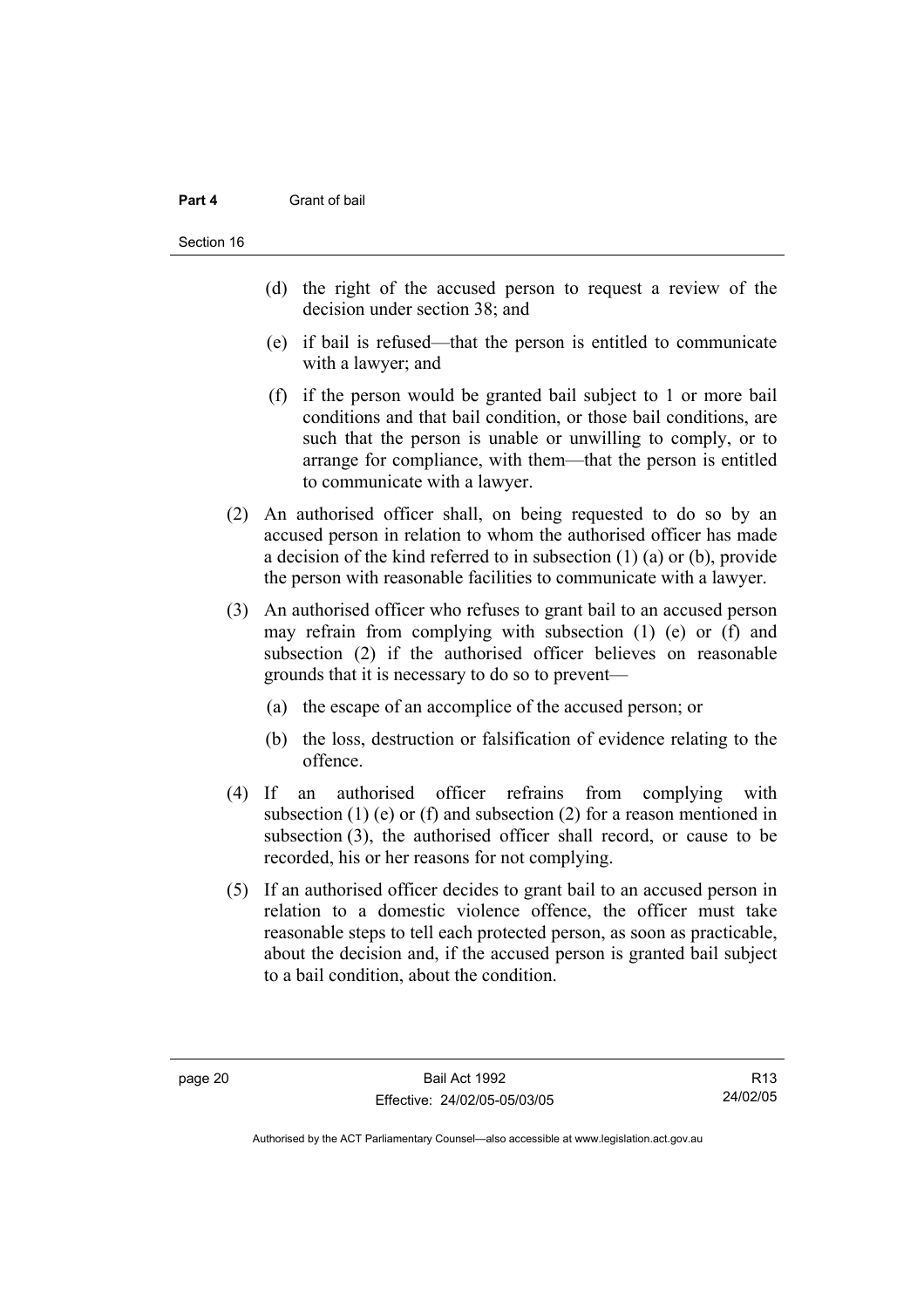- (6) If an authorised officer decides not to grant bail to an accused person in relation to a domestic violence offence, the officer must tell each protected person about the decision.
- (7) For this section:

# *protected person* means—

- (a) if the person against whom the alleged behaviour constituting the domestic violence offence was directed is a child—the person with care and control of the child; and
- (b) if anyone else is a person whom the alleged behaviour constituting the domestic violence offence was directed—that person.

# **17 Charged persons in custody to be brought before court**

An accused person who—

- (a) has been taken into custody and charged with an offence; and
- (b) is refused bail by an authorised officer or is not released on bail granted by an authorised officer;

shall be brought before a court as soon as practicable after the person has been taken into custody and, in any case, within 48 hours after having been taken into custody.

# **18 Facilities to be provided to accused persons**

- (1) If an accused person in police custody is to be brought, for the first time in relation to the offence, before a court more than 4 hours after the person came into custody—
	- (a) the police officer for the time being in charge of the police station where the person is in custody; or
	- (b) if the person is not in custody at a police station—the police officer who has custody of the person;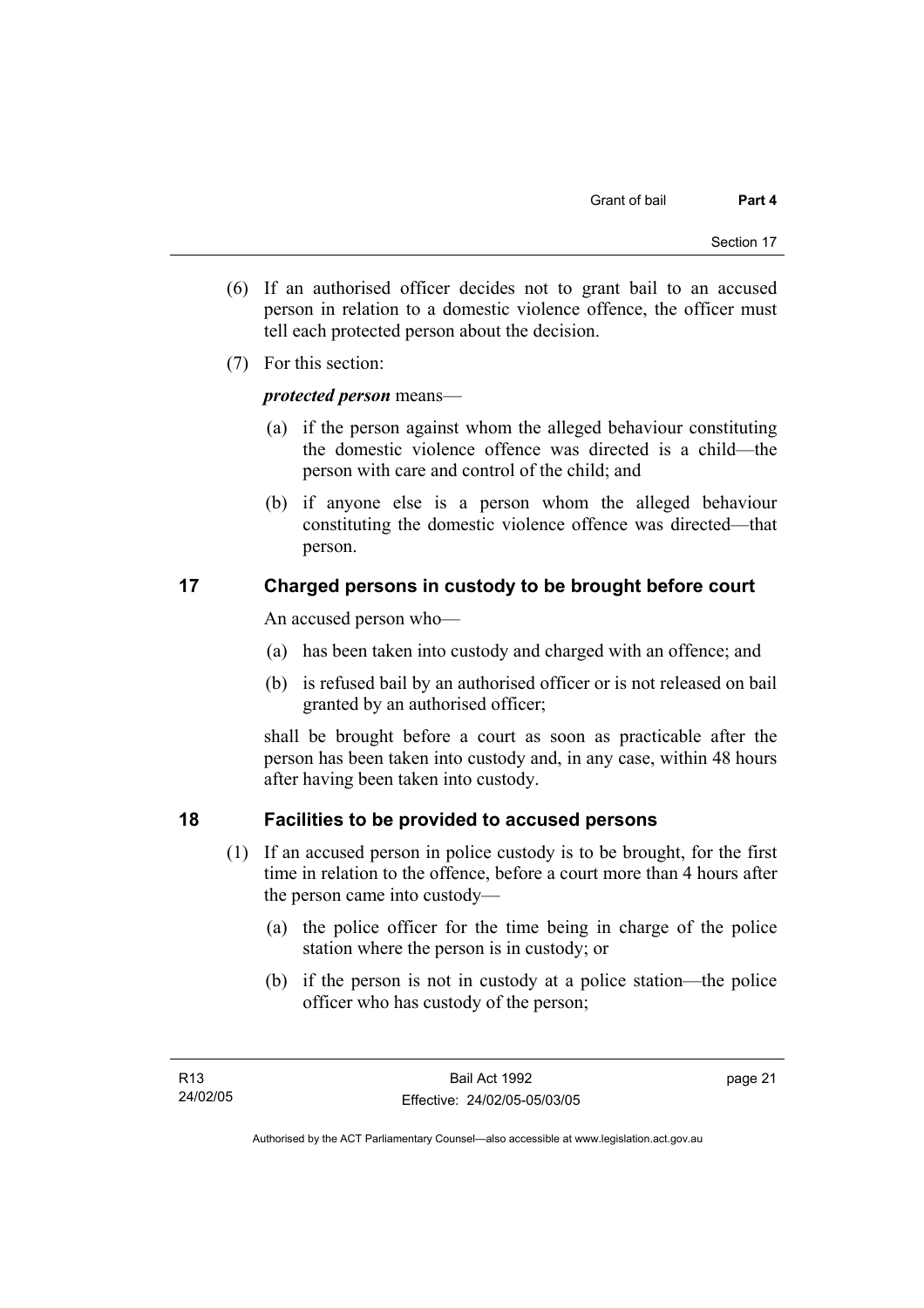#### **Part 4** Grant of bail

#### Section 19

shall, if it is reasonably practicable to do so, cause the person to be provided with, and allowed to use—

- (c) facilities to enable the accused person to wash, shower or bathe and (if appropriate) to shave; and
- (d) facilities to enable the accused person to change his or her clothing.
- (2) Nothing in subsection (1) requires a police officer, the Territory or the Commonwealth to provide clothing for the accused person unless the clothing is brought to the police station or other place where the accused person is in custody by a member of the accused person's family or some other person.

# **19 General provisions relating to court bail**

- (1) Subject to section 20, a court may—
	- (a) grant bail to an accused person who is being held in custody in relation to the offence with which the person has been charged; or
	- (b) enlarge, vary or revoke bail granted to an accused person.
- (2) There is no limit to the number of applications in relation to bail that may be made to a court by a person accused of an offence.
- (3) All applications to a court in relation to bail shall be dealt with as soon as is reasonably practicable.
- (4) Notwithstanding the provisions of subsections (2) and (3), a court may refuse to entertain an application in relation to bail if it is satisfied that the application is frivolous or vexatious.
- (5) If a court has made a decision in relation to an application for bail by an accused person, a court may only consider a further application for bail by the accused person if—

R13 24/02/05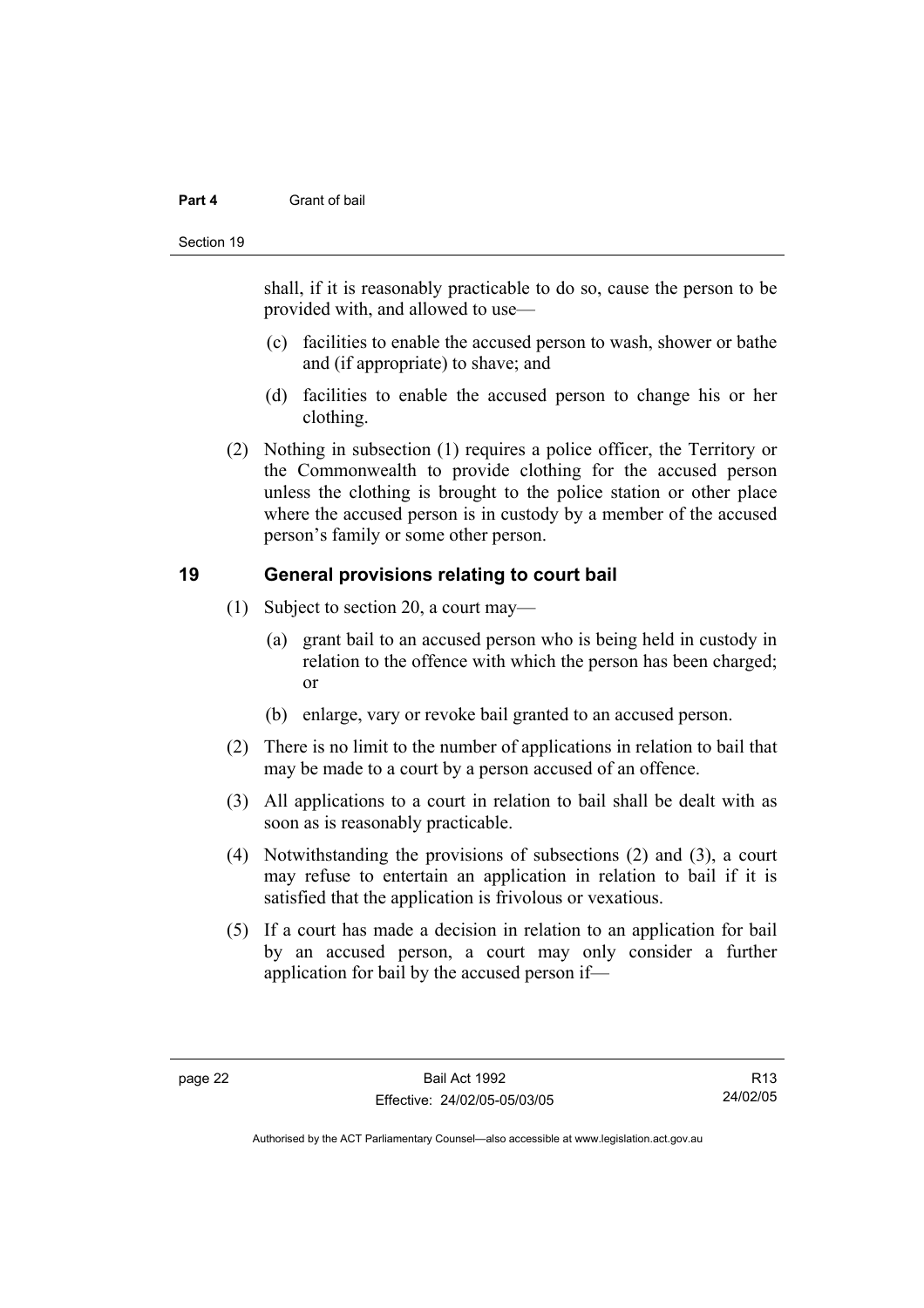- (a) the accused person was not represented by a lawyer at the hearing of his or her first application to a court for bail in relation to the offence with which the person is charged; or
- (b) the accused person can show—
	- (i) that since the most recent application to a court for bail there has been a significant change in circumstances relevant to the granting of bail; or
	- (ii) that there is fresh evidence or information of material significance to the granting of bail to the person that was unavailable on the most recent application to a court for bail.
- (6) In deciding whether to grant bail to an accused person, a court may have regard to any information it considers relevant and reliable.

# **20 Limitations on power of magistrate**

- (1) A magistrate must not grant bail to a person under section 19 in relation to an offence if the person has appeared before the Supreme Court—
	- (a) after the person's committal for trial or sentence for the offence; or
	- (b) on appeal against a conviction, order or sentence imposed on the person for the offence.
- (2) A magistrate must not enlarge, vary or revoke bail granted to an accused person following the person's committal for trial.

# **21 Bail in relation to several offences**

If an accused person has been charged with 2 or more offences for which bail may be granted and is being held in custody in relation to those offences—

page 23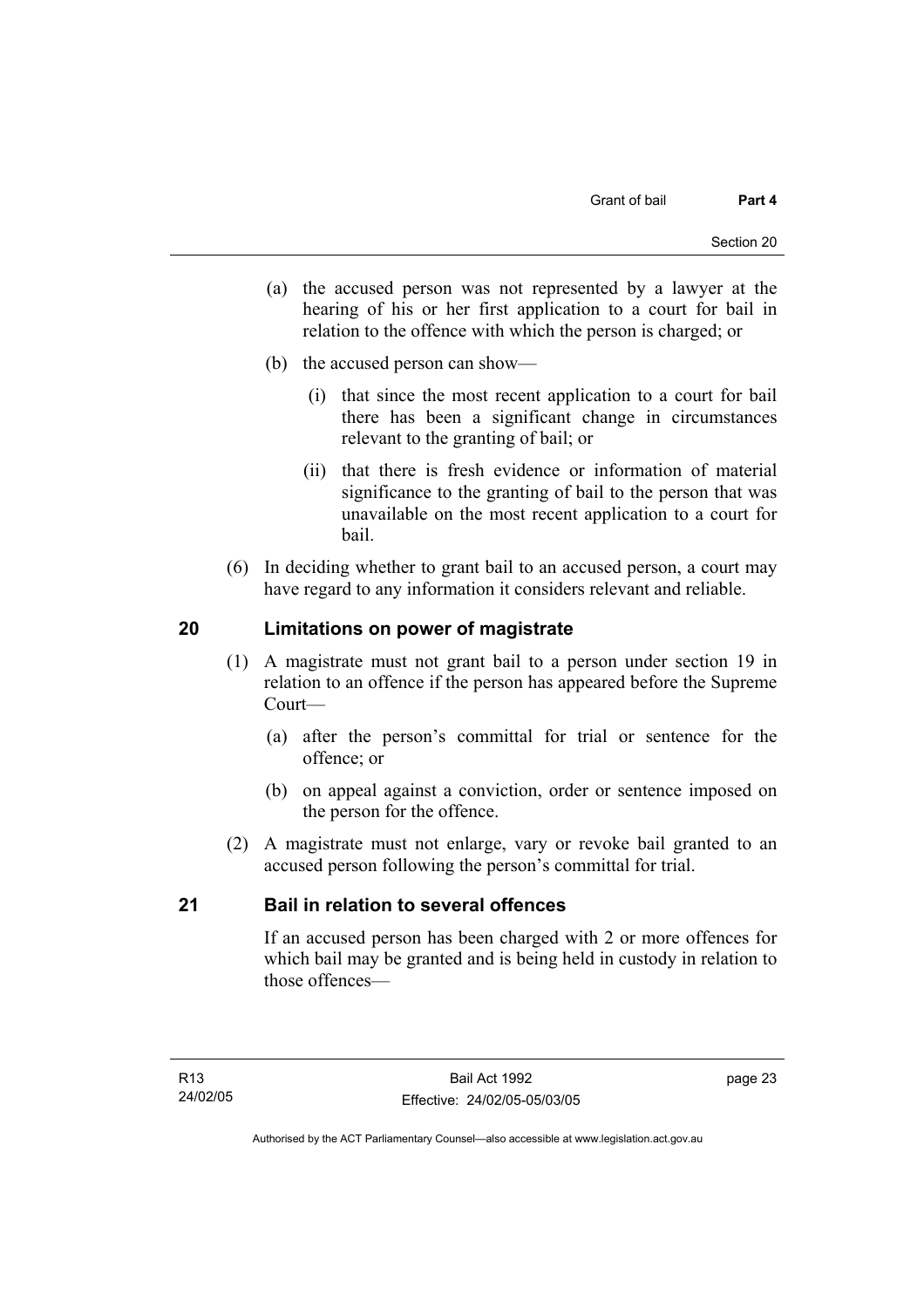#### **Part 4** Grant of bail

#### Section 22

- (a) a court or an authorised officer shall, in considering whether to grant bail to the accused person, have regard to all the offences with which the person stands charged; and
- (b) if the court or authorised officer decides that the accused person should be granted bail—
	- (i) the accused person shall be granted bail in relation to all the offences with which the person has been charged for which bail may be granted; and
	- (ii) the accused person need give only 1 undertaking to appear in relation to all the offences with which the person has been charged for which bail may be granted; and
	- (iii) if the accused person is granted bail subject to conditions—the conditions shall apply in relation to each offence with which the accused person is charged for which bail may be granted.

# **22 Criteria for granting bail to adults**

- (1) In making a decision about the grant of bail to an adult in relation to an offence, a court or authorised officer must consider—
	- (a) the likelihood of the person appearing in court in relation to the offence; and
	- (b) the likelihood of the person, while released on bail—
		- (i) committing an offence; or
		- (ii) harassing or endangering the safety or welfare of anyone; or
		- (iii) interfering with evidence, intimidating a witness, or otherwise obstructing the course of justice, in relation to the person or anyone else; and

R13 24/02/05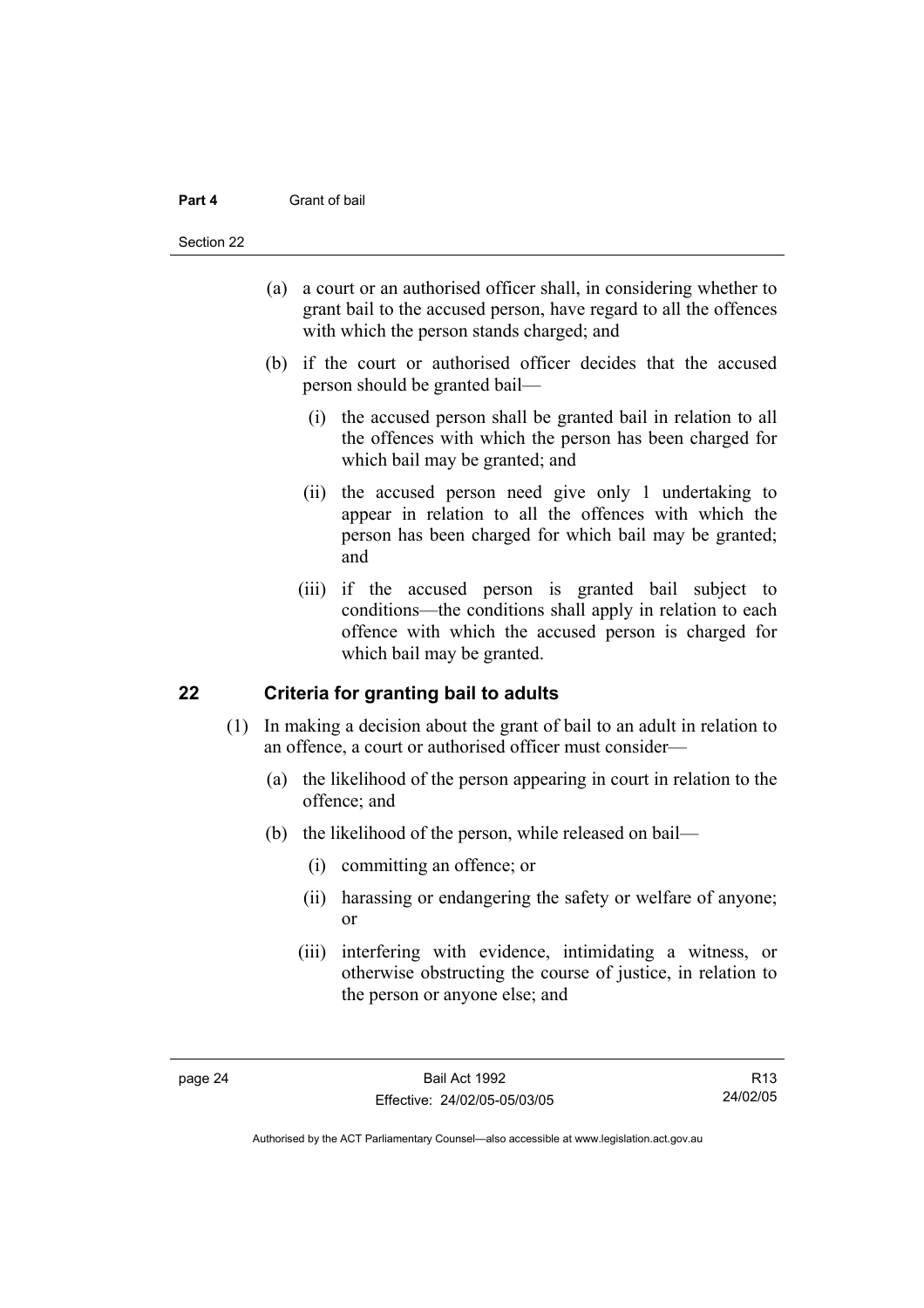(c) the interests of the person.

#### **Examples for par (c)**

- 1 the need of the person for physical protection
- 2 the period that the person may be held in custody if bail is refused and the conditions under which the person would be held
- *Note* An example is part of the Act, is not exhaustive and may extend, but does not limit, the meaning of the provision in which it appears (see Legislation Act, s 126 and s 132).
- (2) Also, if the person is convicted of an indictable offence, or the elements of an indictable offence are proven in relation to the person, but the person has not been sentenced, a court must consider the likelihood of the person being given a sentence of imprisonment.
- (3) In considering the matters mentioned in subsection (1) or (2), the court or authorised officer may have regard to any relevant matter, including—
	- (a) the nature and seriousness of the offence; or
	- (b) the person's character, background and community ties; or
	- (c) the likely effect of a refusal of bail on the person's family or dependants; or
	- (d) any previous grants of bail to the person; or
	- (e) the strength of the evidence against the person.

#### **Example**

In considering under subsection (1) the likelihood of the person appearing in court in relation to the offence, the court or authorised officer may have regard to whether the person failed to comply with a bail condition previously.

 (4) The reference in subsection (1) (b) (i) to an *offence* includes a reference to an offence against a law of the Commonwealth, a State or another Territory (including an external Territory).

page 25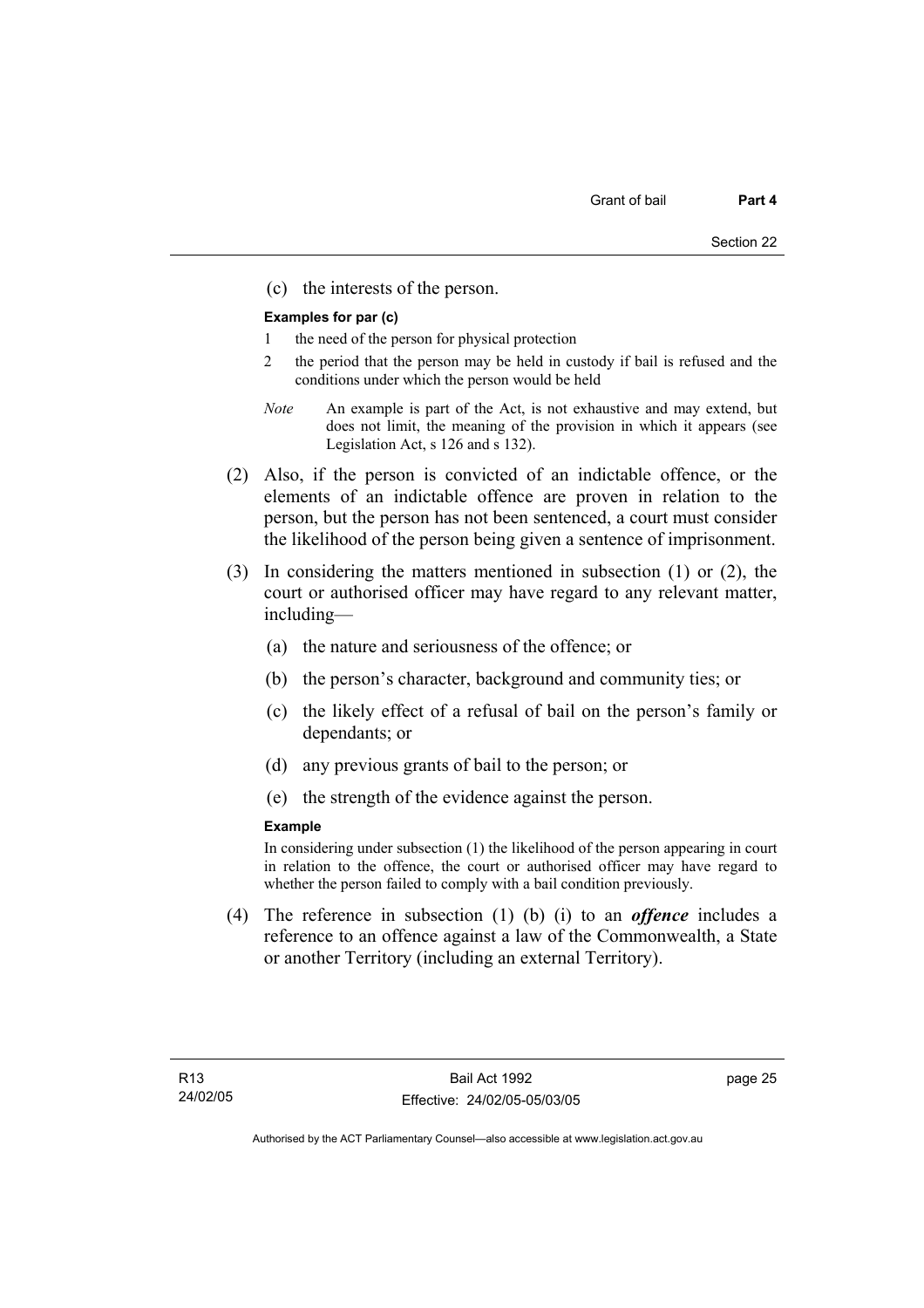#### **Part 4** Grant of bail

Section 23

# **23 Criteria for granting bail to children**

- (1) In making a decision about the grant of bail to a child in relation to an offence, a court or authorised officer must consider—
	- (a) the matters mentioned in section 22 (1) (a) and (b), (2) and (3); and
	- (b) the principles in the *Children and Young People Act 1999*, section 68; and
	- (c) if the decision is being made by a court and a report has been given to the court under the *Children and Young People Act 1999*, section 73 (Powers of court in relation to reports) in relation to the child—the report.
- (2) In addition, the court or authorised officer must consider, as a primary consideration, the best interests of the child.

# **23A Victim's concern about need for protection**

- (1) If a court is making a decision about the grant of bail to an accused person—
	- (a) the prosecutor must tell the court about any concern of which the prosecutor is aware expressed by a victim about the need for protection from violence or harassment by the accused person; and
	- (b) the court must receive any submission in relation to the concern and consider it in the context of the matter mentioned in section 22 (1) (b).
- (2) If an authorised officer who is making a decision about the grant of bail to an accused person is aware that a victim has expressed concern about the need for protection from violence or harassment by the accused person, the authorised officer must consider that concern in the context of the matters mentioned in section 9F (Domestic violence offence—bail by authorised officer) and section 22 (1) (b).

R13 24/02/05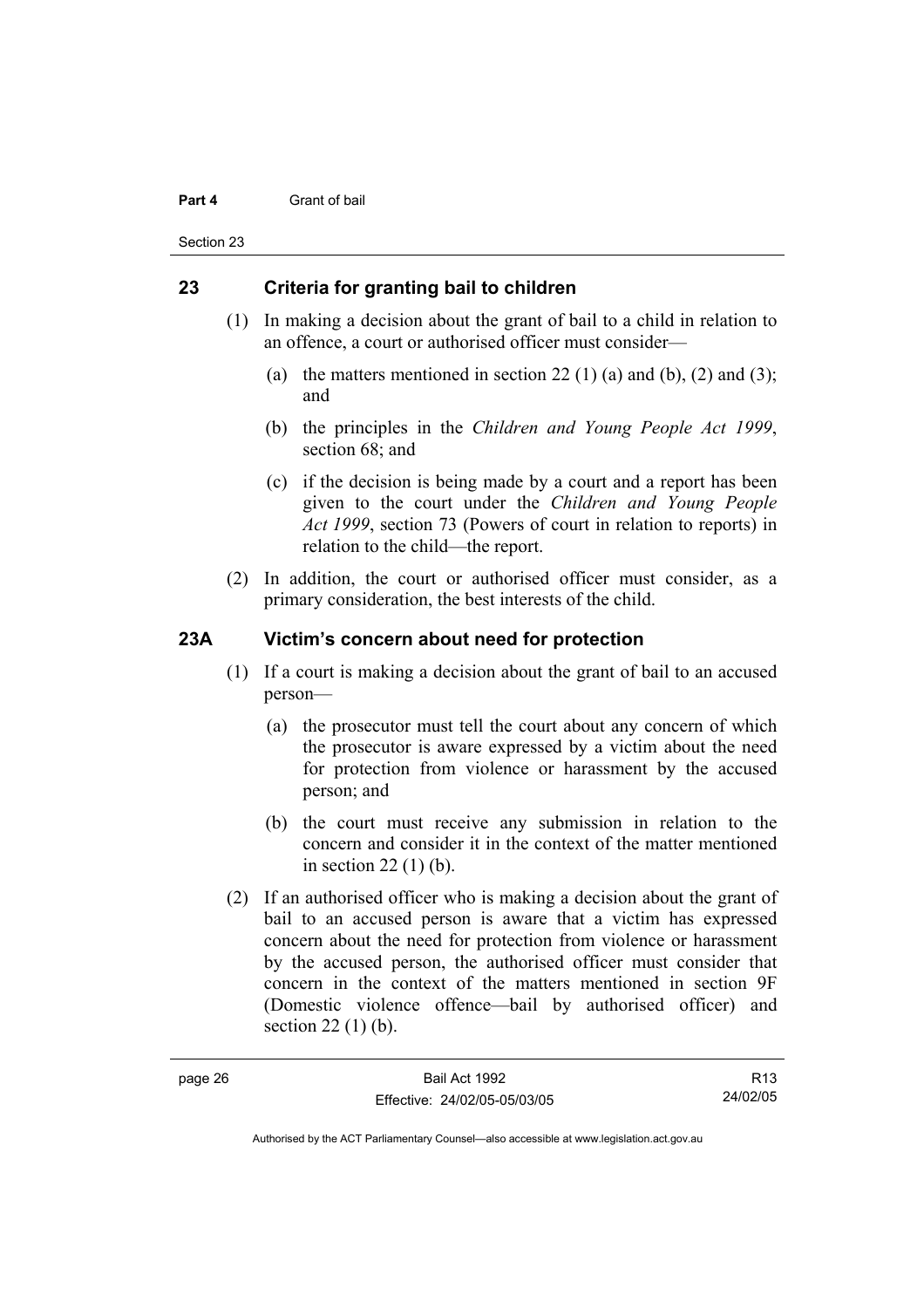# **Part 5 Bail conditions and undertakings to appear**

### **24 Conditions of bail**

A court or an authorised officer may grant bail without imposing conditions or subject to bail conditions imposed—

- (a) for a court—by order; or
- (b) for an authorised officer—in writing.

### **25 Conditions on which bail may be granted to adults**

- (1) The following conditions may be imposed on a grant of bail to an adult:
	- (a) conditions about the person's conduct while released on bail;
	- (b) a condition that the person, an acceptable person or each of a number of acceptable people—
		- (i) pays to the Territory a stated amount if the person fails to appear in court in accordance with his or her undertaking; or
		- (ii) gives acceptable security for the payment to the Territory of a stated amount if the person fails to appear in court in accordance with his or her undertaking;
		- *Note* For acceptable people and acceptable security, see s 32 (Acceptable people and security for bail).
	- (c) a condition that the person, an acceptable person or each of a number of acceptable people—
		- (i) deposits a stated amount with a court or authorised officer; and

page 27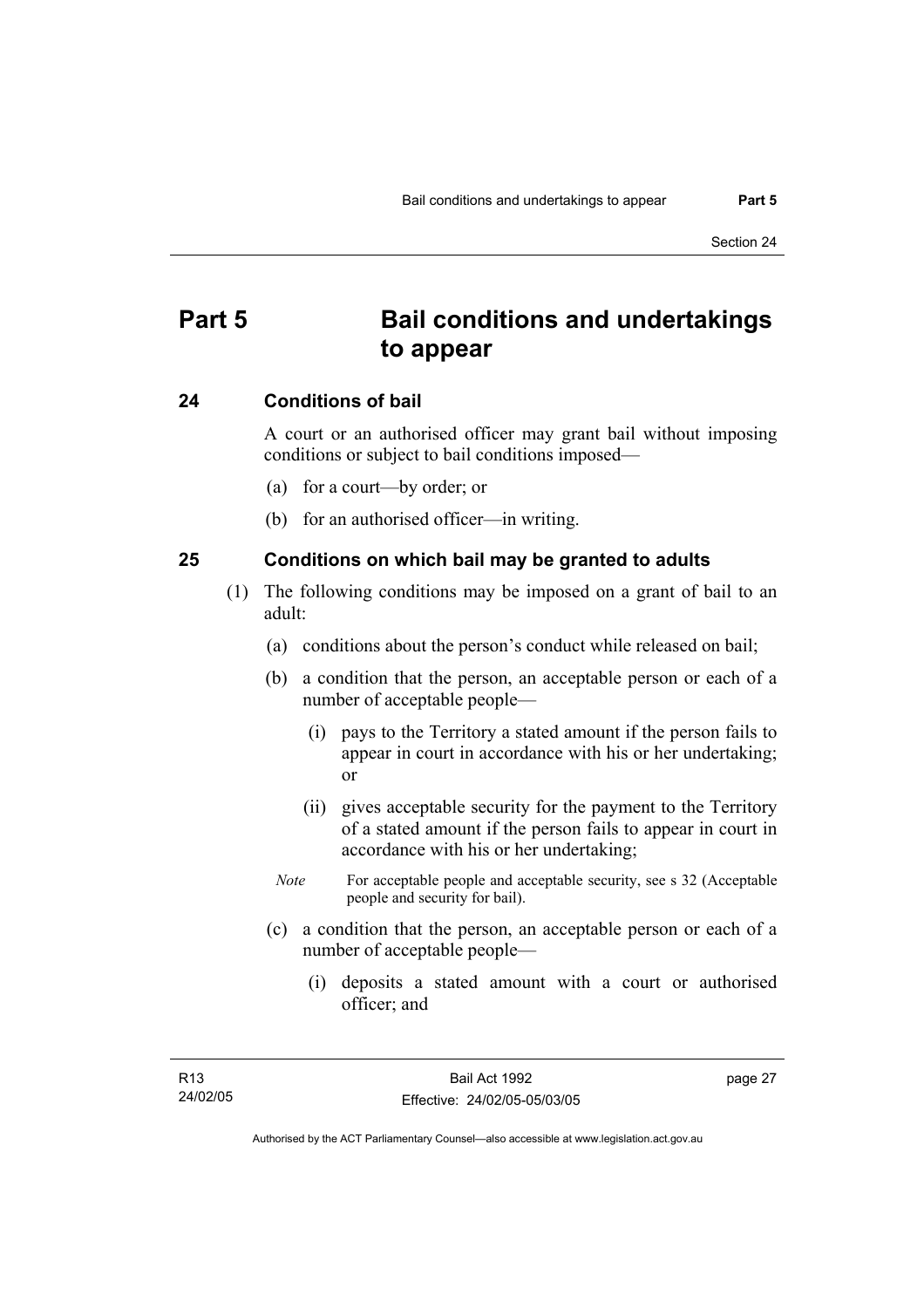- (ii) forfeits the amount if the person fails to appear in court in accordance with his or her undertaking.
- (2) With the consent of a person who makes a deposit or gives security under subsection  $(1)$  (b)  $(ii)$  or  $(c)$ , it may be a condition of bail that the deposit or security continues to apply if bail is continued.
- (3) It must not be a condition of bail that a person gives consent under subsection (2).
- (4) Without limiting subsection (1) (a), the requirements that an accused person may be required to observe relating to his or her conduct while released on bail include—
	- (a) a requirement that the accused person report periodically, or at specified times, at a stated place; and
	- (b) a requirement that the accused person reside at a stated place; and
	- (c) a requirement that the person undergo psychiatric treatment or other medical treatment; and
	- (d) a requirement that the accused person participate in a program of personal development, training or rehabilitation; and
	- (e) a requirement that the person—
		- (i) accept supervision by the director of corrective services; and
		- (ii) comply with any reasonable direction of the director; and

#### **Examples of directions**

- 1 a direction to attend a program
- 2 a direction to comply with a mental health assessment or treatment order made by the mental health tribunal
- 3 a direction to attend drug or alcohol counselling
- *Note* An example is part of the Act, is not exhaustive and may extend, but does not limit, the meaning of the provision in which it appears (see Legislation Act, s 126 and s 132).

page 28 Bail Act 1992 Effective: 24/02/05-05/03/05

R13 24/02/05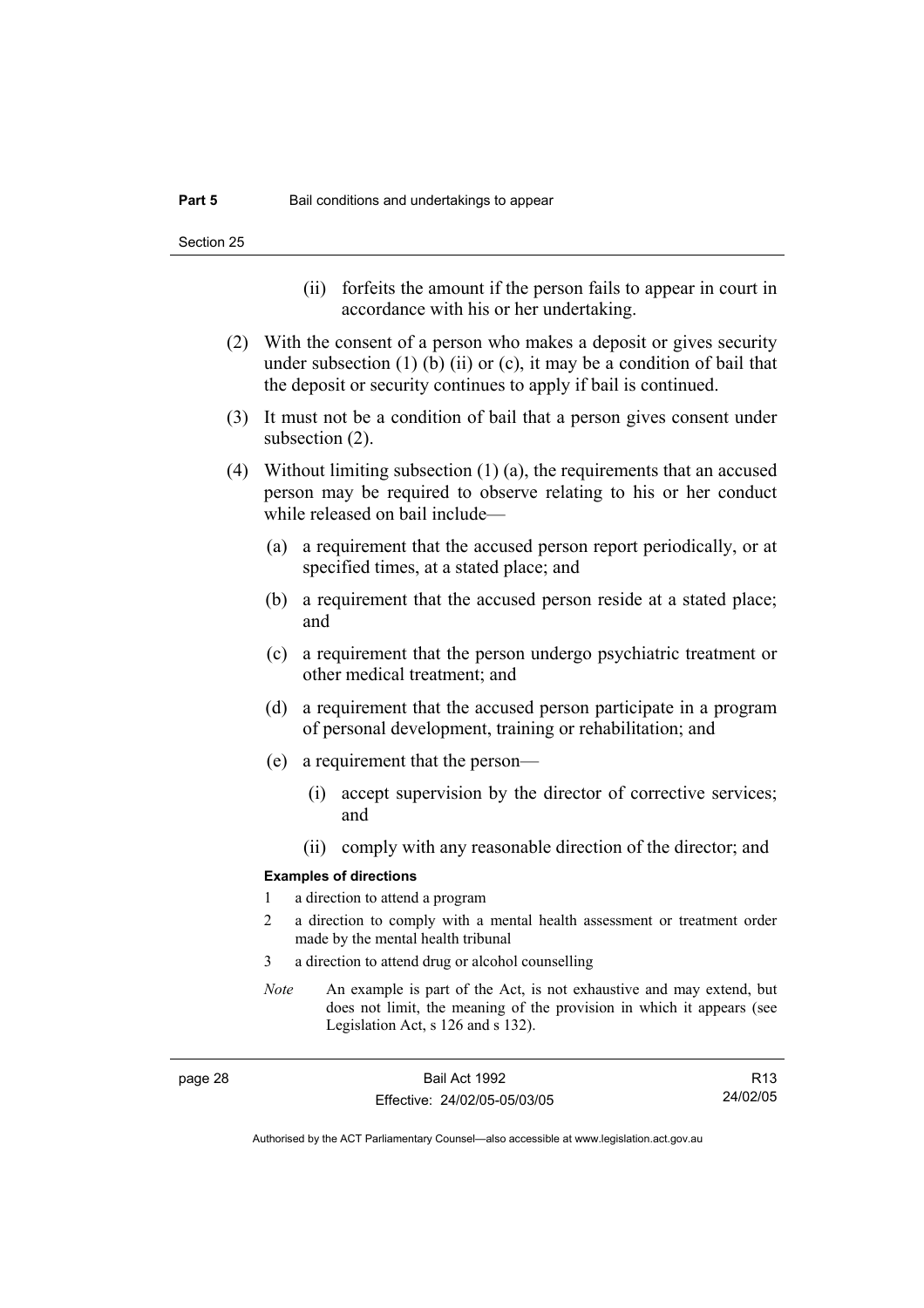- (f) for a person (the *accused person*) charged with a domestic violence offence—
	- (i) a requirement that the accused person not contact, harass, threaten or intimidate, or cause someone else to contact, harass, threaten or intimidate, a stated person; or
	- (ii) a requirement that the accused person not be on premises where a stated person lives or works; or
	- (iii) a requirement that the accused person not be on or near premises where a stated person is likely to be; or
	- (iv) a requirement that the accused person not be in a stated place; or
	- (v) a requirement that the accused person not be within a stated distance of a stated person; or
	- (vi) if the accused person lives with someone—a requirement that the accused person not enter or remain at the home if the accused person is under the influence of alcohol or another drug.
- (5) A court or an authorised officer shall, in considering conditions for the release on bail of an accused person who is an adult, consider the conditions for the release of that person in the sequence in which they appear in subsection (1).
- (6) A court or an authorised officer, in granting bail to an accused person who is an adult—
	- (a) shall not impose a condition mentioned in subsection (1) unless the court or authorised officer is of the opinion that the imposition of the condition is necessary to secure 1 or more of the following purposes:
		- (i) the attendance of the person before a court from time to time as required in relation to the offence in relation to which bail is being granted;

page 29

Authorised by the ACT Parliamentary Counsel—also accessible at www.legislation.act.gov.au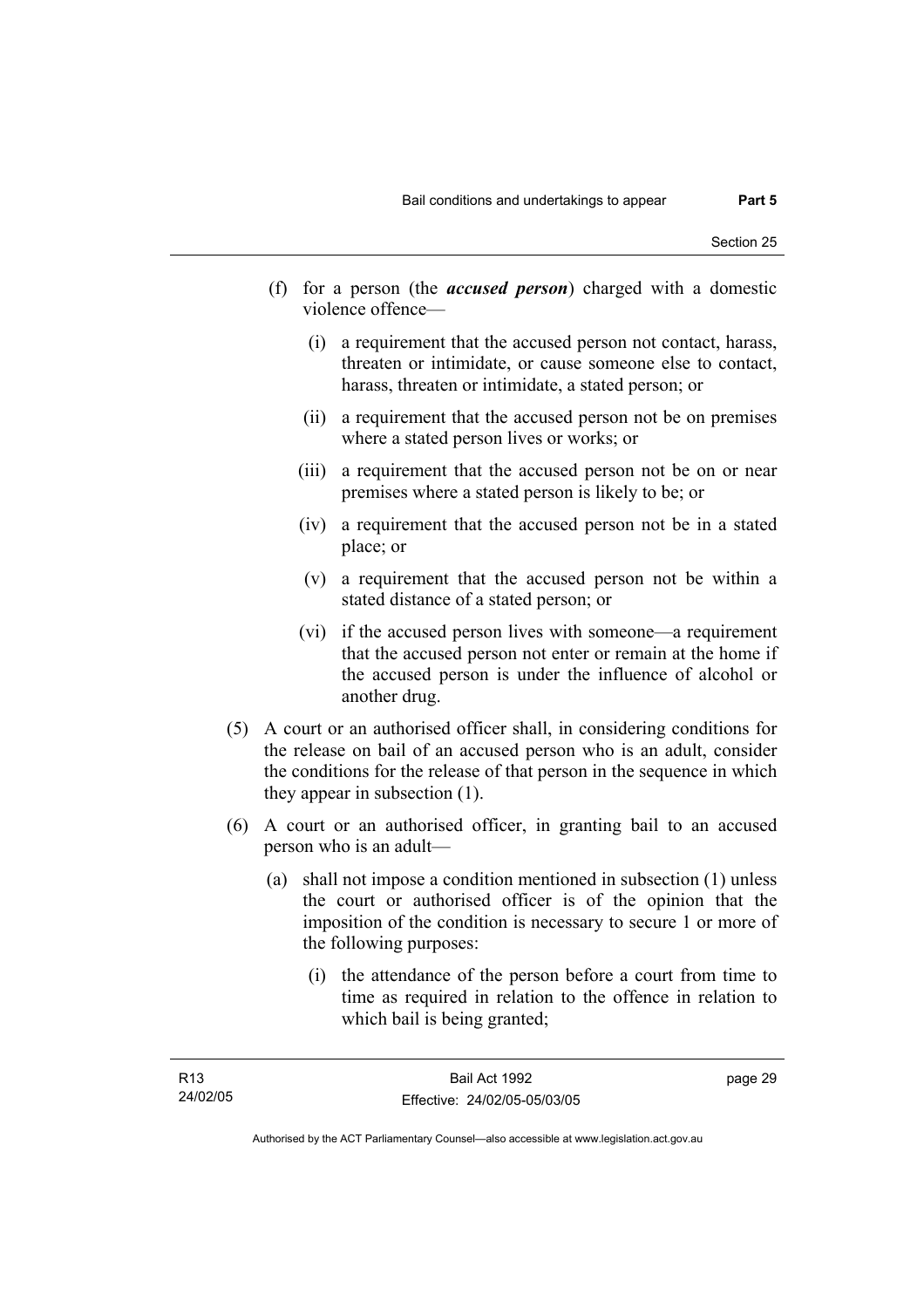- (ii) the protection from harm of the accused person or any other person;
- (iii) the prevention of the accused person from committing an offence while at liberty on bail;
- (iv) the prevention of the accused person from interfering with evidence, intimidating witnesses or otherwise obstructing the course of justice whether in relation to himself or herself or anyone else; and
- (b) shall not, except at the request of the accused person, impose a condition, or a combination of conditions, that impose obligations that are more onerous than necessary to secure the purposes referred to in paragraph (a) for which the condition or combination of conditions is imposed.
- (7) A court or an authorised officer, in granting bail to an accused person on a condition referred to in subsection (1) (b) or (c) shall not require the accused person to give an acceptable security for a stated sum, or to deposit a stated sum with the court or authorised officer, if the court or authorised officer has reasonable grounds for believing that the accused person does not have the means to provide such a security or make the deposit, as the case may be.
- (8) If a court or an authorised officer grants bail to an accused person on a condition mentioned in subsection (1) and the accused person satisfies the court or authorised officer that the person is unable to comply with that condition, the court or authorised officer shall—
	- (a) refuse bail; or
	- (b) grant the accused person bail subject to such other condition mentioned in subsection (1) as the authorised officer or the court believes the accused person will be able to comply with and will secure the purposes mentioned in subsection (6) (a).

R13 24/02/05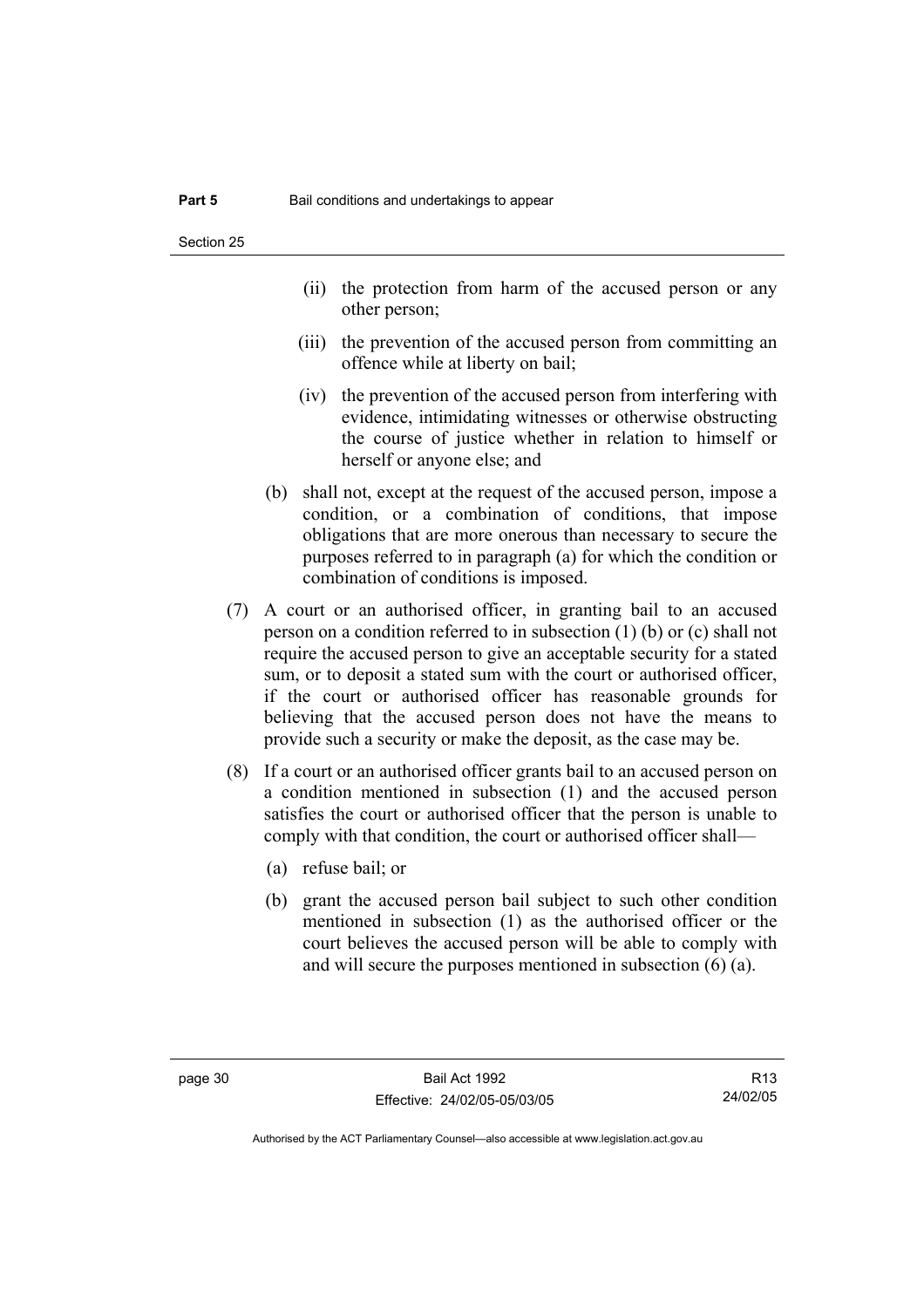(9) In this section:

*premises* includes—

- (a) any land; and
- (b) any structure, building, vehicle, vessel or place (whether built on or not); and
- (c) any part of such a structure, building, vehicle, vessel or place.

# **26 Conditions on which bail may be granted to children**

- (1) The following conditions may be imposed on the grant of bail to a child—
	- (a) the conditions mentioned in section 25 (1) (other than a requirement mentioned in section 25 (4) (e); and
	- (b) any other conditions that the court or authorised officer considers appropriate—
		- (i) having regard to the principles in the *Children and Young People Act 1999*, section 68; and
		- (ii) considering, as a primary consideration, the best interests of the child.
- (2) Without limiting section 25 (1), the requirements that a child may be required to comply with about his or her conduct while released on bail include a requirement that the child—
	- (a) accept supervision by the chief executive under the *Children and Young People Act 1999,* chapter 6 (Young offenders); and
	- (b) comply with any reasonable direction of the chief executive.

# **Examples of directions**

- 1 a direction to attend a program
- 2 a direction to comply with an order for assessment or a treatment order made by the mental health tribunal

page 31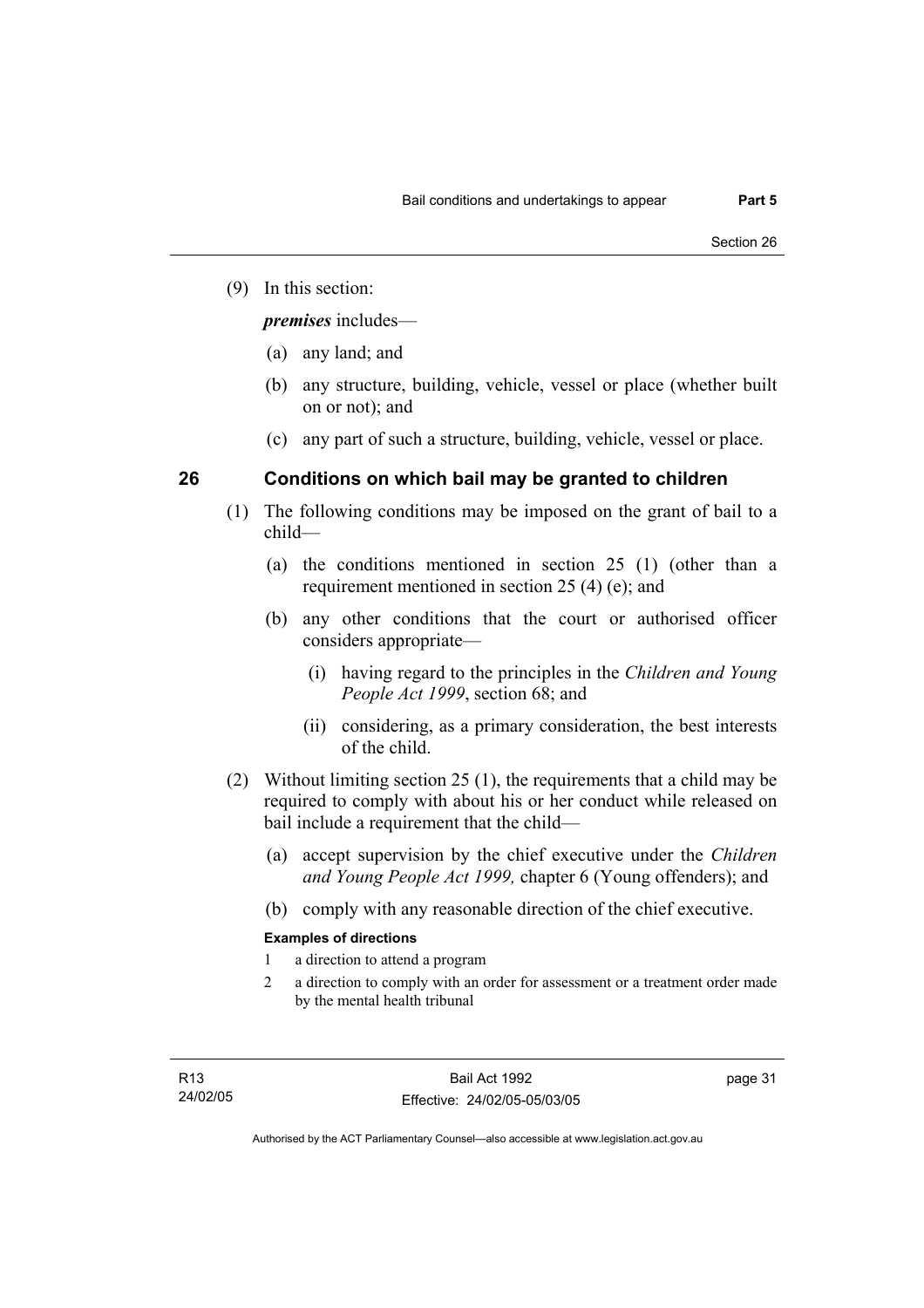- 3 a direction to attend drug or alcohol counselling.
- *Note* An example is part of the Act, is not exhaustive and may extend, but does not limit, the meaning of the provision in which it appears (see Legislation Act, s 126 and s 132).
- (3) A court or an authorised officer shall, in considering the release on bail of an accused person who is a child, consider the conditions for the release of the person that are mentioned in section 25 (1) in the sequence in which they are mentioned in that subsection.
- (4) A court or an authorised officer, in granting bail to an accused person who is a child—
	- (a) may not impose a condition referred to in section 25 (1) unless the court or the authorised officer is of the opinion that the imposition of the condition is—
		- (i) necessary to secure 1 or more of the purposes mentioned in section 25 (6) (a) (i), (ii), (iii) and (iv) (the *relevant purposes*); or
		- (ii) in accordance with the principles under the *Children and Young People Act 1999*, section 68 (the *relevant principles*); and
	- (b) may not, except at the request of the accused person, impose a condition, or a combination of conditions, that puts a greater obligation on the accused than is—
		- (i) necessary to secure the relevant purposes; or
		- (ii) in accordance with the relevant principles.
- (5) Section 25 (7) applies in relation to a grant of bail under this section.
- (6) If a court or an authorised officer grants bail to an accused person who is a child on a condition referred to in section 25 (1) and the accused person satisfies the court or authorised officer that the person is unable to comply with that condition, the court or authorised officer shall—

R13 24/02/05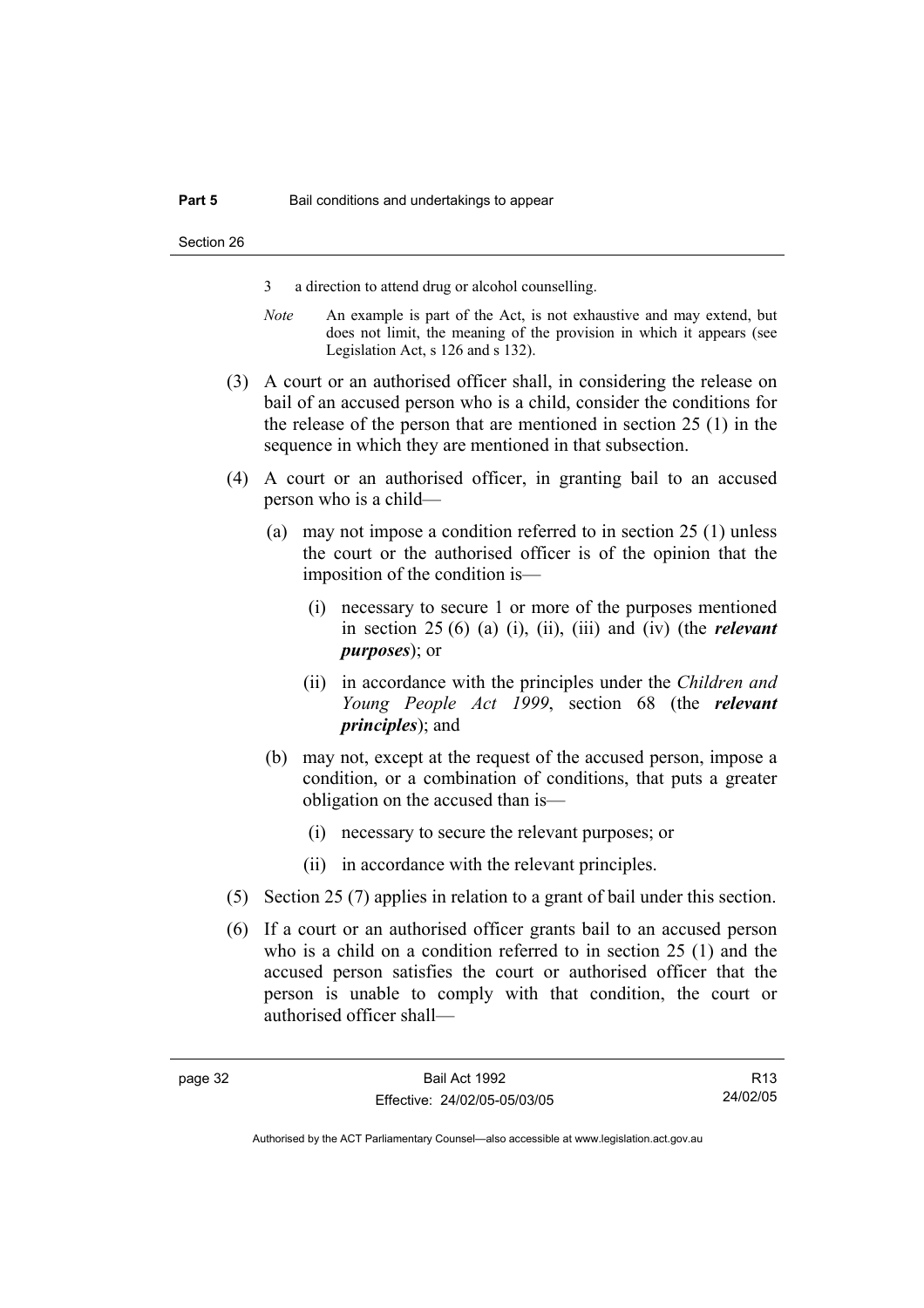- (a) refuse bail; or
- (b) grant the accused person bail subject to the other conditions referred to in subsection (1) that the court or authorised officer believes the accused person will be able to comply with and will secure the purposes mentioned in subsection (4) (a) (i) and (ii).

# **27 Recording of certain bail decisions**

- $(1)$  If—
	- (a) a judge or magistrate hears an application by an accused person for bail, or release from custody without bail; or
	- (b) an authorised officer is required to consider whether to grant bail to an accused person, or to release an accused person from custody without bail;

he or she shall record, or cause to be recorded, his or her reasons for the decision.

- (2) If a judge, a magistrate or an authorised officer decides to grant bail to an accused person subject to a condition mentioned in section 25 (1) otherwise than in accordance with a request of an accused person that bail be granted on that condition, or on conditions that include that condition, the judge, magistrate or authorised officer shall record, or cause to be recorded, his or her reasons for deciding—
	- (a) that the imposition of a condition mentioned in that subsection was necessary to secure the purposes of whichever of section 25 (6) (a) and section 26 (4) (a) applies to the accused person; and
	- (b) if the condition is a condition referred to in section 25 (1) (other than a condition mentioned in section  $25(1)(a)$ )—that the imposition of a condition under the earlier paragraph or paragraphs of that subsection would be unlikely to secure the

page 33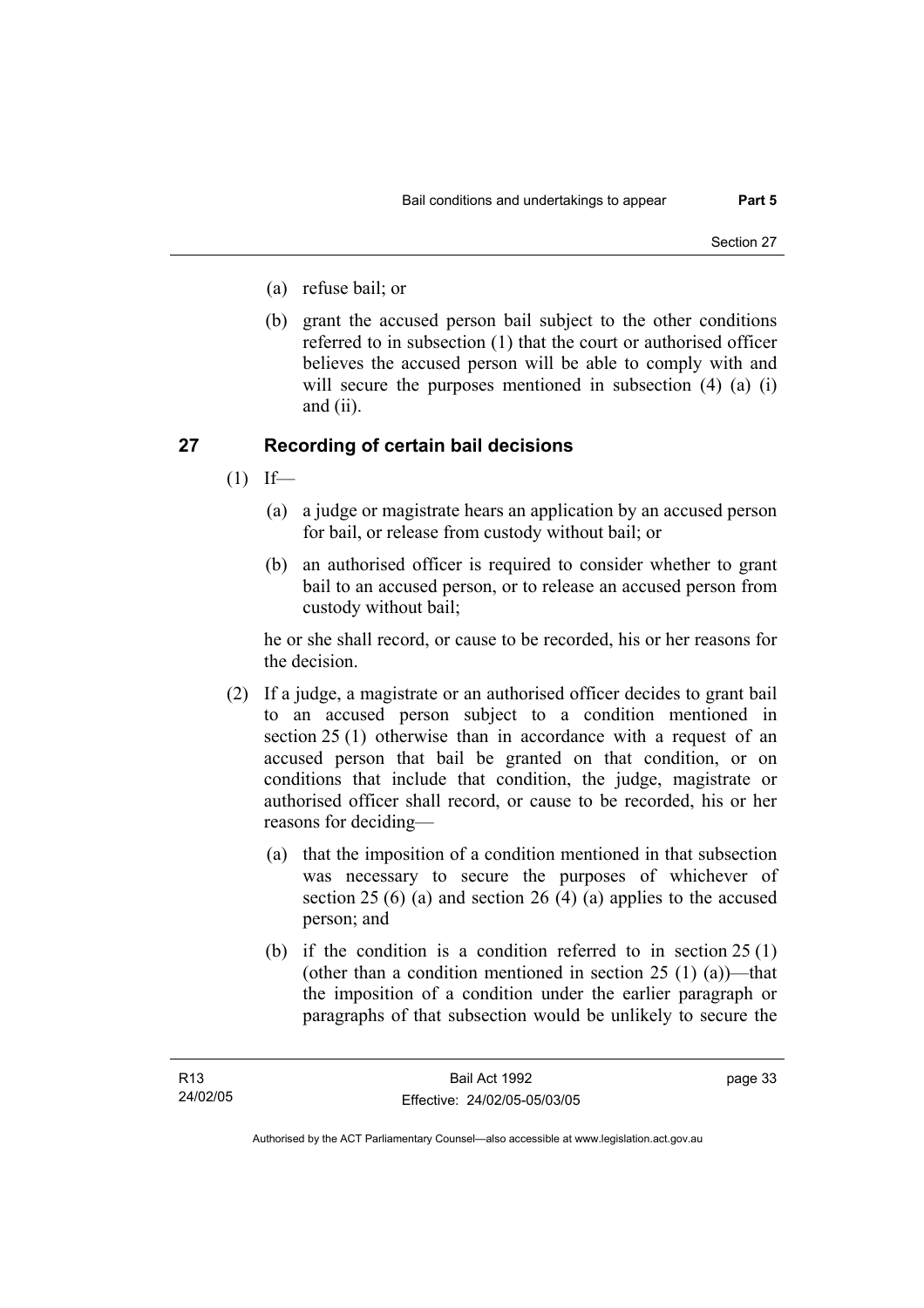Section 28

purposes of whichever of section 25 (6) (a) and section 26 (4) (a) applies to the accused person.

# **28 Undertakings to appear**

- (1) A person may be released on bail only if the person gives a written undertaking—
	- (a) to appear before a stated court at the place, date and time—
		- (i) stated in the undertaking; or
		- (ii) notified to the person by a police officer; and
	- (b) to comply with the bail conditions (if any).
	- *Note* If a form is approved under s 58 for an undertaking, the form must be used.
- (2) For a continuation of bail, the person may undertake to appear at any time when, and at any place where, proceedings in relation to the offence with which the person has been charged may be continued.
- (3) An undertaking may be given in relation to more than 1 offence.
- (4) A court must accept an undertaking given under this section as proof of the matters stated in it if there is no evidence to the contrary.
- (5) Subsection (1) (a) does not apply to a person in relation to a breach of the peace or apprehended breach of the peace if no further appearance is required.

# **30 Accused person may be excused from attendance before court**

 (1) If a person has given an undertaking to appear before a court under section 28 (1), the court may, on application made by or on behalf of that person, by order excuse the person from attendance before the court to answer the charge in relation to which bail has been granted or for any other purpose in relation to the proceedings relating to the charge.

R13 24/02/05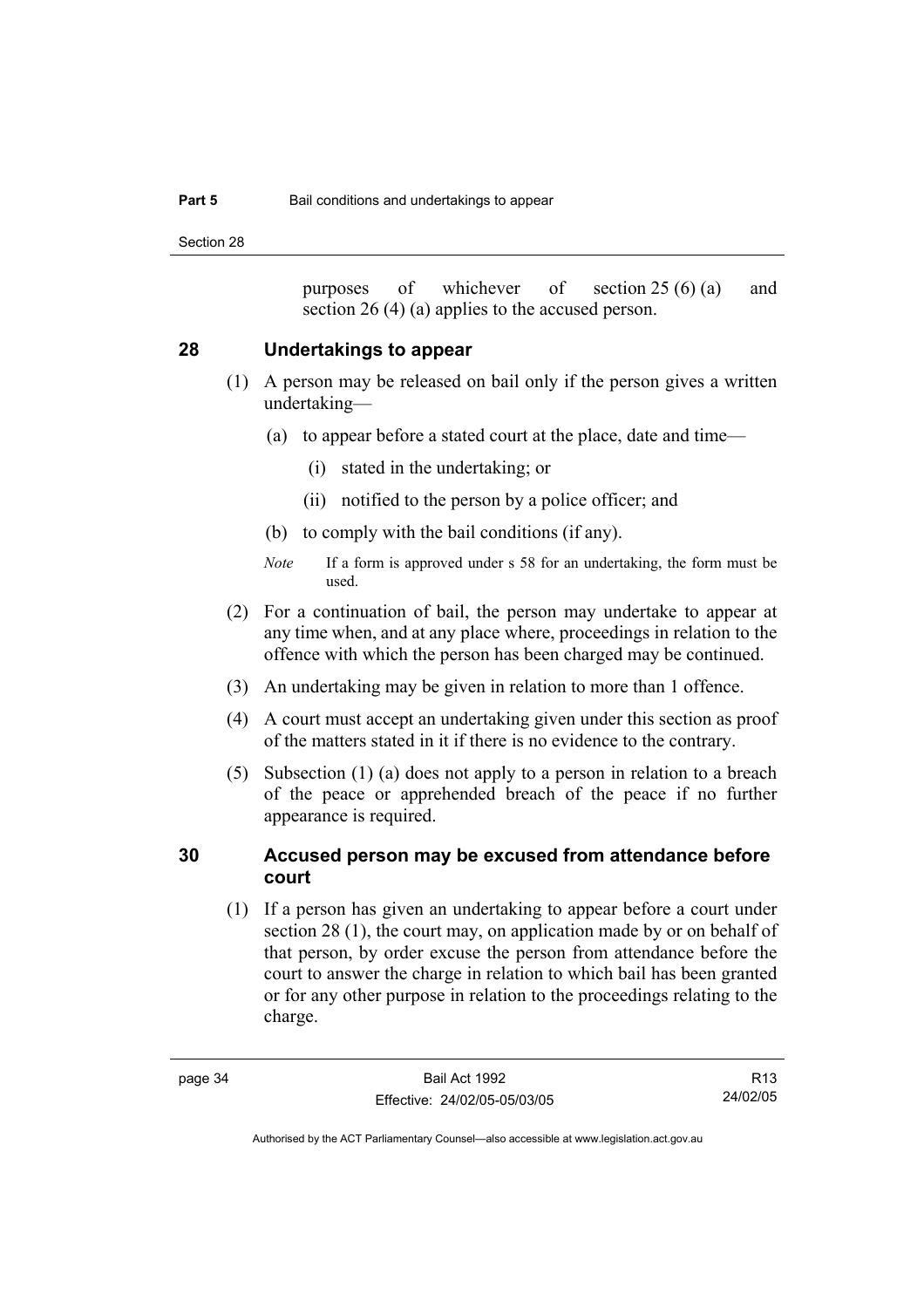- (2) An order under subsection (1) may be made—
	- (a) whether or not any evidence has been given in the proceedings; and
	- (b) whether or not the applicant for the order is before the court or has attended before the court in relation to the proceedings.
- (3) A court shall not make an order under subsection (1) unless it has been informed, by or on behalf of the applicant, that the applicant is represented by a lawyer for the purposes of the proceedings.
- (4) A court may, at any time during proceedings in relation to which an order has been made in relation to a person under subsection (1), direct the informant or the registrar of the court to serve the person in relation to whom the order has been made with a written notice requiring him or her to attend before the court, for the purposes of those proceedings, on a day and at a time and place stated by the court.

*Note 1* For how documents may be served, see the Legislation Act, pt 19.5.

*Note 2* If a form is approved under s 58 for a notice, the form must be used.

- (5) If a person on whom a notice under subsection (4) has been served does not attend before the court in accordance with the requirements of the notice, the court may issue a warrant for the arrest of the person and for bringing the person before the court at the time and place specified in the warrant.
- $(6)$  If—
	- (a) a person has been discharged from custody on bail; and
	- (b) an order is made under subsection (1) excusing the person from attendance before the court in accordance with his or her undertaking to appear; and
	- (c) the person does not appear before the court at the place, date and time required under that undertaking;

page 35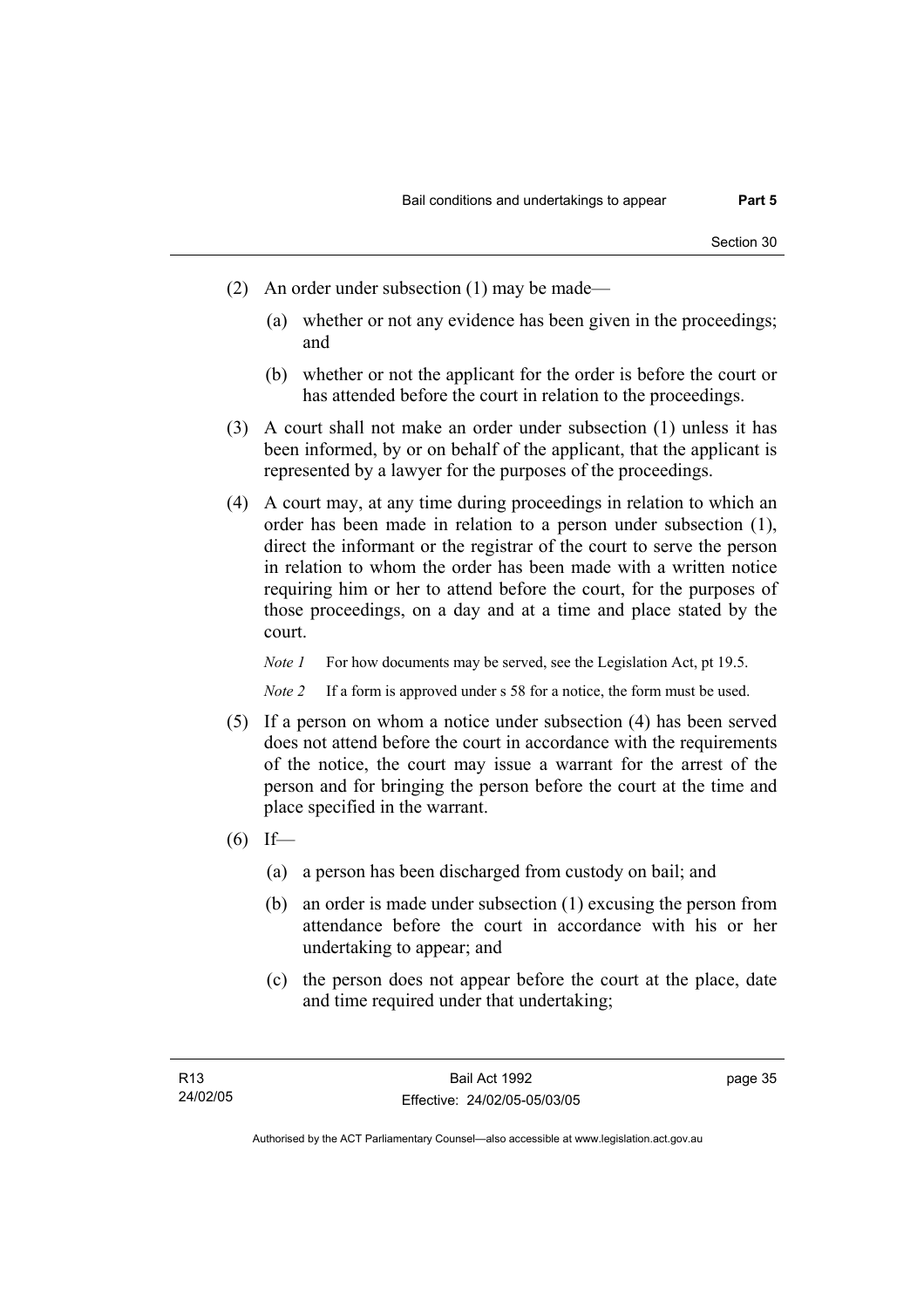### **Part 5 Bail conditions and undertakings to appear**

Section 31

the person shall not be taken to have failed to comply with a condition of his or her bail only because the person did not so attend before the court and bail continues subject to any condition other than a condition requiring the person to attend before the court.

# **31 Bail requirements**

- (1) An undertaking to appear may be given to—
	- (a) a court; or
	- (b) a registrar or deputy registrar; or
	- (c) an authorised officer; or
	- (d) for an accused person who is in a remand centre or prison—the person in charge of the remand centre or prison.
- (2) An amount may be deposited, or security given, in accordance with a bail condition, to—
	- (a) a court; or
	- (b) registrar or deputy registrar; or
	- (c) an authorised officer.
- (3) In this section:

*deposit* includes a payment by cash or electronic funds transaction.

*security* includes security given by way of bond or bank guarantee.

# **32 Acceptable people and security for bail**

- (1) A court or authorised officer imposing a condition on bail may decide—
	- (a) the person, people or class of people who are acceptable people for a condition mentioned in section 25 (1) (b) or (c); and
	- (b) the number of people required for the condition; and

R13 24/02/05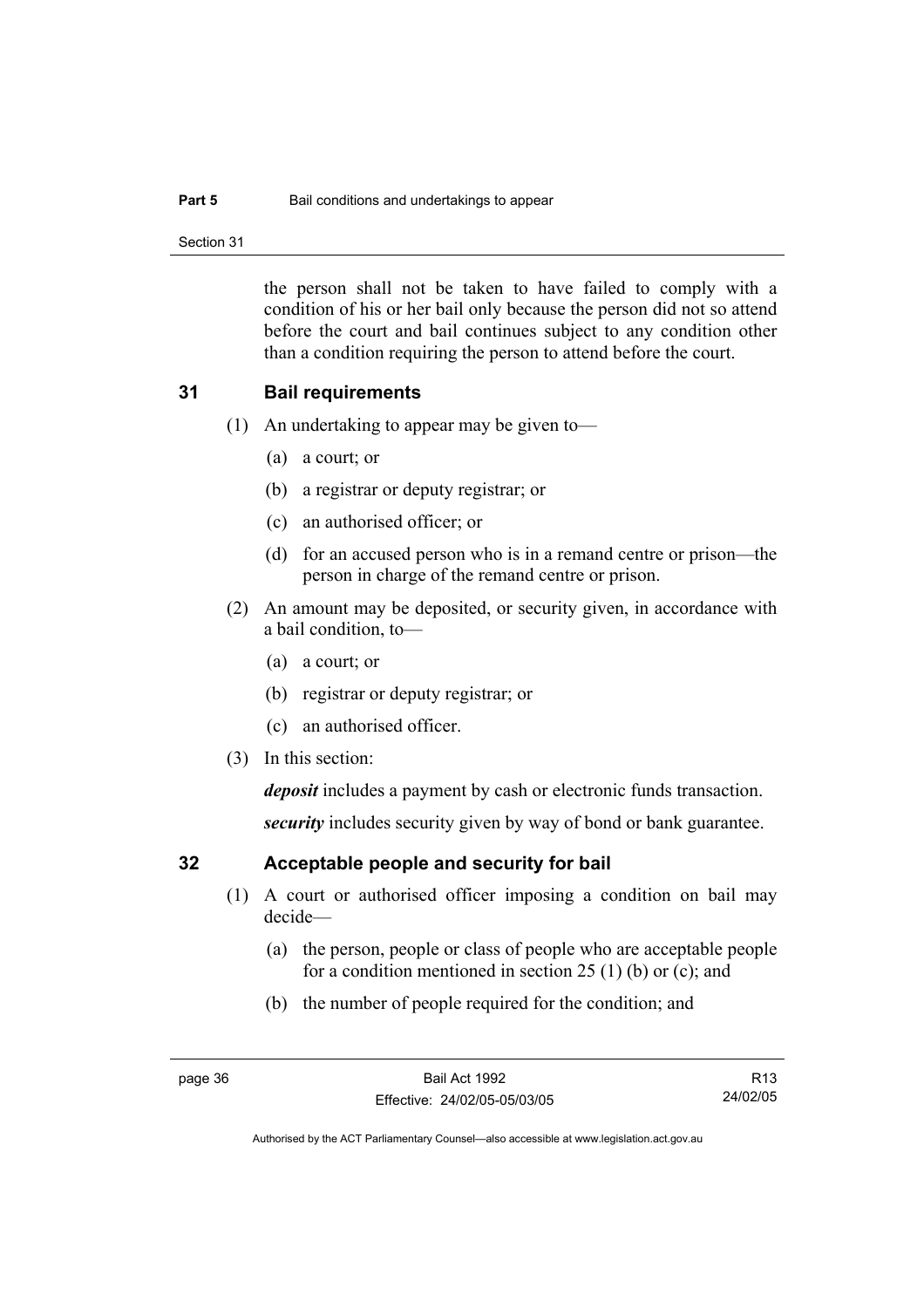- (c) the security acceptable for a condition mentioned in section 25 (1) (b) (ii).
- (2) If a decision has not been made when the undertaking to appear is given, the court or person to whom the undertaking to appear is given may decide.
- (3) Without limiting subsections (1) and (2), an acceptable person for a condition includes an entity prescribed under the regulations for this subsection.

# **33 Continuation of bail and undertakings**

- (1) If an accused person has given an undertaking to appear at a place, date and time at which proceedings in relation to the offence may be continued, whether on any adjournment, postponement or other deferment of the proceedings, or by way of committal, a court may continue the bail already granted in relation to the offence, whether or not the accused person is present in court.
- (2) If bail is continued under subsection (1), the undertaking to appear and the bail conditions continue to apply, except to the extent that the undertaking or condition otherwise provides or the court otherwise orders.
	- *Note* A court continuing bail must give notice of the continuation, bail conditions and place, date and time to which the proceedings are adjourned, postponed or deferred (see s 34 (4)).
- (3) If no direction is made by the court in relation to bail, whether or not the accused person appears in accordance with the undertaking—
	- (a) the court is taken to have continued bail; and
	- (b) the undertaking to appear and any bail conditions continue to apply.
- (4) If the hearing of a charge against an accused person is adjourned or postponed, the court may—
	- (a) continue the person's bail; or

| R13      | Bail Act 1992                | page 37 |
|----------|------------------------------|---------|
| 24/02/05 | Effective: 24/02/05-05/03/05 |         |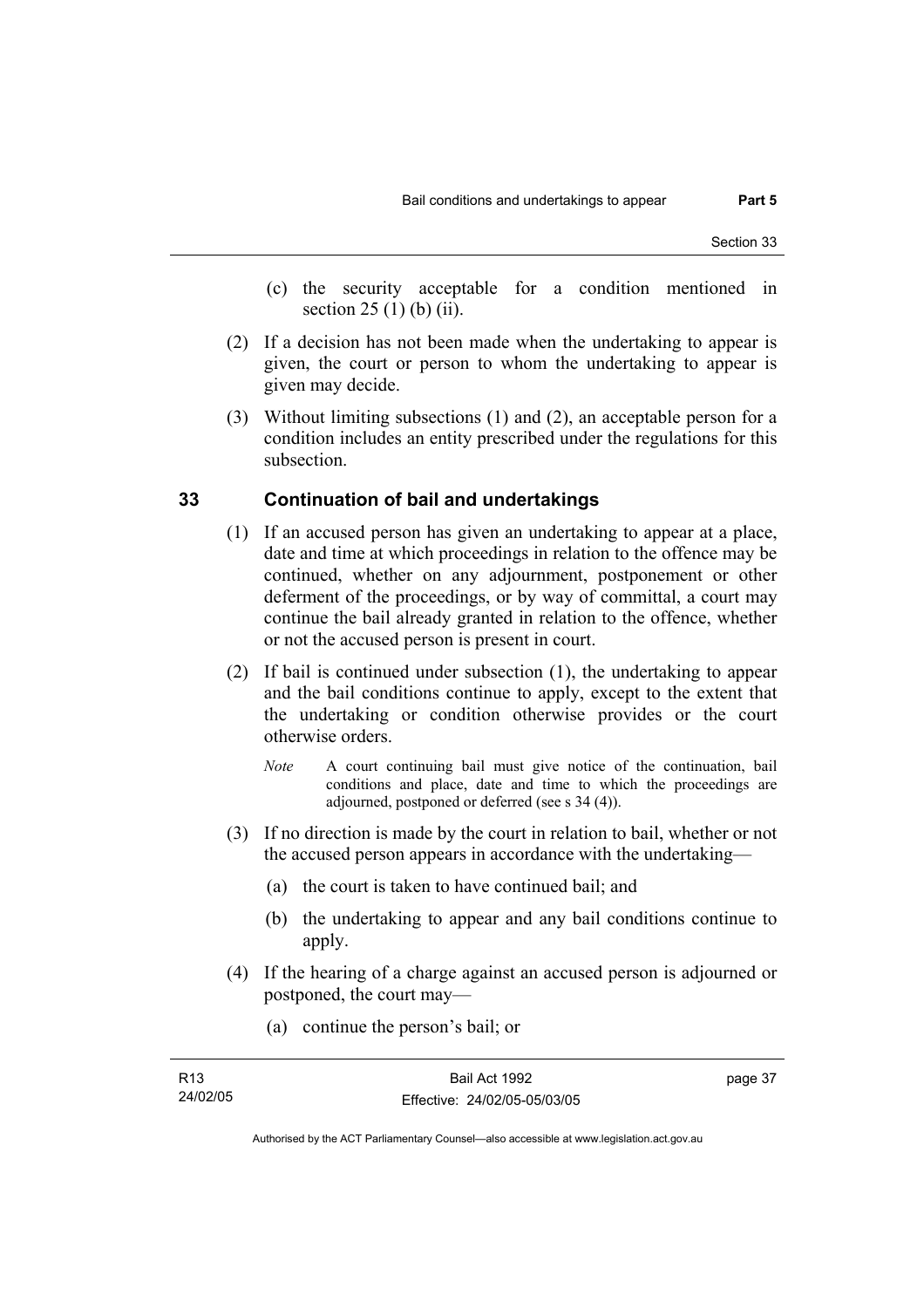Section 33

(b) make another order about bail.

- (5) However, if a deposit has been made, or security given, by a surety in accordance with a bail condition, the court must not continue bail without the surety's consent unless it is a condition of bail that the deposit or security continues to apply if bail is continued.
- (6) If bail is continued—
	- (a) the undertaking to appear is taken to be an undertaking to appear an any time when, and at any place where, proceedings in relation to the offence with which the person has been charged may be continued; and
	- (b) any bail conditions continue to apply.
- (7) If an accused person has been released on bail and the court is satisfied that the accused person is because of illness or accident or other sufficient cause unable to appear personally before the court on the day when the person is required to appear, the court may, in the absence of the accused person, order the person to be further remanded to the place, date and time that the court considers appropriate and may order that the undertaking to appear given by the accused person and any agreement entered into under a condition of the grant of bail be continued so as to require the appearance of the accused person at every place, date and time to which the accused person is remanded or the hearing adjourned, postponed or otherwise deferred.

page 38 Bail Act 1992 Effective: 24/02/05-05/03/05

R13 24/02/05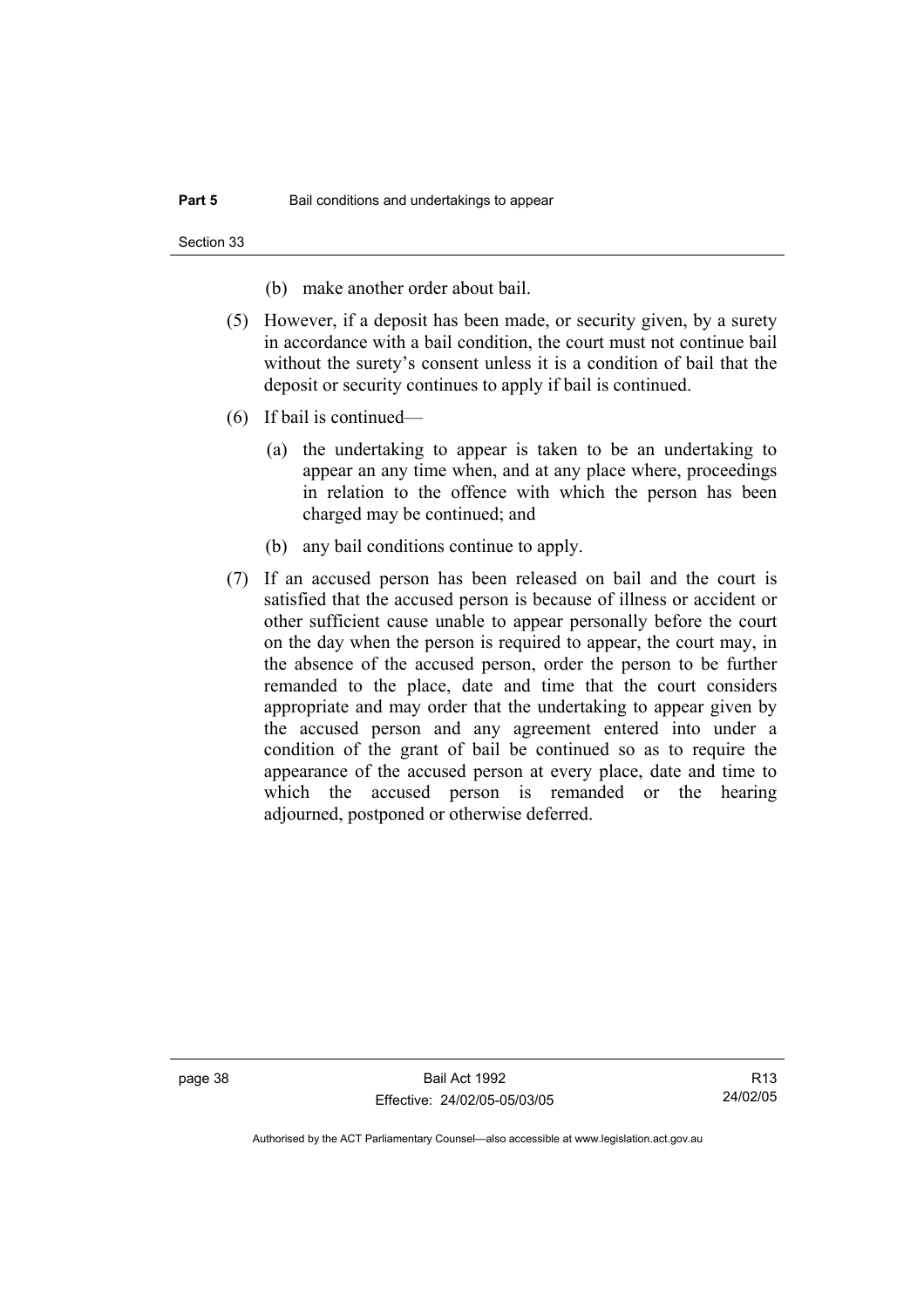# **34 Written notice of conditions of bail**

- (1) A court or authorised officer granting bail to an accused person shall give, or cause to be given, to the accused person a written notice setting out the obligations of the accused person about the conditions of his or her bail and the consequences of any failure by the person to comply with those conditions and shall be satisfied before releasing the accused person, or causing the accused person to be released, that the person will comply with the conditions.
	- *Note* If a form is approved under s 58 (Approved forms) for a notice under this section, the form must be used.
- (2) A court or an authorised officer granting bail to an accused person with a surety or sureties for his or her appearance to answer the charges against the person shall give, or cause to be given, to the surety or each of the sureties, as the case may be, written notice of the obligations of the accused person about the conditions of his or her bail and the consequences of any failure by the person to comply with those conditions and shall be satisfied before releasing the accused person, or causing the accused person to be released, that the surety or each of the sureties, as the case may be, understands the nature and extent of the obligations of the accused person under the conditions of his or her bail and the consequences of any failure by the person to comply with them.
- (3) If a bail condition is imposed or varied on a review under part 6 of a decision made in relation to bail, the court or authorised officer imposing or varying the condition shall—
	- (a) give, or cause to be given, to the accused person a written notice setting out the obligations of the accused person about the condition and the consequences of any failure by the person to comply with the condition and shall be satisfied that the accused person will comply with the condition; and
	- (b) give, or cause to be given, to each surety (if any) for the appearance of the accused person to answer the charges against the person a written notice of the obligations of the accused

| R <sub>13</sub> | Bail Act 1992                | page 39 |
|-----------------|------------------------------|---------|
| 24/02/05        | Effective: 24/02/05-05/03/05 |         |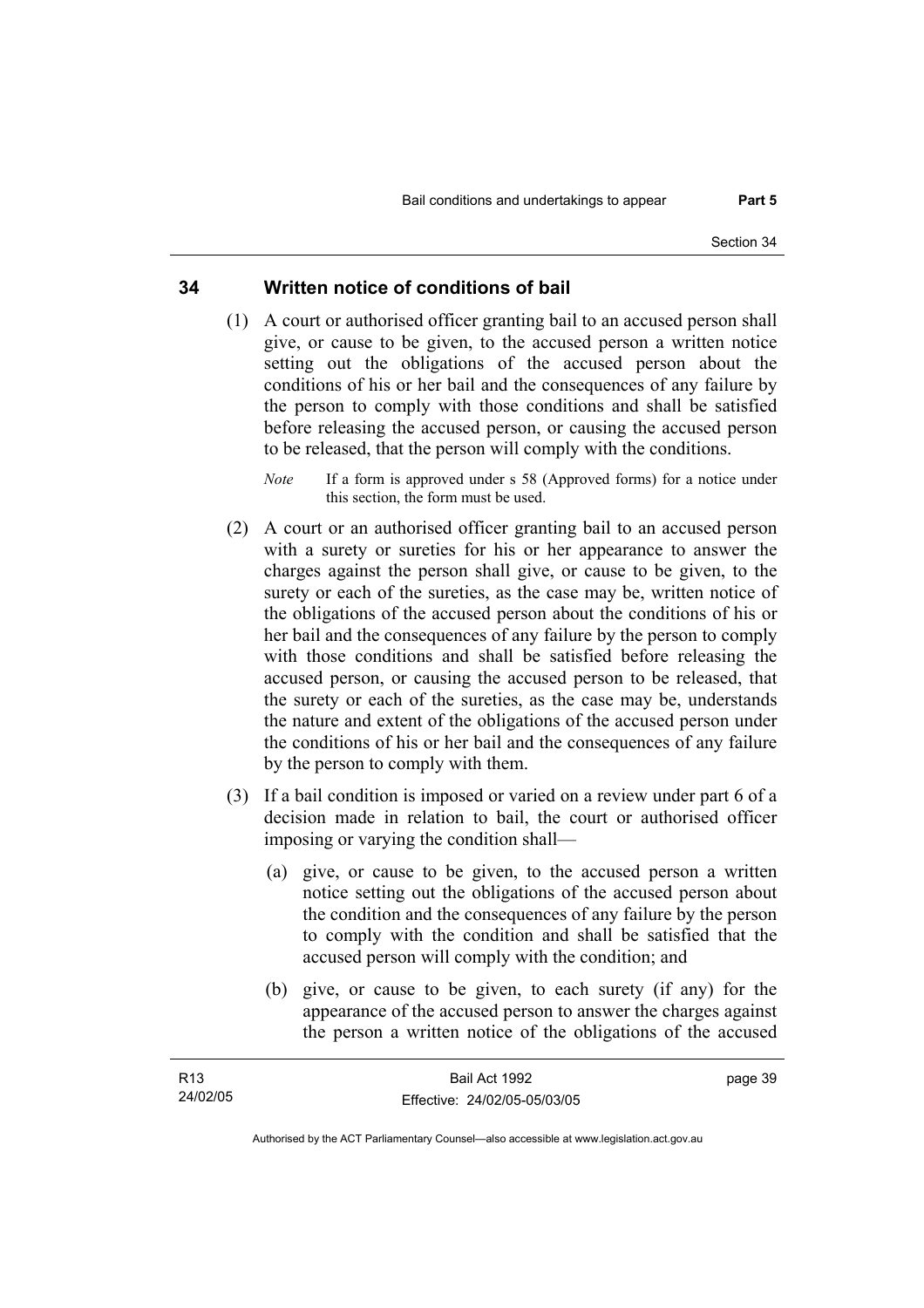person about the condition and the consequences of any failure by the person to comply with it and shall be satisfied that each surety understands the nature and extent of the obligations of the accused person under the condition and the consequences of any failure by the person to comply with it.

- (4) A court continuing bail on an adjournment or a postponement of proceedings shall forthwith give, or cause to be given, to the accused person a written notice that—
	- (a) states that bail is continued until the hearing is resumed or stated; and
	- (b) states the conditions on which bail is presently allowed; and
	- (c) states the place, date and time to which the proceedings are adjourned or postponed or states that the proceedings are adjourned or postponed to a place, date and time that are from time to time stated in a notice given or sent to the accused person as prescribed by the regulations.

# **36 Discharge of surety**

- (1) A surety may, at any time apply to be discharged from his or her liability under a bail condition—
	- (a) if bail has been granted by a court—
		- (i) to the court that granted bail; or
		- (ii) to the court of appearance; or
	- (b) if bail has been granted by an authorised officer—to the court of appearance.
- (2) However, an application may not be made if the person granted bail has failed to comply with a bail condition or undertaking to appear.
- (3) If the person granted bail is not in custody or before the court when the application is made, the court must—

R13 24/02/05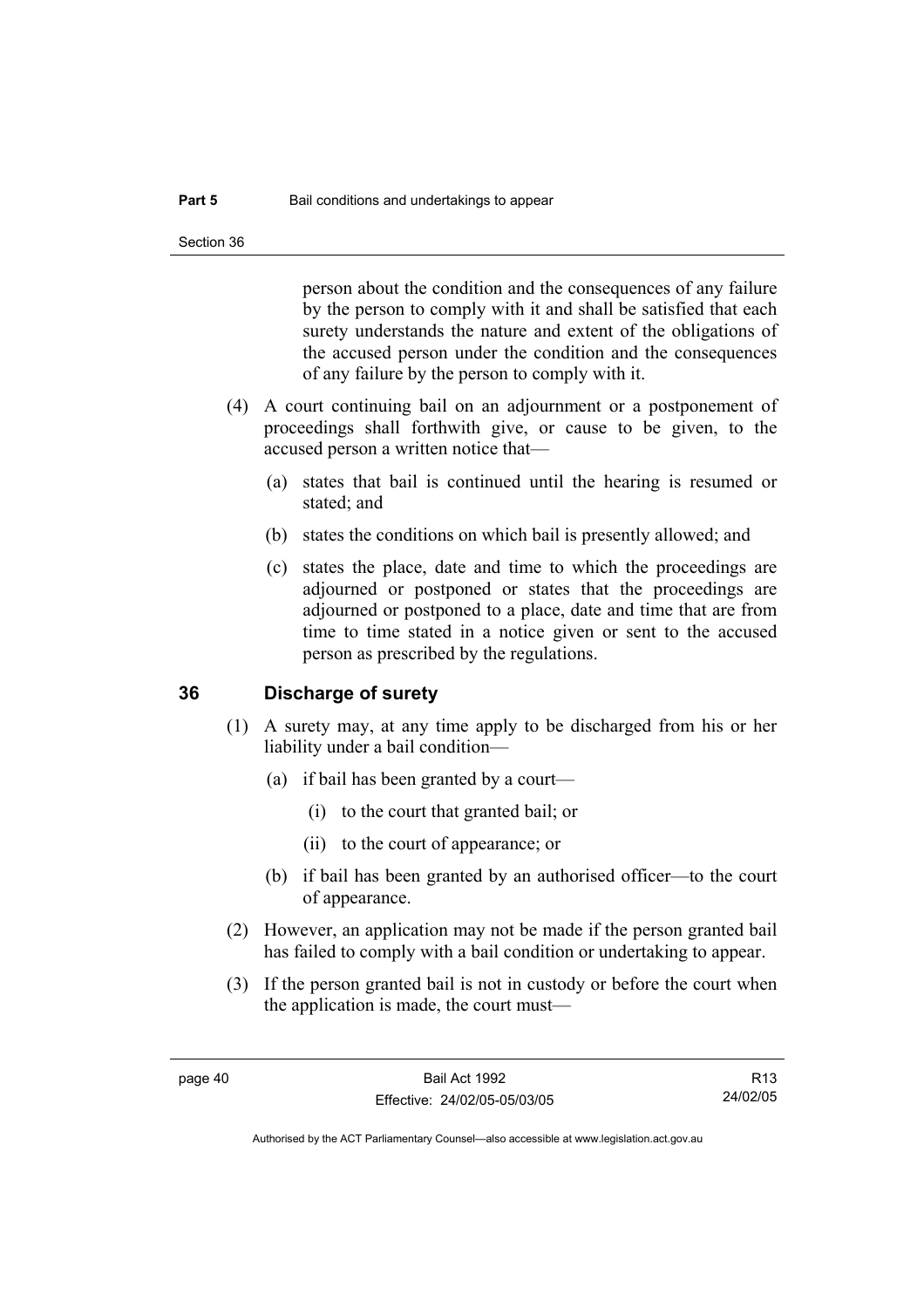- (a) issue a warrant to apprehend the person and bring the person before the court; or
- (b) issue a summons for the person's appearance before the court.
- (4) On the person's appearance before the court, the court must, unless the court considers it would be unjust to do so—
	- (a) direct that the applicant be discharged from his or her liability; and
	- (b) release the security or deposit.
- (5) If the court discharges the applicant from liability, the court may—
	- (a) impose further bail conditions; and
	- (b) remand the person granted bail into custody until the further conditions are satisfied.
- (6) In this section:

*court of appearance* means the court before which the accused person is required to appear in accordance with his or her undertaking to appear.

# **37 Payment of amounts to Territory**

- (1) This section applies if—
	- (a) a person granted bail fails to appear in court in accordance with his or her undertaking; and
	- (b) a bail condition mentioned in section 25 (1) (b) or (c) requires the person or someone else (the *person required to pay*) to pay, or forfeit, an amount to the Territory if the person fails to appear.
- (2) If the amount has been deposited in accordance with a condition mentioned in section 25 (1) (c), the amount is forfeited to the Territory.

page 41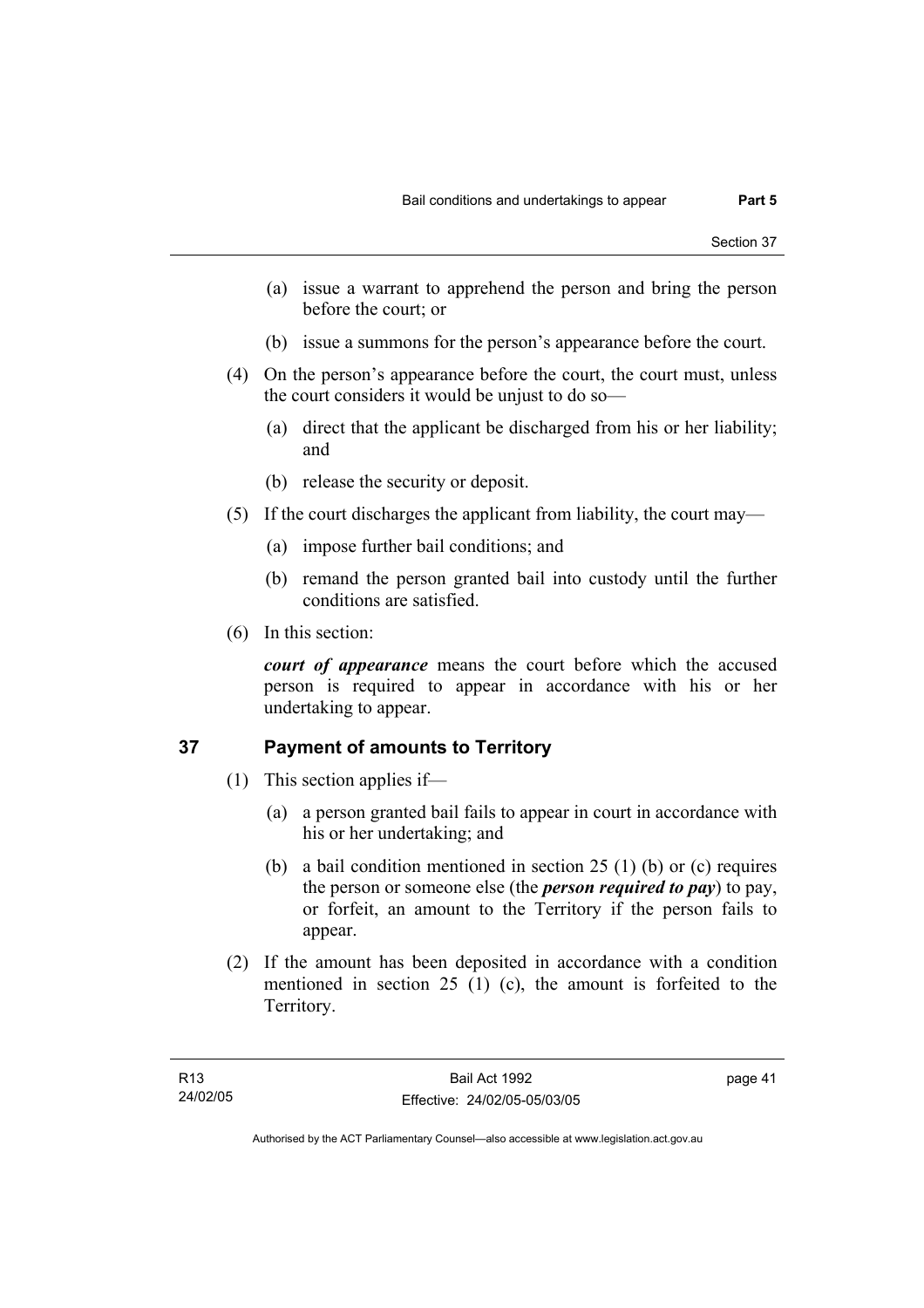Section 37

- (3) If the amount has not been deposited, the court may order the person required to pay to pay the amount to the Territory.
- (4) Notice of the order must be given to the person required to pay as soon as practicable.

*Note* For how documents may be served, see the Legislation Act, pt 19.5.

- (5) If, after the end of 28 days after the day the notice is given, the amount has not been paid the amount may be recovered under the *Magistrates Court Act 1930*, division 3.9.2 (Enforcement of fines) as if it were a fine within the meaning of that division.
- (6) Subsection (4) applies to an amount even if the amount exceeds \$50 000.

page 42 Bail Act 1992 Effective: 24/02/05-05/03/05

R13 24/02/05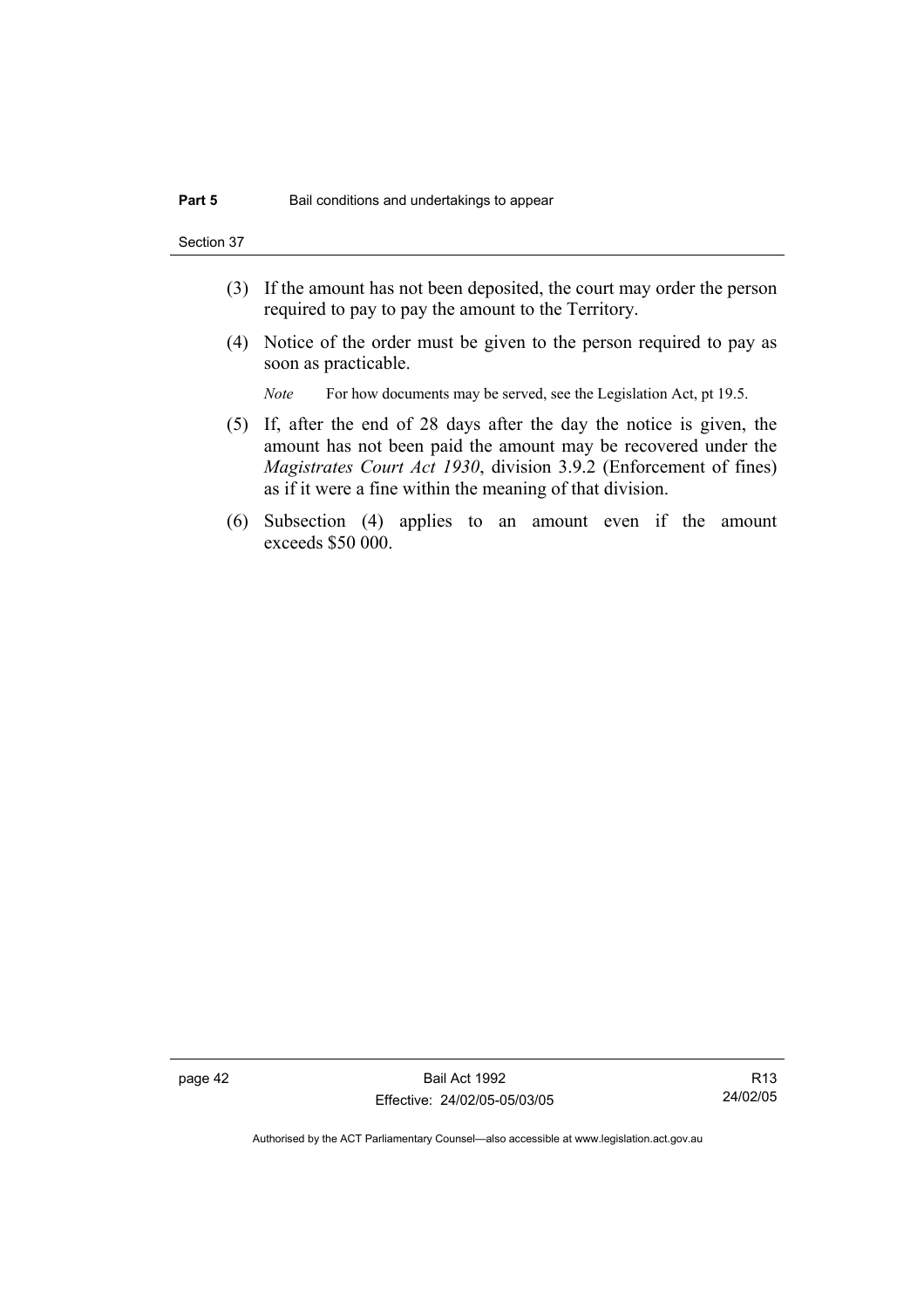# **Part 6 Review of bail decisions**

# **Division 6.1 Review of decisions by authorised officers**

# **38 Review by authorised officers**

- (1) If an authorised officer makes a decision under part 4 in relation to bail for an accused person that is—
	- (a) a decision to refuse to grant bail to the accused person; or
	- (b) a decision to grant bail to the accused person subject to 1 or more bail conditions;

the accused person may request a review of that decision by the authorised officer who made the decision or any other authorised officer.

 (2) If an application for a review of a bail decision is made to an authorised officer under subsection (1), the authorised officer shall as soon as possible conduct a review of the decision.

# **39 Exercise of power to review**

- (1) The power to review a decision under this division includes a power to confirm or vary a decision or to substitute another decision.
- (2) A decision as varied or substituted must be in conformity with this Act.
- (3) If, on a review of a decision under this division, the authorised officer varies the decision or substitutes another decision, section 27 applies in relation to the decision as varied or substituted as if the decision had been made by the authorised officer under part 4.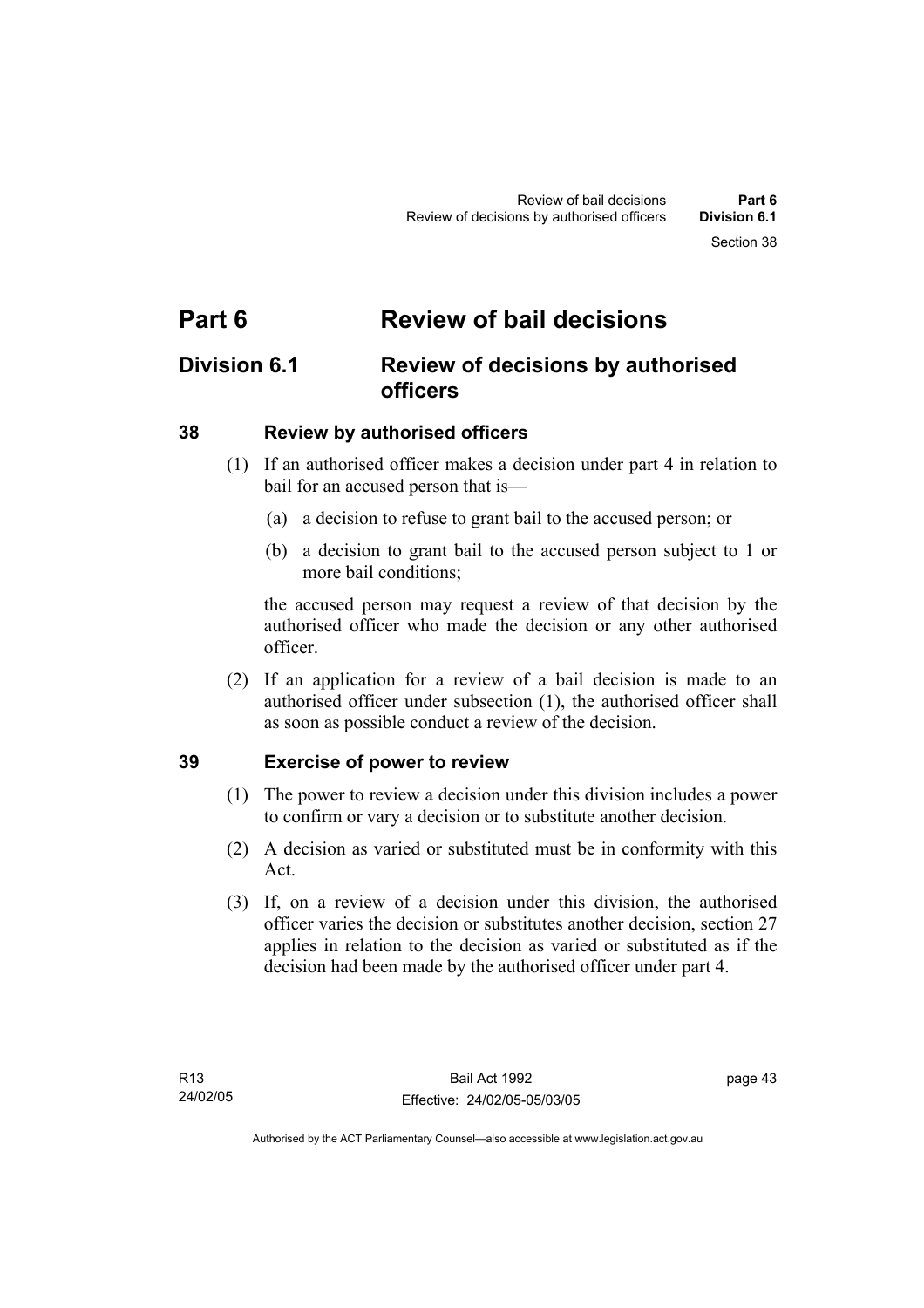| Part 6              | Review of bail decisions      |
|---------------------|-------------------------------|
| <b>Division 6.2</b> | Review of decisions by courts |
| Section 40          |                               |

- (4) An authorised officer may refuse to entertain a request to review a decision under this division if the authorised officer is satisfied that the request is frivolous or vexatious.
- (5) The regulations may—
	- (a) prescribe the way of making a request for the review of a decision under this division; and
	- (b) prescribe procedures for the conduct of a review under this division; and
	- (c) limit the time within which, and the circumstances in which, an accused person may apply for a review of a decision under this division; and
	- (d) limit the number of applications that may be made for the review of a bail decision under this division.

# **40 Limitation on power of authorised officer to review**

An authorised officer may not, under this division—

- (a) review a decision in circumstances where, had the decision not been made, the authorised officer would be prohibited from making a decision in relation to the grant of bail; or
- (b) review a decision that has been reviewed by a court.

# **Division 6.2 Review of decisions by courts**

# **41 Right of review of bail decisions**

An accused person or the informant may apply under this division for review of any decision by a court or an authorised officer in relation to bail.

R13 24/02/05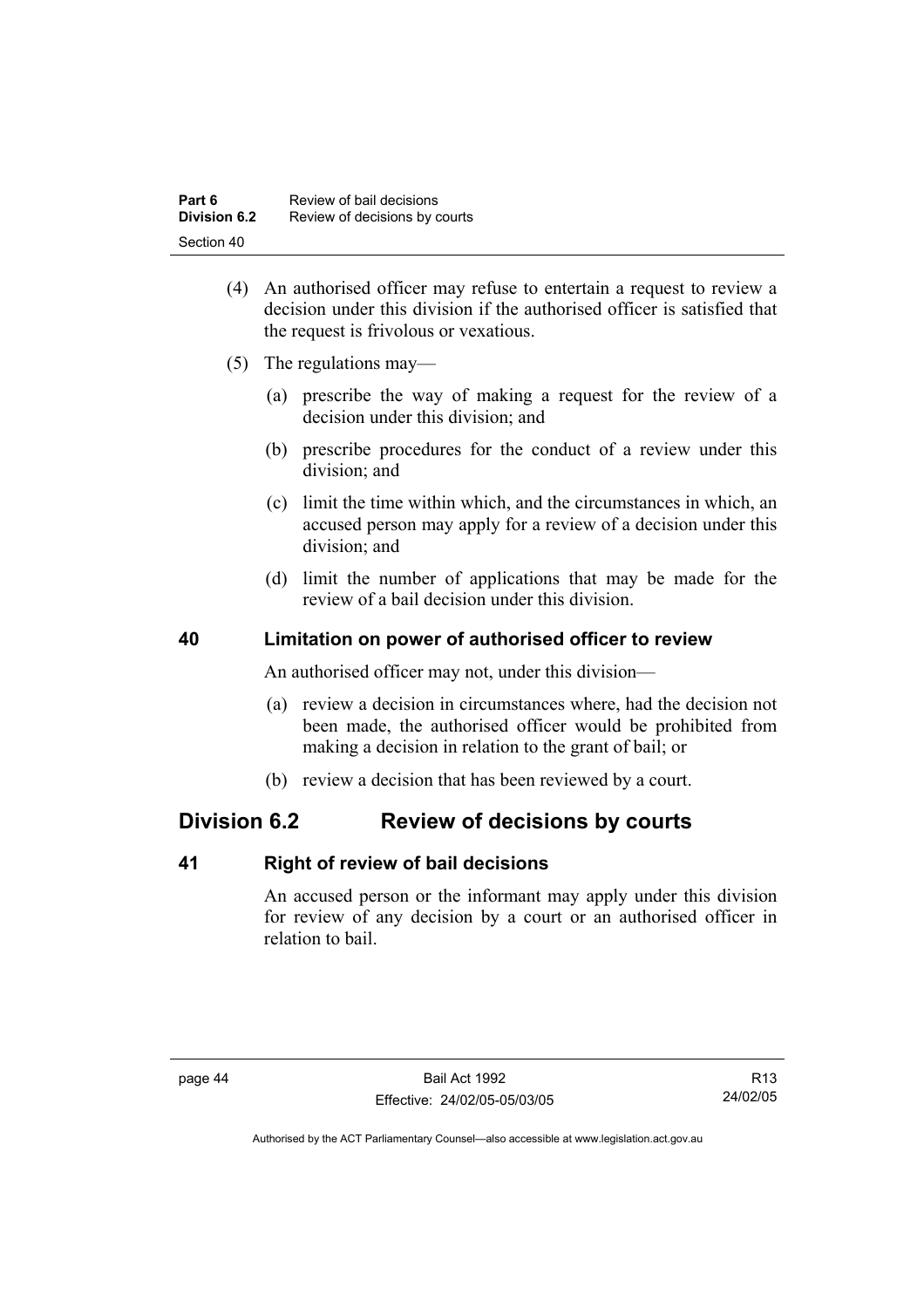# **41A Court may review on its own initiative**

- (1) A court that has made a decision in relation to bail may review the decision on its own initiative if the court considers it is in the interests of justice to do so.
- (2) The court may issue a warrant for the arrest of the person and for bringing the person before the court at the time and place stated in the warrant.

# **42 Power of Magistrates Court to review**

- (1) The Magistrates Court may, on application under this division, review any decision of an authorised officer or the Magistrates Court (however constituted) in relation to bail.
- (2) However, the Magistrates Court may review the decision only if the application for review is based on—
	- (a) a significant change in circumstances relevant to the granting of bail; or
	- (b) the availability of fresh evidence or information of material significance to the granting of bail to the person that was unavailable on the most recent application in relation to bail.
- (3) The power of the Magistrates Court to review a decision under this section may be exercised whether or not any power to review the decision under section 38 has been exercised or been sought to be exercised.

# **43 Power of Supreme Court to review**

- (1) The Supreme Court may, on application under this division, review any decision of an authorised officer, the Magistrates Court or the Supreme Court (however constituted) in relation to bail.
- (2) However, the Supreme Court may review the decision only if the application for review is based on—

page 45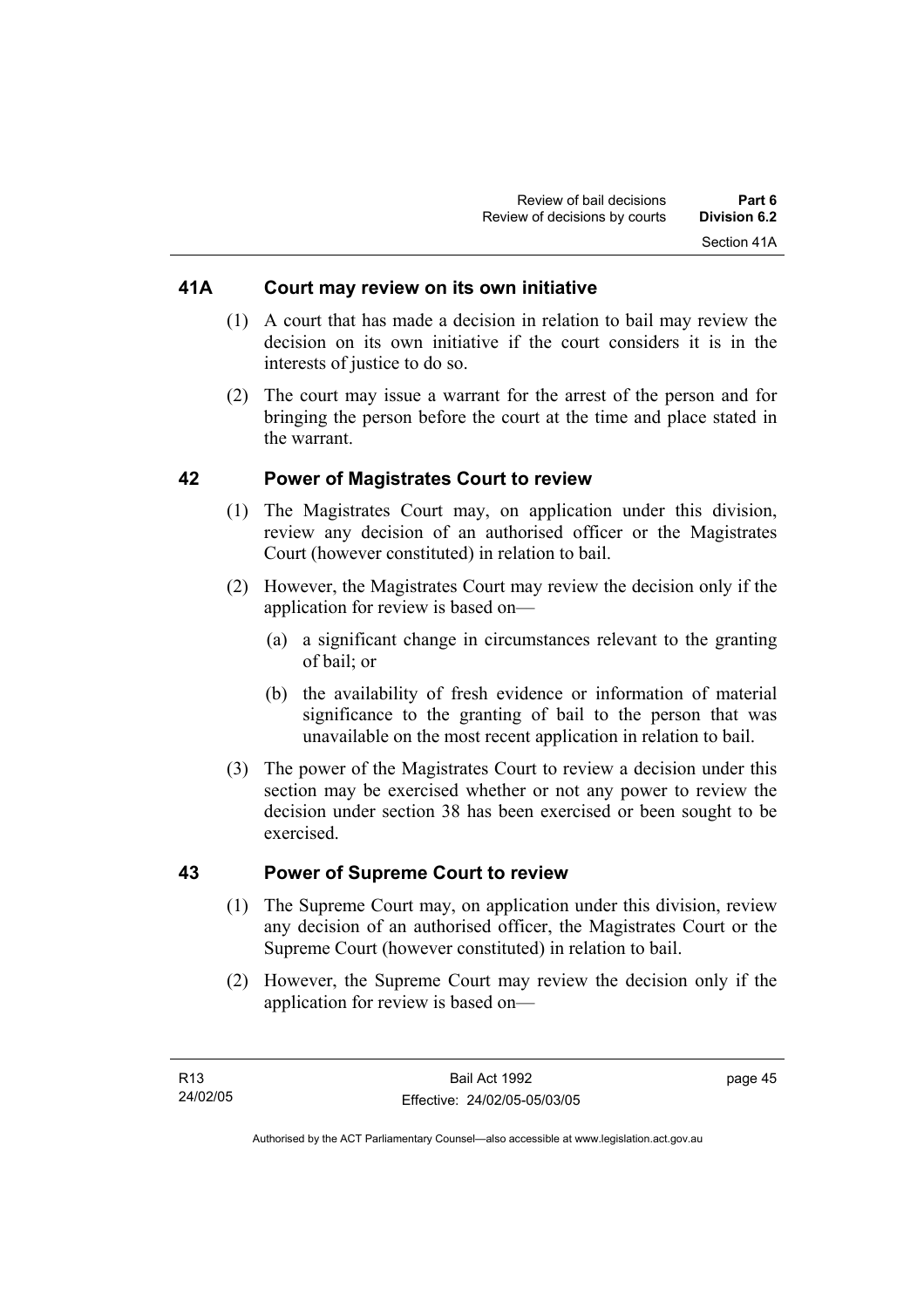- (a) a significant change in circumstances relevant to the granting of bail; or
- (b) the availability of fresh evidence or information of material significance to the granting of bail to the person that was unavailable on the most recent application in relation to bail.
- (3) The power of the Supreme Court to review a decision under this section may be exercised whether or not any power to review the decision under section 38 or section 42 has been exercised or has been sought to be exercised.

# **45 Exercise of power to review**

- (1) The power to review a decision under this division includes a power to confirm or vary the decision or to substitute another decision.
- (2) A decision as varied or substituted shall be in conformity with this Act.
- (3) The review of a decision shall be by way of rehearing and evidence or information in addition to, or in substitution for, the evidence or information given or obtained on the making of the decision may be given or obtained on the review.
- (4) If, on a review of a decision under this division the court varies the decision or substitutes another decision, section 27 applies in relation to the decision as varied or substituted as if that decision had been given by the court in relation to an application for bail.
- (5) If, on a review of a decision under this division, bail for an accused person is revoked, the court may, by warrant, commit the person into custody.
- (6) If, on a review of a decision under this division—
	- (a) bail is granted without any condition being imposed but the accused person has not given an undertaking to appear; or
	- (b) bail is granted subject to a condition;

R13 24/02/05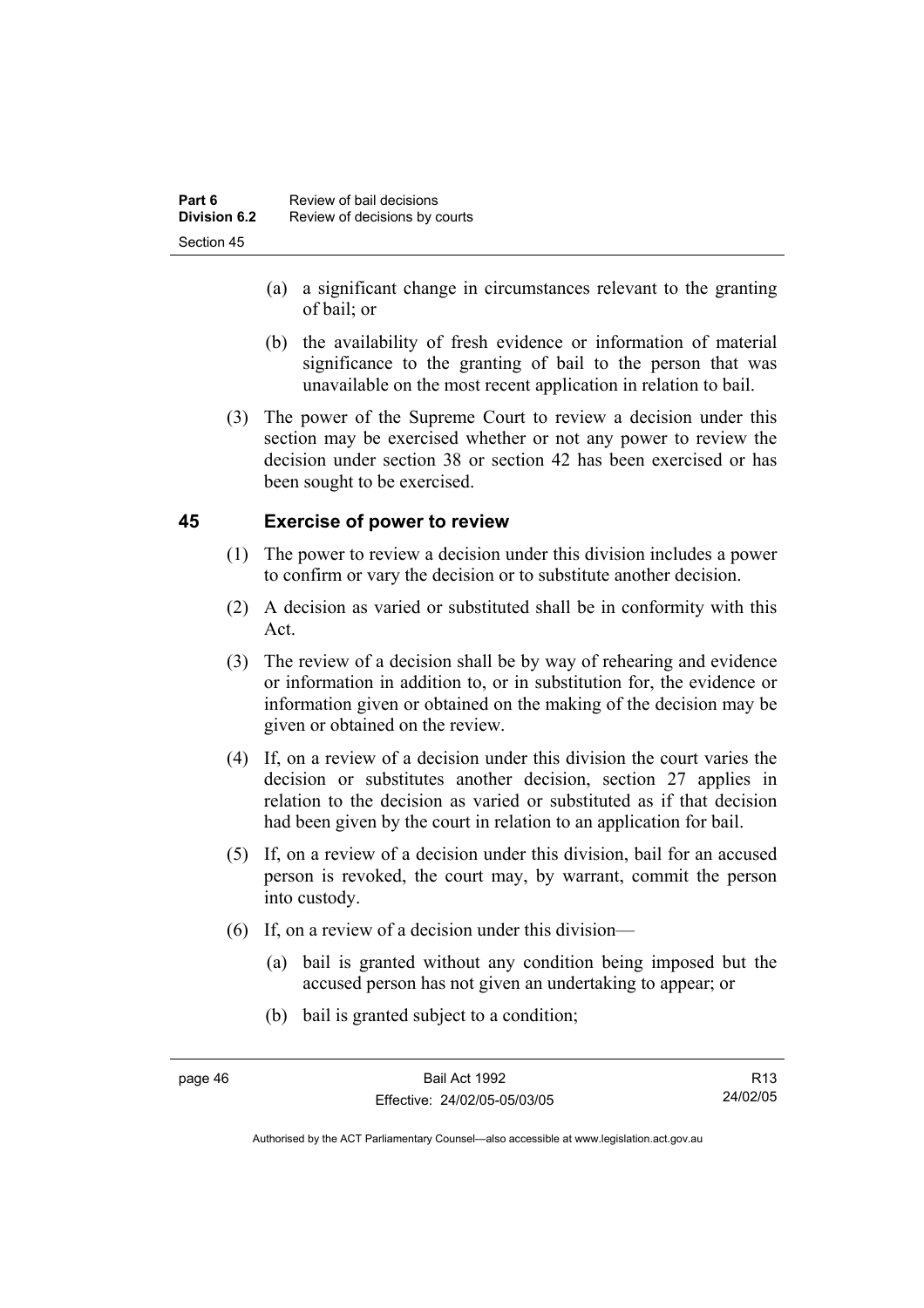the court may by warrant commit the person into custody until the person gives the undertaking to appear or satisfies the condition.

- (7) A court may refuse to entertain a request to review a decision under this division if the court is satisfied that the request is frivolous or vexatious.
- (8) The regulations may make provision in relation to—
	- (a) the way of making a request for the review of a decision under this division; and
	- (b) the giving or sending to persons of notices relating to the proposed exercise of power to review a decision under this division.

# **46 Review limited to bail conditions**

- (1) If an accused person has remained in custody after being granted bail by a court because any condition of the bail has not been complied with, the decision in relation to bail may be reviewed by the court that granted bail—
	- (a) at the request of the accused person; or
	- (b) at the request of a police officer; or
	- (c) on the court's own initiative.
- (2) A review under this section of a decision in relation to bail is limited to a review of the conditions on which bail has been granted.
- (3) A review requested under this section by a police officer shall not be conducted unless the court is satisfied that the request was made—
	- (a) for the purpose of benefiting the accused person; and
	- (b) with the consent of the accused person.
- (4) On a review of a bail decision under this section, a court may—
	- (a) confirm the decision about the conditions of bail; or

page 47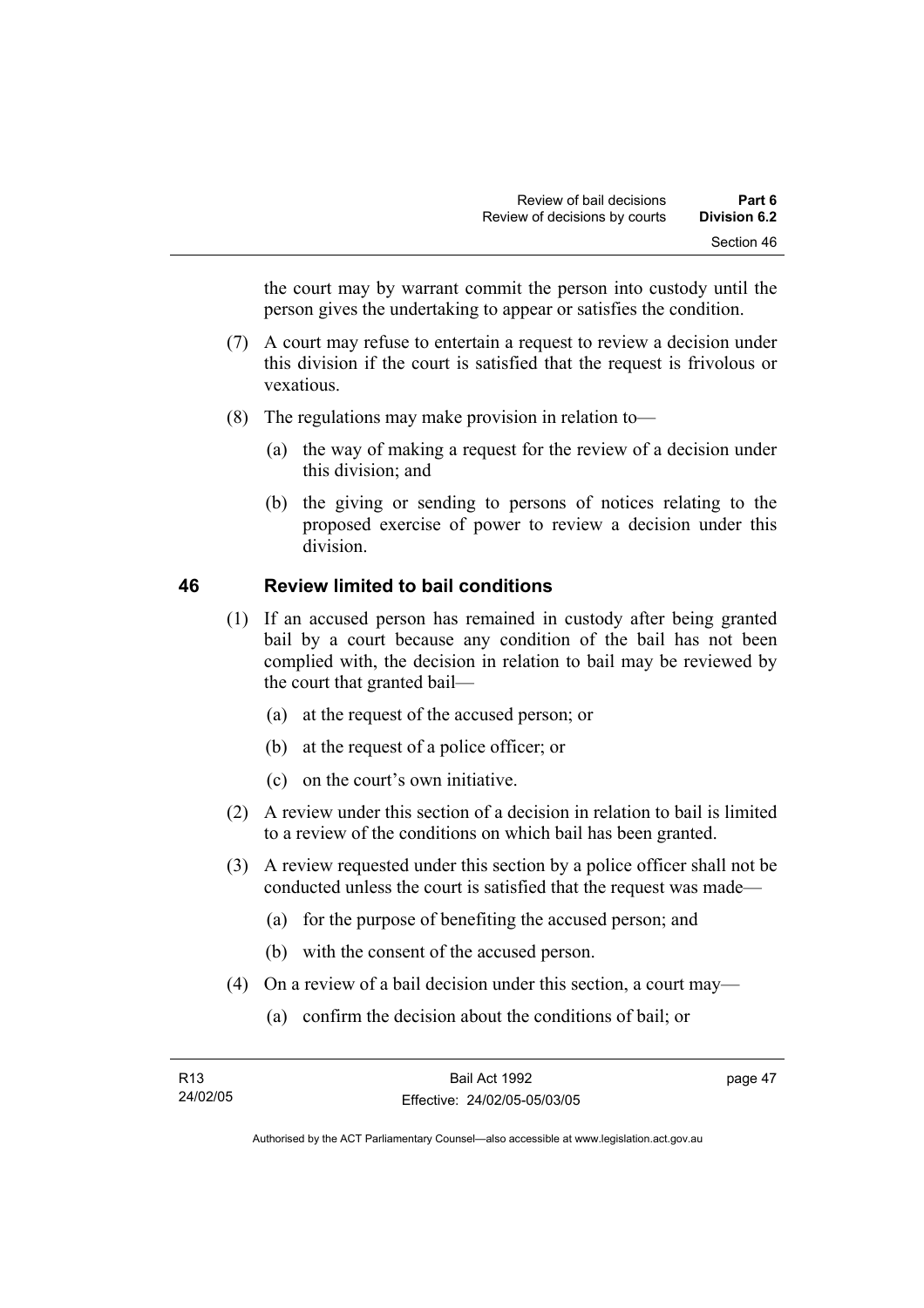- (b) vary the decision by removing or imposing bail conditions; or
- (c) grant bail without imposing any bail condition.
- (5) Notwithstanding section 43, the Supreme Court is empowered to conduct a review of a bail decision under this section only in relation to bail granted by the Supreme Court (however constituted).

page 48 Bail Act 1992 Effective: 24/02/05-05/03/05

R13 24/02/05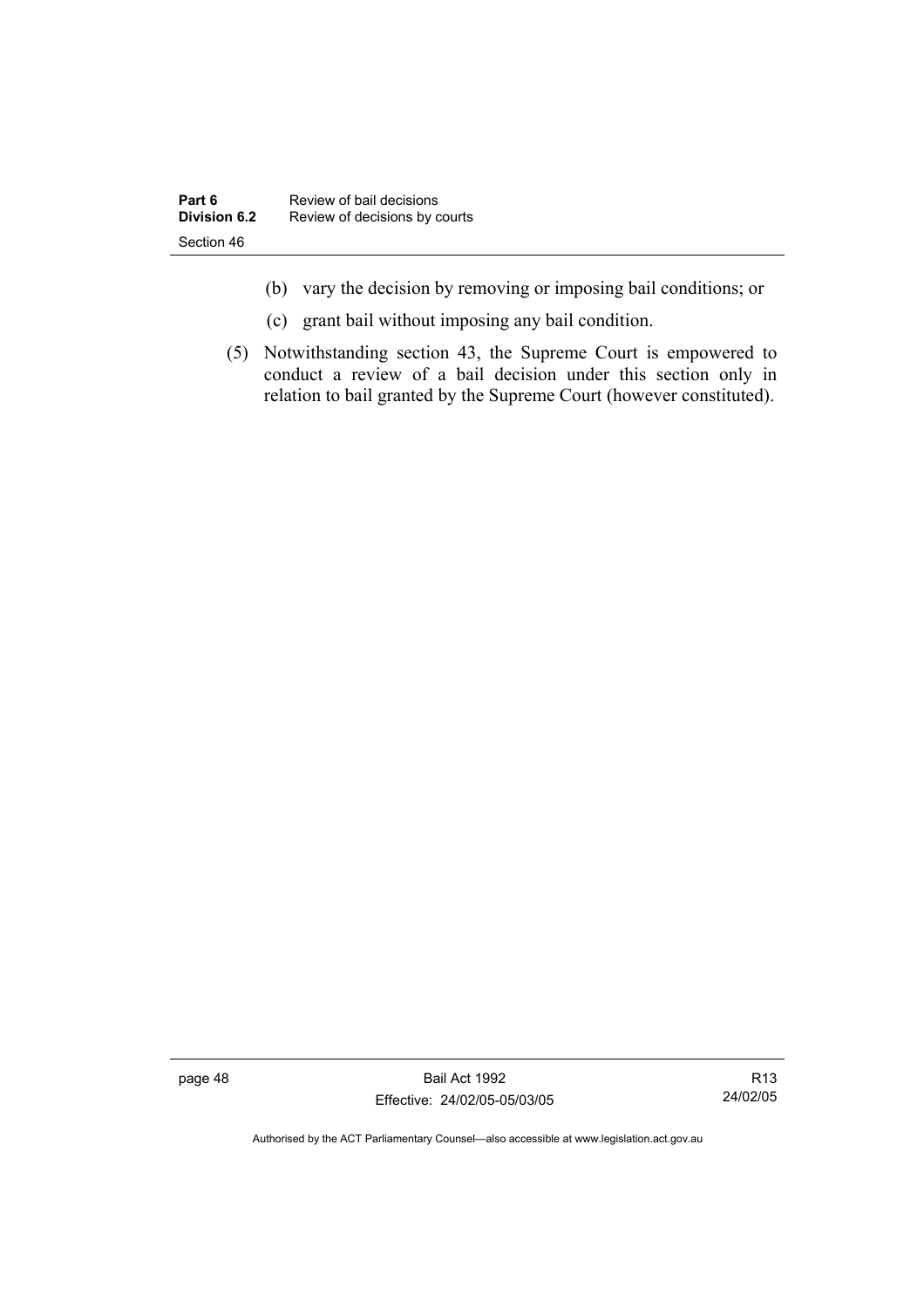# **Part 7 Miscellaneous**

# **47 Giving information relating to bail**

 (1) If a person is charged by a police officer with an offence and the person charged is being held in custody in relation to the offence, the police officer shall, as soon as is reasonably practicable after the person is charged, give to the person, by written notice, information relating to his or her entitlement to, or eligibility for, bail and to his or her entitlement to the review of decisions under this Act.

 (2) If an accused person is being held in custody in relation to an offence at the time of his or her first appearance in court in relation to that offence, the court shall, during that appearance, or as soon as is reasonably practicable, give to the person, by written notice, information relating to his or her entitlement to, or eligibility for, bail.

# **47A Notice to victim of bail decisions**

- (1) This section applies if—
	- (a) a court or authorised officer makes a decision about a grant of bail, or reviews a bail decision, in relation to a person; and
	- (b) the informant is aware that a victim has expressed concern about the need for protection from violence or harassment by the person.
- (2) The informant must tell a police officer assigned to liaise with victims of crime (a *victim liaison officer*) that the victim has expressed the concern.
- (3) If a victim liaison officer is told about a victim's concern, the victim liaison officer must take all reasonable steps to tell the victim (or, if

| R13      | Bail Act 1992                | page 49 |
|----------|------------------------------|---------|
| 24/02/05 | Effective: 24/02/05-05/03/05 |         |

*Note* If a form is approved under s 58 (Approved forms) for a notice under this section, the form must be used.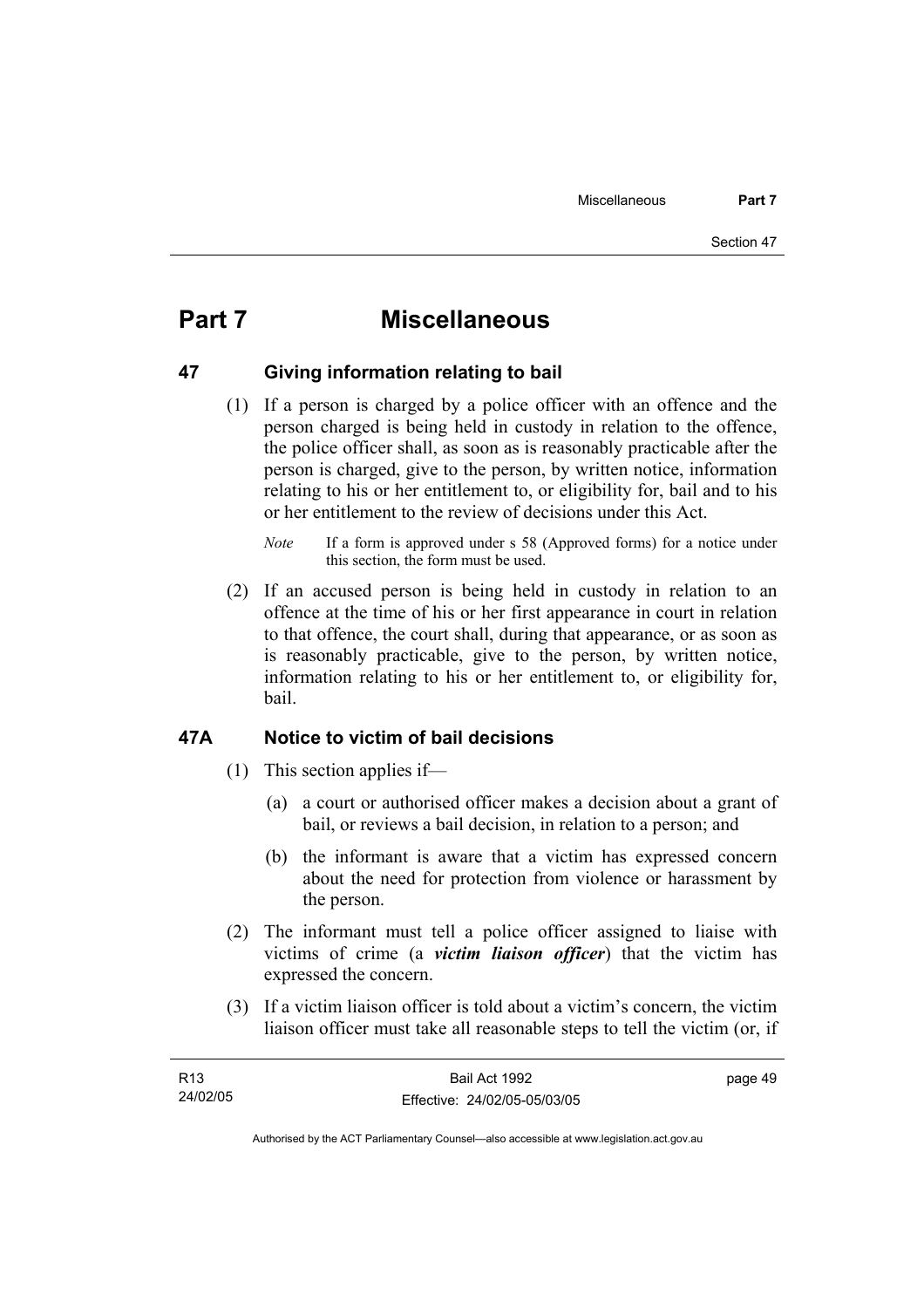### **Part 7 Miscellaneous**

Section 48

the victim is a child, a person who has care and control of the child) about the bail decision as soon as practicable.

# **48 Notification to court that bail condition not satisfied**

- (1) This section applies to a person who has been granted bail by a court but who has remained in custody since bail was granted because a condition of the bail has not been complied with.
- (2) The keeper, superintendent or officer in charge of a gaol, remand centre or police station if a person to whom this section applies is in custody shall, within 7 days after the person is received into custody, give or cause to be given, to the court that granted bail to the person written notice that the person is still in custody because of a failure to meet a bail condition.
	- *Note* If a form is approved under s 58 (Approved forms) for a notice, the form must be used.
- (3) A court to which a notice is given under subsection (2) may, on its own initiative, conduct a review under section 46 of the condition on which bail was granted.
- (4) A notice under this section is required to be given only once in relation to any particular grant of bail.
- (5) The regulations may prescribe information that is to be forwarded to a court with a notice under this section.

# **49 Failure to answer bail**

 (1) If a person who has given an undertaking to appear before a court fails to carry out the undertaking, that court may issue a warrant to arrest the person and to bring the person before the court (or a court with the same jurisdiction).

R13 24/02/05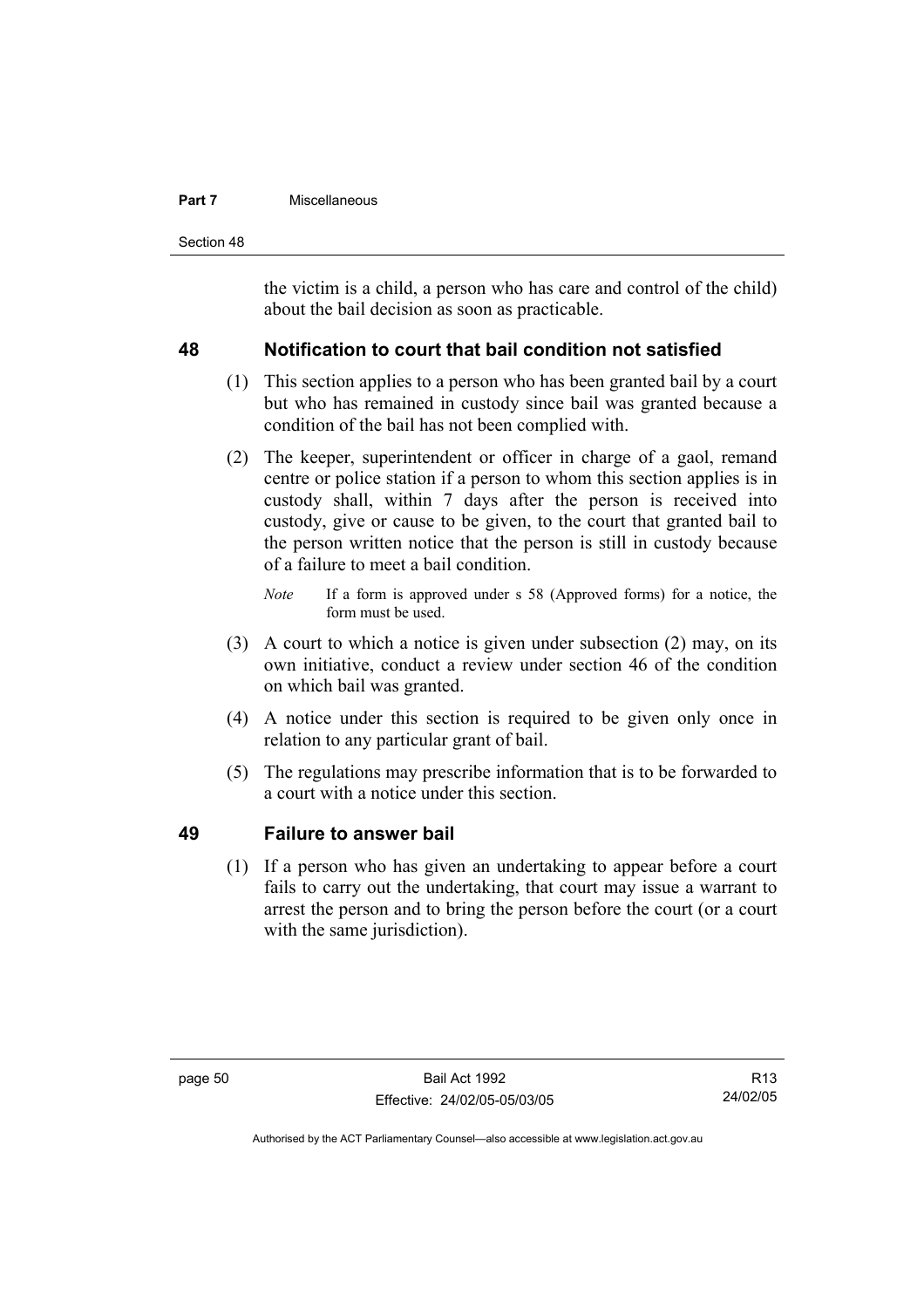(2) A person who has given an undertaking to appear before a court must not, without reasonable excuse, fail to carry out the undertaking.

Maximum penalty: 200 penalty units, imprisonment for 2 years or both.

# **51 Indemnification of sureties**

 (1) If a person indemnifies another person, or agrees with another person to indemnify that other person, against a liability that the other person may incur as a surety to secure the appearance in answer to bail of a person accused of an offence, he or she and that other person each commit of an offence.

Maximum penalty: 200 penalty units, imprisonment for 2 years or both.

 (2) An offence is committed against subsection (1) whether the agreement is made before or after the person to be indemnified becomes a surety and whether or not the person becomes a surety and whether the agreement contemplates compensation in money or money's worth.

# **52 Contravention of Act by police officers**

- (1) If a police officer contravenes a provision of this Act that is applicable to him or her as a police officer or as an authorised officer, the contravention is not punishable as an offence unless a penalty is expressly provided by this Act in relation to the contravention.
- (2) Subsection (1) does not apply to prevent a contravention of a provision of this Act by a police officer from—
	- (a) being dealt with under the *Complaints (Australian Federal Police) Act 1981* (Cwlth); or
	- (b) constituting grounds for the institution of civil proceedings.

page 51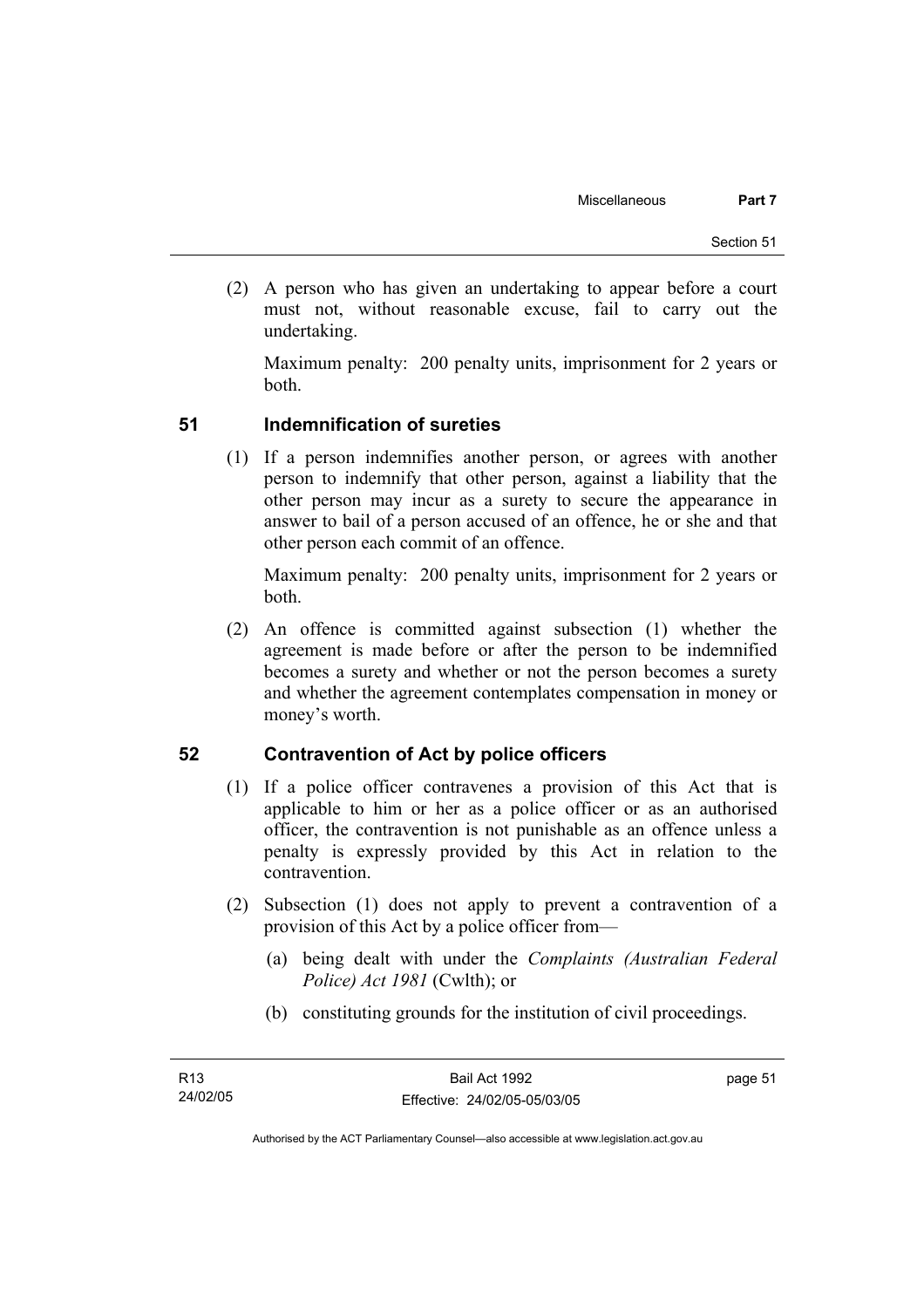### **Part 7 Miscellaneous**

Section 55

# **55 Civil standard of proof to apply for certain purposes**

If a court or an authorised officer, in making a decision in relation to bail (other than a decision in proceedings for an offence committed in relation to bail), is to be, or may be, satisfied as to any matter, it is sufficient if the court or authorised officer is satisfied on the balance of probabilities.

# **56 No right of surety to arrest**

A surety for an accused person does not have the right to arrest the accused person because the surety is a surety for the accused person.

# **56A Arrest without warrant of person on bail**

- (1) This section applies if a person has been granted bail in the ACT, a State or another Territory.
- (2) A police officer may arrest the person without warrant if the officer believes on reasonable grounds that the person—
	- (a) has failed to comply with a bail condition; or
	- (b) will not comply with a bail condition.
- (3) The police officer must bring the person before a court as soon as practicable.
- (4) The court may—
	- (a) for a person granted bail in the ACT—exercise the same powers in relation to bail as it has in relation to any other accused person in custody; or
	- (b) for a person granted bail in a State or another Territory—
		- (i) release the person unconditionally; or
		- (ii) grant the person bail subject to the conditions that the court considers appropriate; or

R13 24/02/05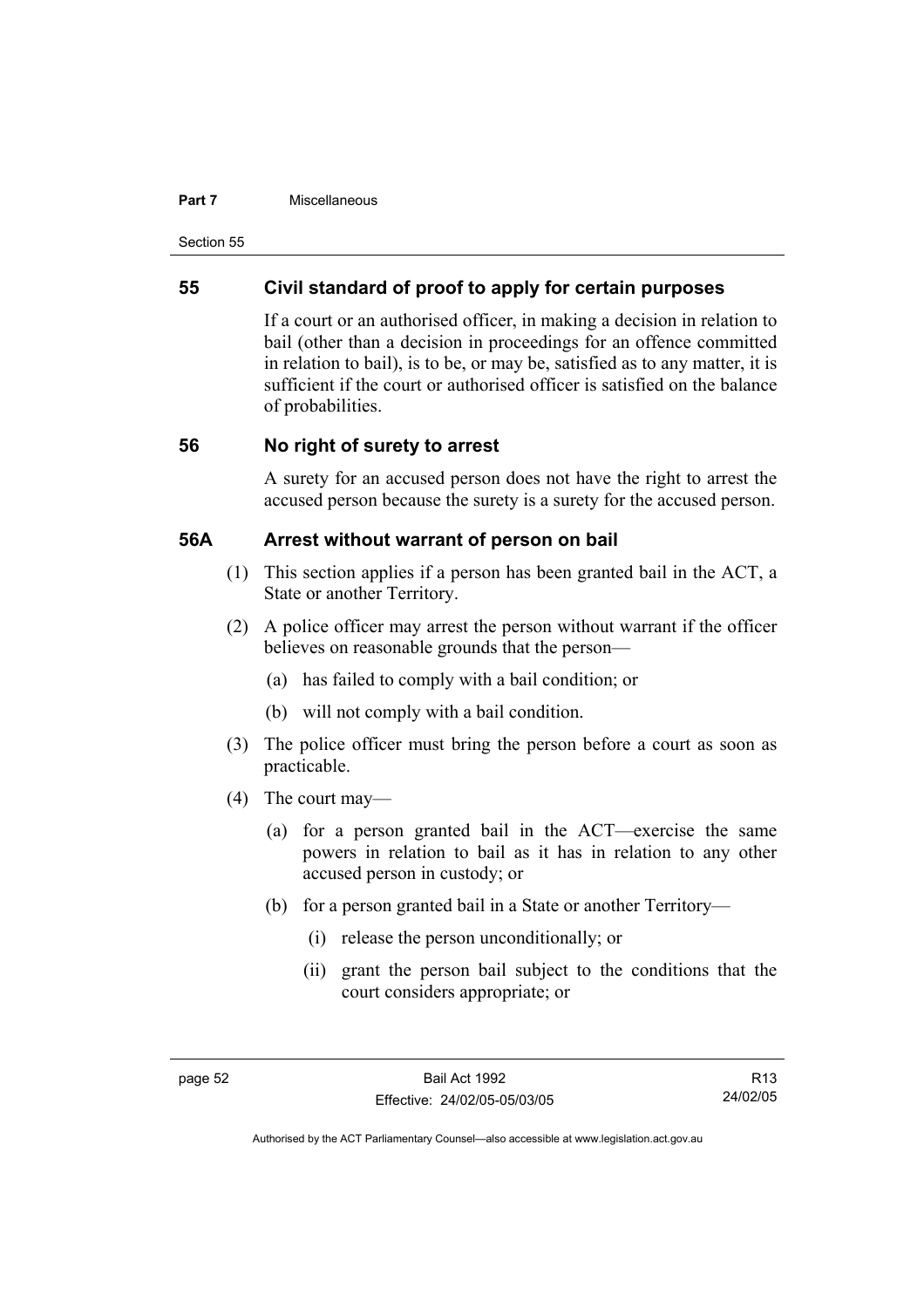- (iii) remand the person in custody for a reasonable time while a warrant for the person's arrest is obtained from the State or other Territory.
- (5) A release mentioned in subsection (4) (b) (i) does not affect the grant of bail in the State or other Territory.

# **56B Arrest for breach of condition by person outside ACT**

- (1) This section applies if a police officer reasonably believes that—
	- (a) a person who has been granted bail in the ACT has failed to comply with a bail condition; and
	- (b) the person is in a State or another Territory.
- (2) An issuing officer may, on the information of a police officer—
	- (a) issue a warrant to arrest the person in the State or other Territory and bring the person before a court; or
	- (b) issue a summons for the person's appearance before a court.
- (3) In this section

*issuing officer*, for a warrant, means—

- (a) a judge, the registrar or a deputy registrar of the Supreme Court; or
- (b) a magistrate; or
- (c) if authorised by the Chief Magistrate to issue a warrant—the registrar or deputy registrar of the Magistrates Court.

# **57 Act to prevail**

 (1) Except if otherwise expressly provided by this Act, this Act applies in relation to the grant of bail to accused people to the exclusion of any other law in force immediately before the commencement of this Act so far as any other such law makes provision for or in relation to bail for accused persons.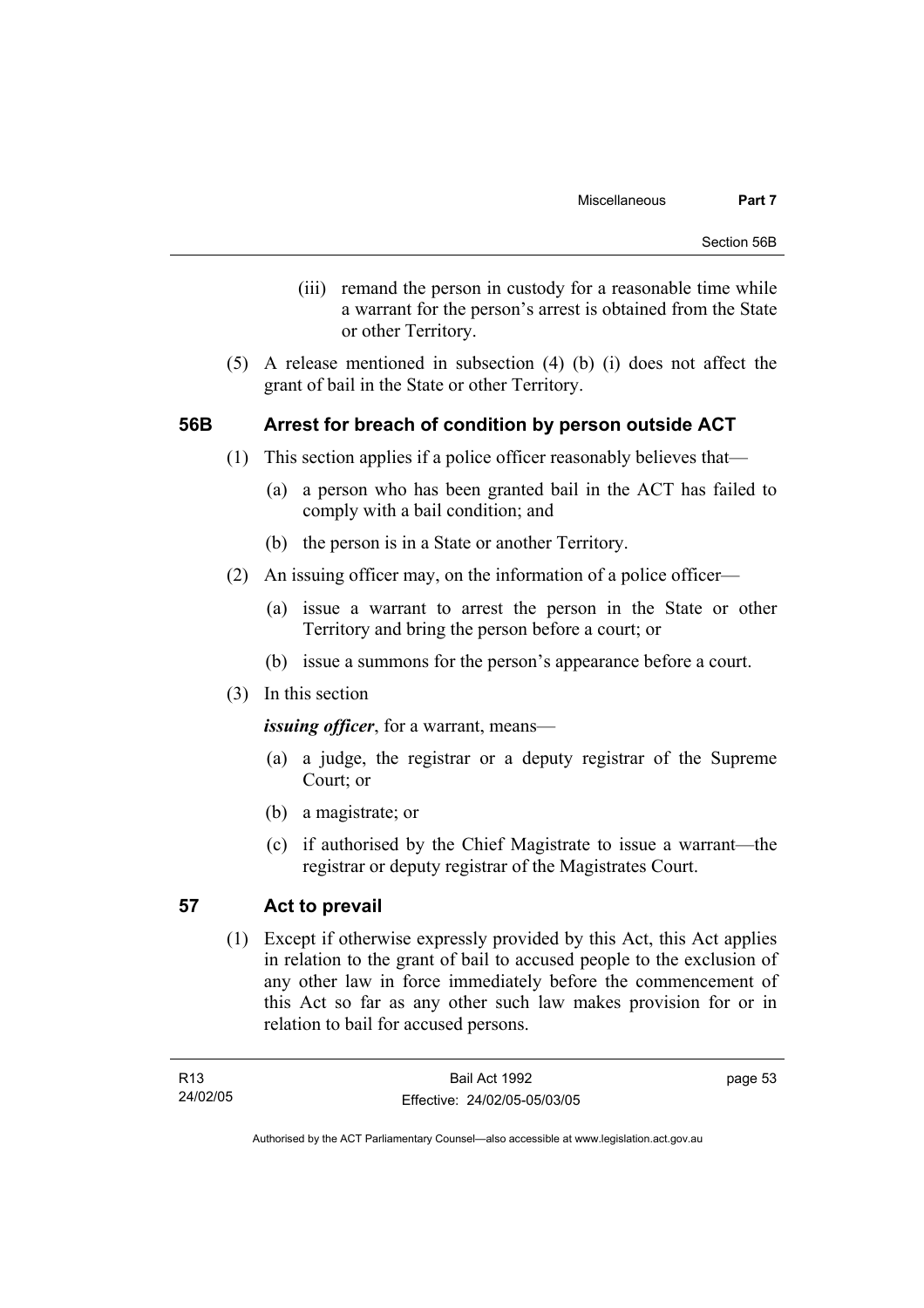### **Part 7 Miscellaneous**

Section 57AA

 (2) This Act does not affect the *Bill of Rights 1688* 1 Will and Mary sess 2 c 2.

# **57AA Abolition of inherent power of bail**

Any inherent power of the Supreme Court to grant bail is abolished.

# **58 Approved forms**

- (1) The Minister may, in writing, approve forms for this Act.
- (2) If the Minister approves a form for a particular purpose, the approved form must be used for that purpose.
- (3) A form approved for section 28 (1), 30 (4), 34, 47 or 48 (2) is a disallowable instrument.
	- *Note* A disallowable instrument must be notified, and presented to the Legislative Assembly, under the *Legislation Act 2001*.
- (4) Any other approved form is a notifiable instrument.

*Note* A notifiable instrument must be notified under the *Legislation Act 2001*.

 (5) If there is no approved form for an instrument under this Act, the instrument must be in a form acceptable to the registrar.

# **59 Regulation-making power**

- (1) The Executive may make regulations for this Act.
	- *Note* Regulations must be notified, and presented to the Legislative Assembly, under the *Legislation Act 2001*.
- (2) Without limiting subsection (1), the regulations may make provision in relation to the management (including the investment) of an amount deposited in accordance with a condition mentioned in section  $25(1)(c)$ .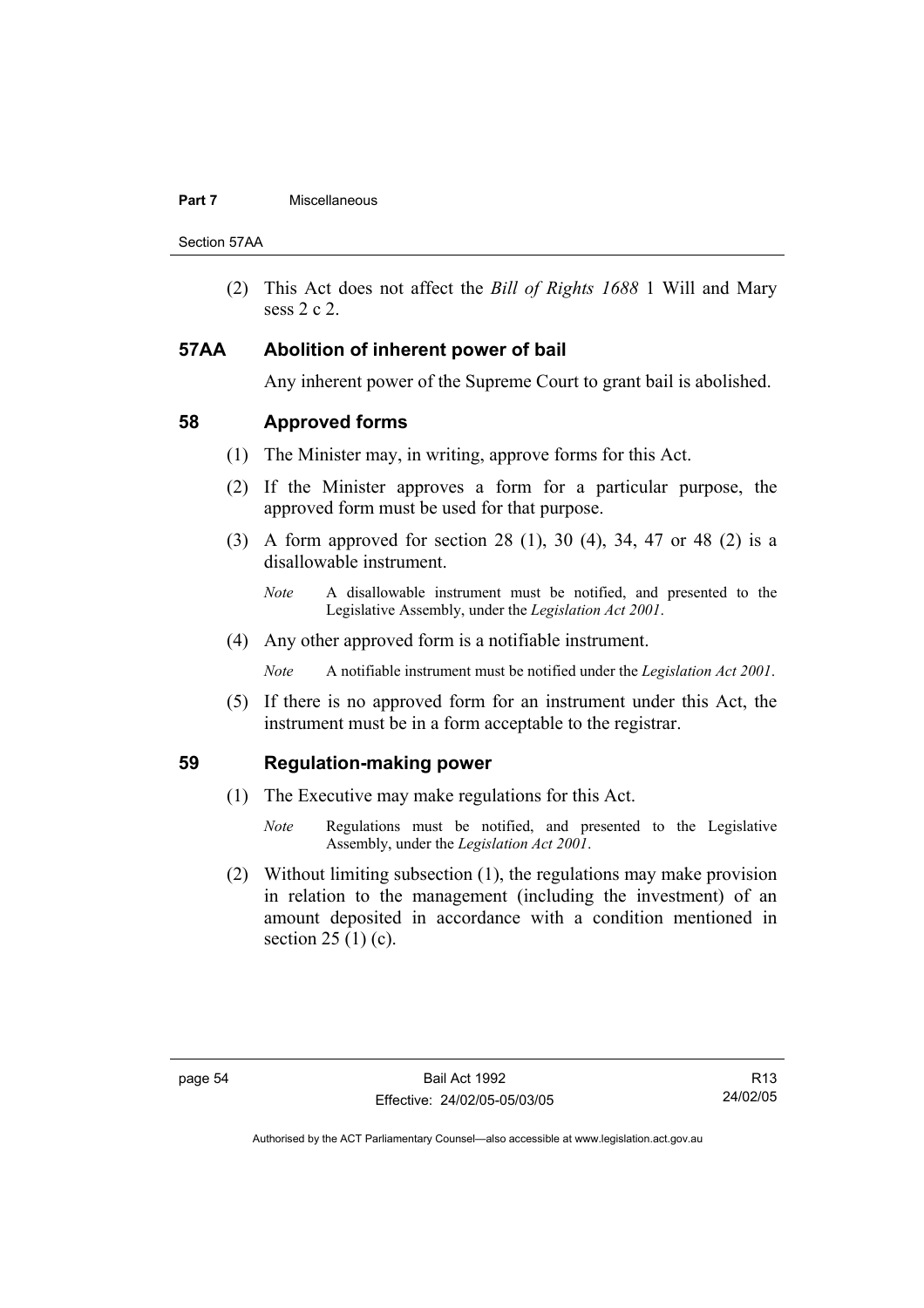# **U Schedule 1 Offences to which presumption of bail does not apply**

(see s  $9B$  (a) and (b))

# **Part 1.1 Offences against Crimes Act 1900**

| column 1 | column <sub>2</sub> | column 3                                                   |
|----------|---------------------|------------------------------------------------------------|
| item     | provision           | description of offence                                     |
|          | 15                  | manslaughter                                               |
|          | 19                  | intentionally inflicting grievous bodily harm              |
| 3        | 49C                 | industrial manslaughter (employer offence)                 |
| 4        | 49D                 | industrial manslaughter (senior officer offence)           |
| 5        | 51                  | sexual assault in the first degree                         |
| 6        | 52                  | sexual assault in the second degree                        |
|          | 54                  | sexual intercourse without consent                         |
| 8        | 55 $(1)$            | sexual intercourse with young person under<br>10 years old |

# **Part 1.2 Offences against Criminal Code**

| column 1 | column 2  | column 3               |
|----------|-----------|------------------------|
| item     | provision | description of offence |
|          | 310       | aggravated robbery     |
|          | 312       | aggravated burglary    |

page 55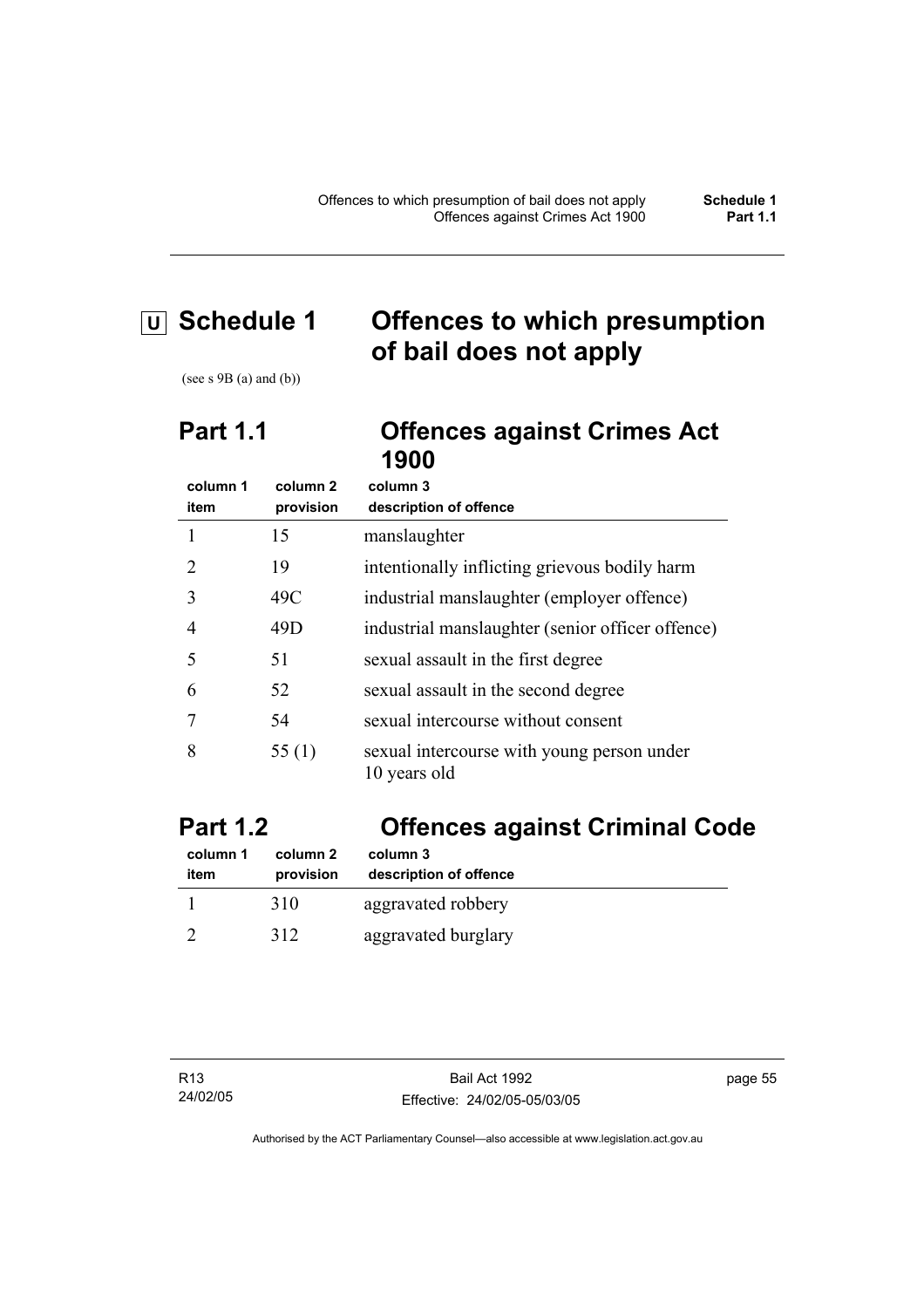### **Schedule 1** Offences to which presumption of bail does not apply **Part 1.3 C** Offences against Drugs of Dependence Act 1989

# **Part 1.3 Offences against Drugs of Dependence Act 1989**

| column 1<br>item | column <sub>2</sub><br>provision | column 3<br>description of offence                                                       |
|------------------|----------------------------------|------------------------------------------------------------------------------------------|
|                  | 161                              | manufacture of drug of dependence or<br>prohibited substance                             |
|                  | 162(3)                           | cultivation, or participation in cultivation of,<br>prohibited plants for sale or supply |
|                  | 163                              | wholesale selling of prohibited substance or<br>drug of dependence                       |
|                  | 164                              | sale, supply etc of prohibited substance or<br>drug of dependence                        |

# **Part 1.4 Offences against Customs Act 1901 (Cwlth)**

| column 1<br>item | column 2<br>provision | column 3<br>description of offence                               |
|------------------|-----------------------|------------------------------------------------------------------|
|                  | 231(1)                | assembly for unlawful purposes                                   |
|                  | 233AC                 | master allowing use of ship for smuggling etc.<br>narcotic goods |
|                  | 233B                  | special provisions about narcotic goods                          |

page 56 Bail Act 1992 Effective: 24/02/05-05/03/05

R13 24/02/05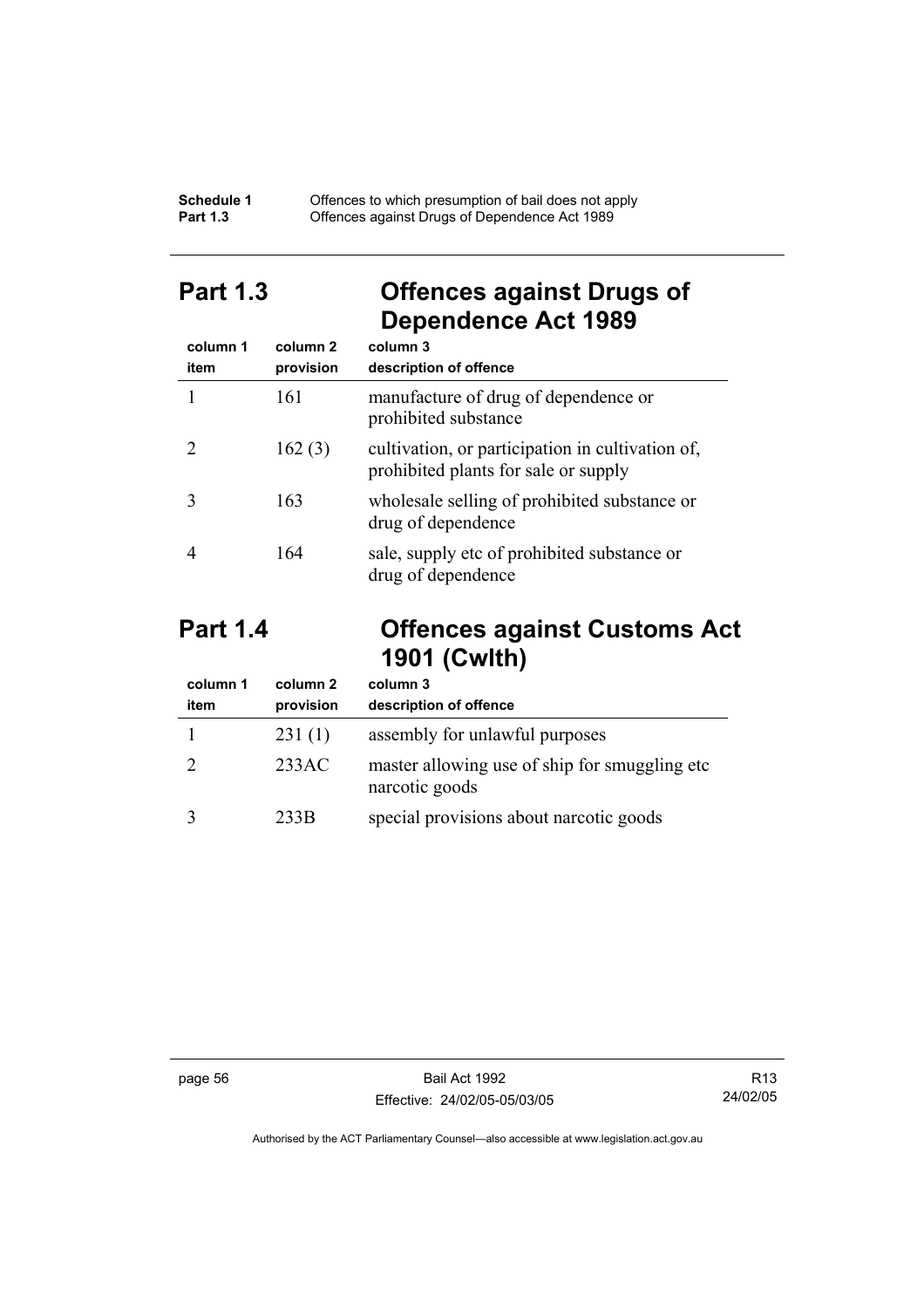# **Dictionary**

(see s 3)

*Note 1* The Legislation Act contains definitions and other provisions relevant to this Act.

*Note 2* For example, the Legislation Act, dict, pt 1, defines the following terms:

- Act (see s  $7$ )
- adult
- child
- Chief Magistrate
- chief police officer
- director of corrective services
- domestic partner (see s  $169(1)$ )
- indictable offence (see s  $190(1)$ )
- judge
- magistrate
- Magistrates Court
- mental health tribunal
- penalty unit (see s 133)
- police officer
- public trustee
- **State**
- Supreme Court
- the Territory.

### *accused person* includes—

- (a) a person charged with, convicted of, or found guilty of, an offence; and
- (b) a person mentioned in section  $8(1)(c)$ , (d) or (e); and
- (c) a person whose conviction for an offence is stayed; and
- (d) a person discharged under the *Crimes Act 1900*, section 402 (Conditional release of offenders without proceeding to conviction) on giving security under that section; and

| R13      | Bail Act 1992                | page 57 |
|----------|------------------------------|---------|
| 24/02/05 | Effective: 24/02/05-05/03/05 |         |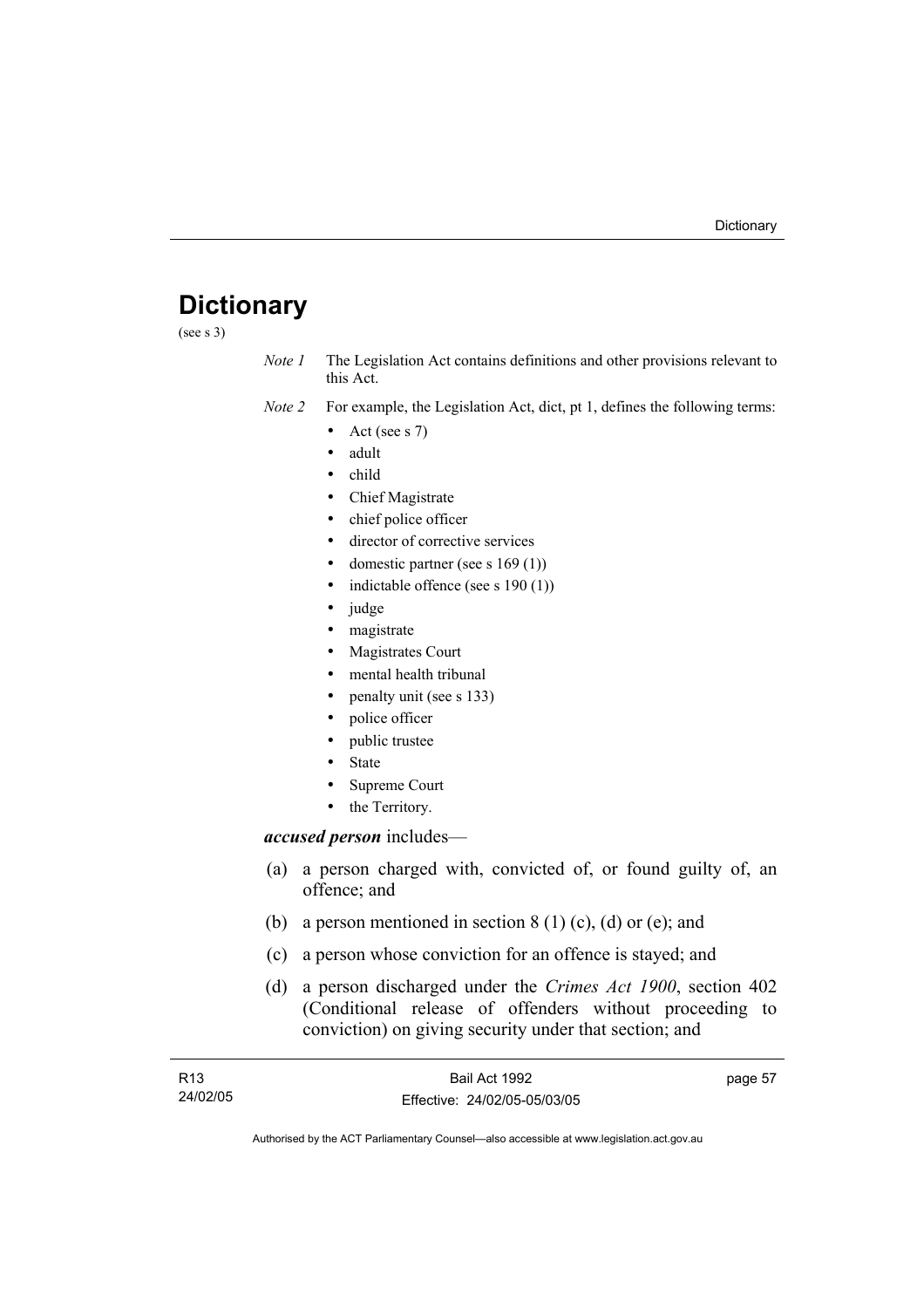- (e) a person in relation to whom an appeal relating to an offence is pending; and
- (f) a person in relation to whom a new trial has been ordered to be held for an offence.

*appeal* includes an application for leave to appeal and an appeal proceeding.

*applicable bail criteria*, for a decision about bail, means criteria under any of the following provisions applying to the decision:

- (a) section 9D (Bail for serious offence committed while charge for another is pending or outstanding);
- (b) section 9F (Domestic violence offence—bail by authorised officer);
- (c) section 22 (Criteria for granting bail to adults);
- (d) section 23 (Criteria for granting bail to children).

*authorised officer* means—

- (a) the chief police officer; or
- (b) a police officer exercising the functions of a superintendent or sergeant; or
- (c) another police officer authorised in writing by the chief police officer.

*bail* means an authorisation granted to a person under this Act to be at liberty.

*bail condition* means a condition on which bail is granted.

*child*, of a person, includes a child—

- (a) who normally or regularly lives with the person; or
- (b) of whom the person is a guardian.

*court* means the Supreme Court or Magistrates Court.

R13 24/02/05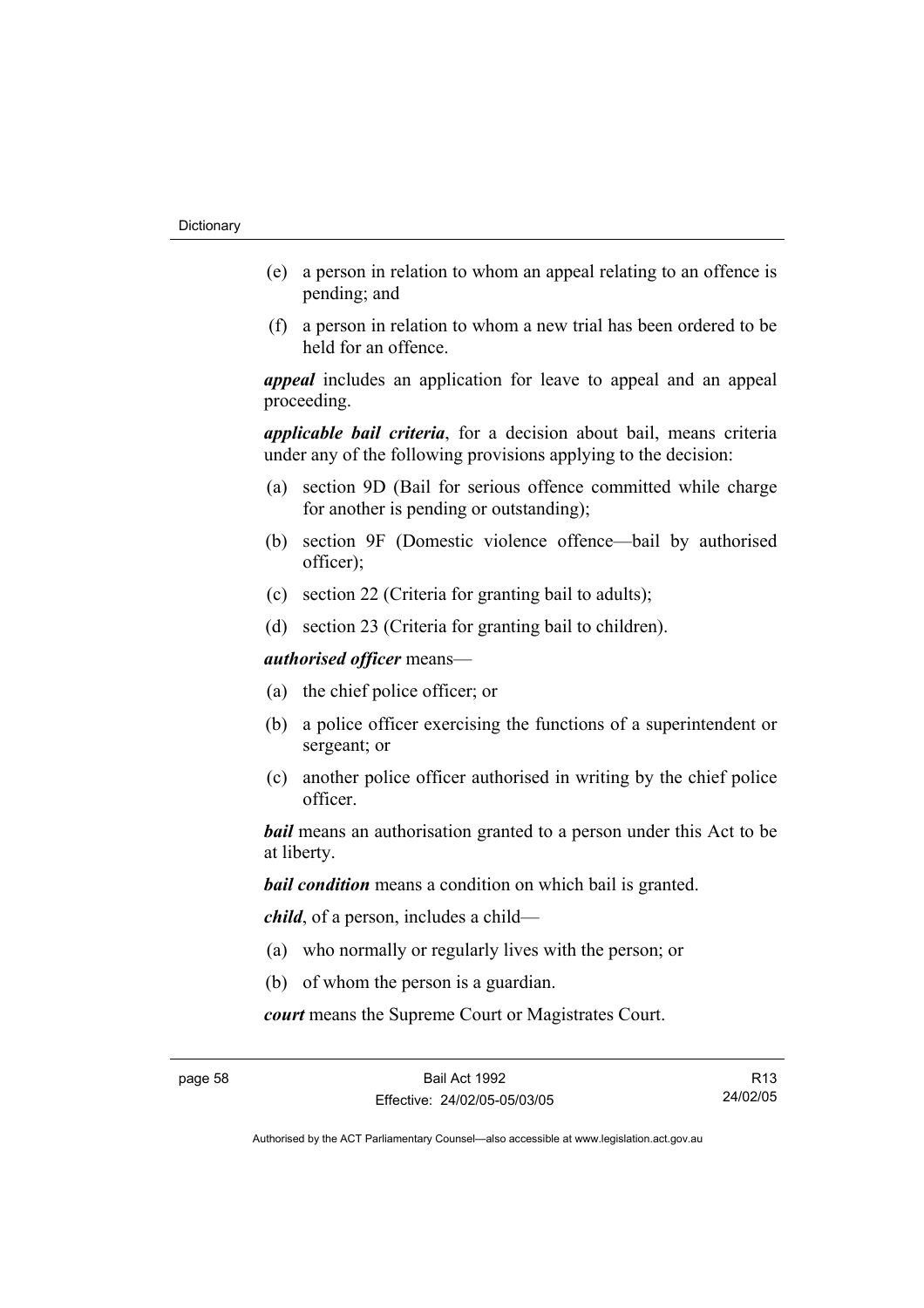*domestic violence offence*—see the *Crimes Act 1900*, dictionary.

*grant*, in relation to bail (other than in section 22 (Criteria for granting bail to adults) or section 23 (Criteria for granting bail to children)), includes continue.

*offence* includes—

- (a) an alleged offence; and
- (b) except for section  $8(1)(a)$  and section  $9(1)$ 
	- (i) a breach of the peace or an apprehended breach of the peace; and
	- (ii) breach of a recognisance or an order mentioned in section 8A (1).

*relevant person—*see the *Crimes Act 1900*, dictionary.

*surety*, in relation to an accused person, means a person other than the accused person who is subject to a liability under a bail condition mentioned in section 25 (1).

*undertaking to appear* means an undertaking given under section 28 (1).

*victim* in relation to an accused person, means—

- (a) a person (the *primary victim*) who suffers harm—
	- (i) in the course of, or because of, the commission of an offence of which the accused person is accused; or
	- (ii) in the course of assisting a police officer in the exercise of the officer's power to arrest the accused person or to take action to prevent the commission of an offence of which the accused person is accused; or
- (b) if a primary victim dies because of the commission of an offence of which the accused person is accused—anyone who was financially or psychologically dependent on the primary victim immediately before his or her death.

page 59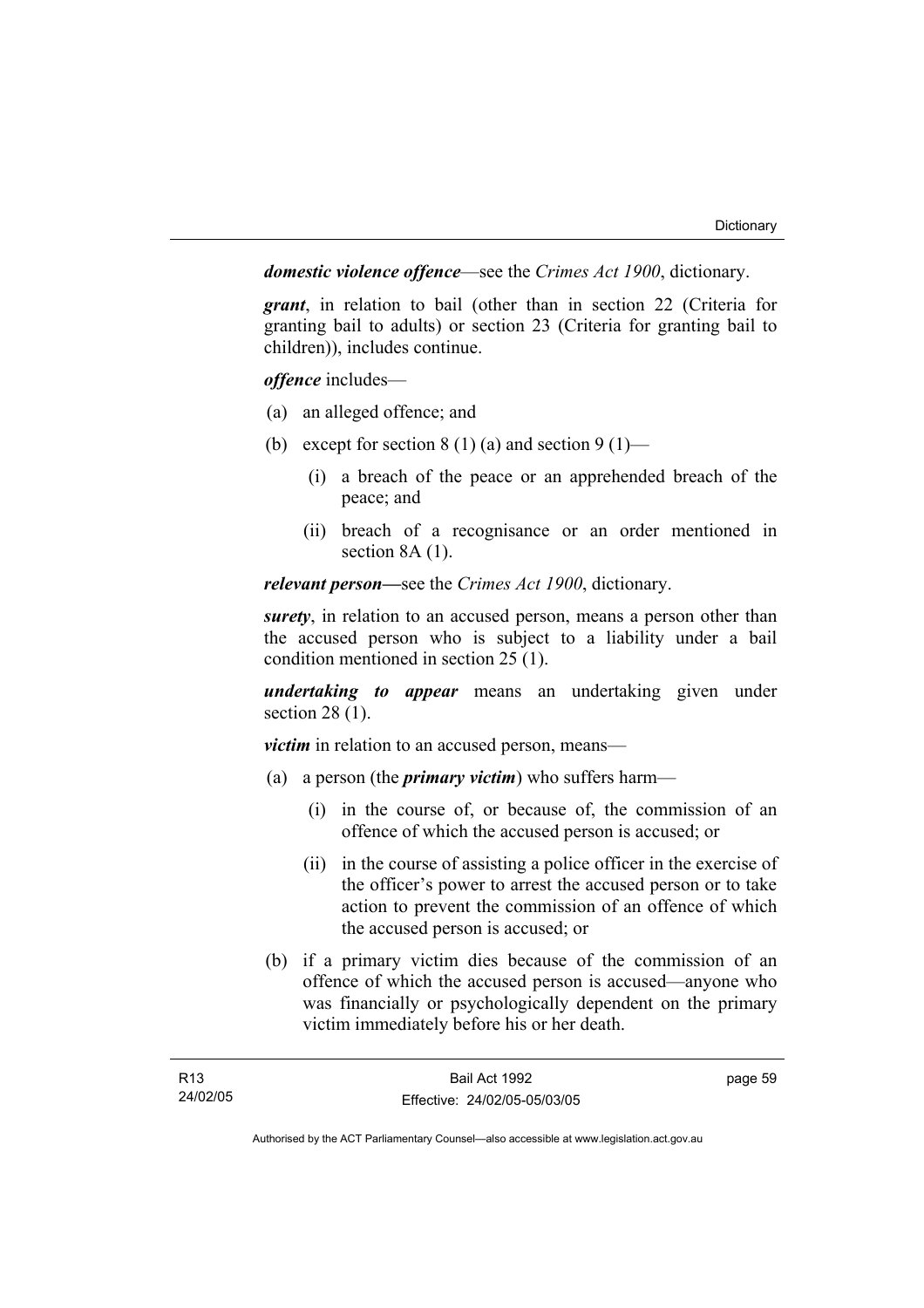1 About the endnotes

# **Endnotes**

# **1 About the endnotes**

Amending and modifying laws are annotated in the legislation history and the amendment history. Current modifications are not included in the republished law but are set out in the endnotes.

Not all editorial amendments made under the *Legislation Act 2001*, part 11.3 are annotated in the amendment history. Full details of any amendments can be obtained from the Parliamentary Counsel's Office.

Uncommenced amending laws and expiries are listed in the legislation history and the amendment history. These details are underlined. Uncommenced provisions and amendments are not included in the republished law but are set out in the last endnote.

If all the provisions of the law have been renumbered, a table of renumbered provisions gives details of previous and current numbering.

The endnotes also include a table of earlier republications.

| $am = amended$                             | $ord = ordinance$                         |
|--------------------------------------------|-------------------------------------------|
| $amdt = amendment$                         |                                           |
|                                            | $orig = original$                         |
| $ch = chapter$                             | par = paragraph/subparagraph              |
| $def = definition$                         | pres = present                            |
| $dict = dictionary$                        | $prev = previous$                         |
| disallowed = disallowed by the Legislative | $(\text{prev})$ = previously              |
| Assembly                                   | $pt = part$                               |
| $div = division$                           | $r = rule/subrule$                        |
| $exp = expires/expired$                    | $renum = renumbered$                      |
| $Gaz = gazette$                            | $reloc = relocated$                       |
| $hdg = heading$                            | $R[X]$ = Republication No                 |
| IA = Interpretation Act 1967               | $RI = reissue$                            |
| ins = inserted/added                       | s = section/subsection                    |
| $LA =$ Legislation Act 2001                | $sch = schedule$                          |
| $LR =$ legislation register                | $sdiv = subdivision$                      |
| LRA = Legislation (Republication) Act 1996 | $sub =$ substituted                       |
| $mod = modified/modification$              | SL = Subordinate Law                      |
| $o = order$                                | underlining = whole or part not commenced |
| om = omitted/repealed                      | or to be expired                          |
|                                            |                                           |

# **2 Abbreviation key**

page 60 Bail Act 1992 Effective: 24/02/05-05/03/05

R13 24/02/05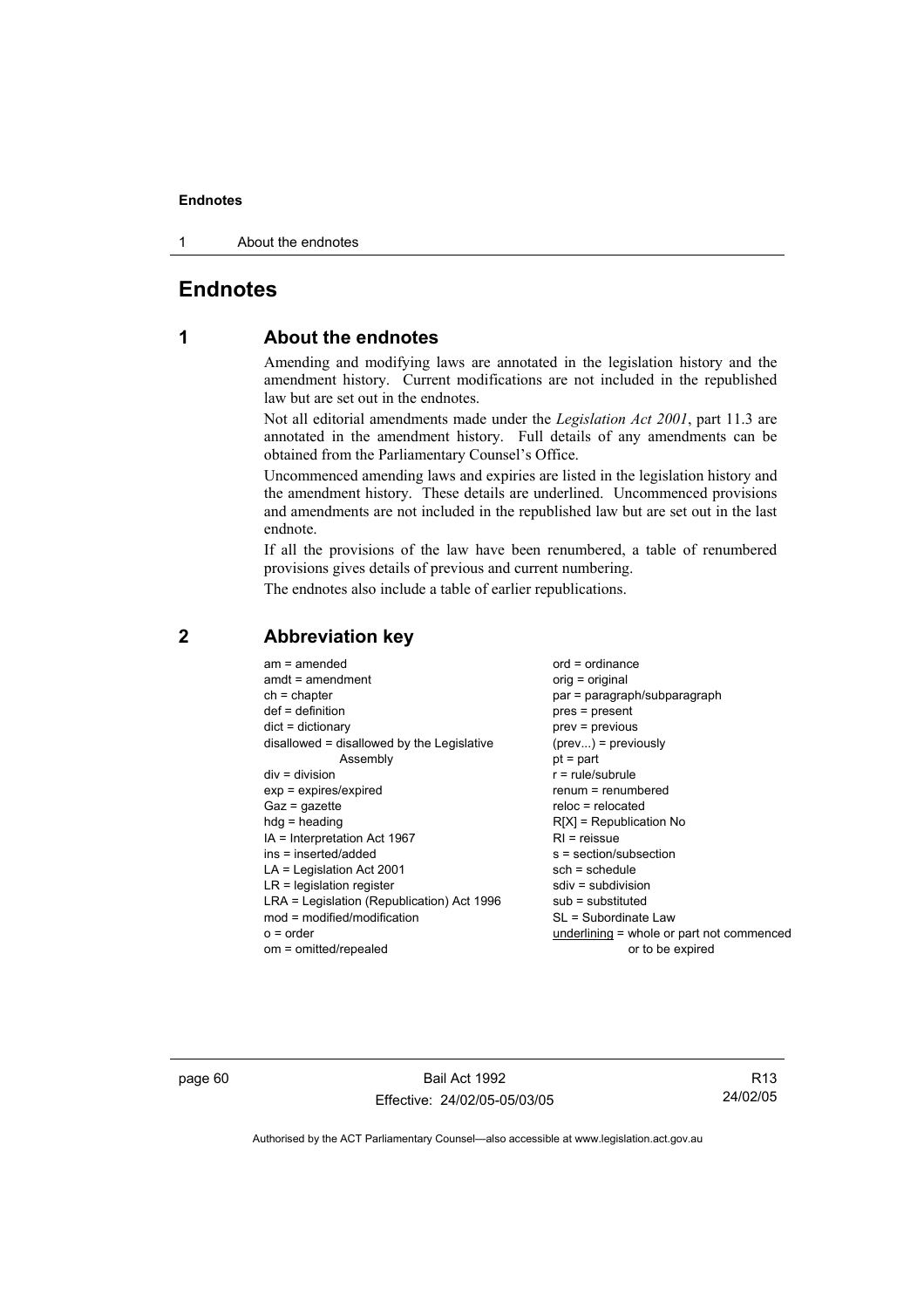### **3 Legislation history**

### **Bail Act 1992 No 8**

notified 28 May 1992 (Gaz 1992 No S59) s 1, s 2 commenced 28 May 1992 (s 2 (1)) remainder commenced 28 November 1992 (s 2(3))

as amended by

### **Bail (Amendment) Act 1992 No 75**

notified 18 December 1992 (Gaz 1992 No S233) commenced 18 December 1992 (s 2)

### **Bail (Amendment) Act 1994 No 73**

notified 1 November 1994 (Gaz 1994 No S229) ss 1-3 commenced 1 November 1994 (s 2 (1)) remainder commenced 1 May 1995 (s 2 (3))

### **Crimes (Amendment) Act (No 2) 1994 No 75 sch 3**

notified 23 November 1994 (Gaz 1994 No S247) ss 1-3 commenced 23 November 1994 (s 2 (1)) sch 3 commenced 1 December 1994 (Gaz 1994 No S270)

### **Statute Law Revision (Penalties) Act 1994 No 81 sch**

notified 29 November 1994 (Gaz 1994 No S253) s 1, s 2 commenced 29 November 1994 (s 2 (1)) sch commenced 29 November 1994 (Gaz 1994 No S269)

### **Acts Revision (Victims of Crime) Act 1994 No 84 pt 2**

notified 15 December 1994 (Gaz 1994 No S280) s 1, s 2 commenced 15 December 1994 (s 2 (1)) pt 2 commenced 15 June 1995 (s 2 (3))

### **Remand Centres (Amendment) Act 1996 (No 2) No 81 s 7**

notified 20 December 1996 (Gaz 1996 No S328) ss 1-3 commenced 20 December 1996 (s 2 (1)) s 7 commenced 1 January 1997 (s 2 (2) and Gaz 1996 No S353)

R13 24/02/05 page 61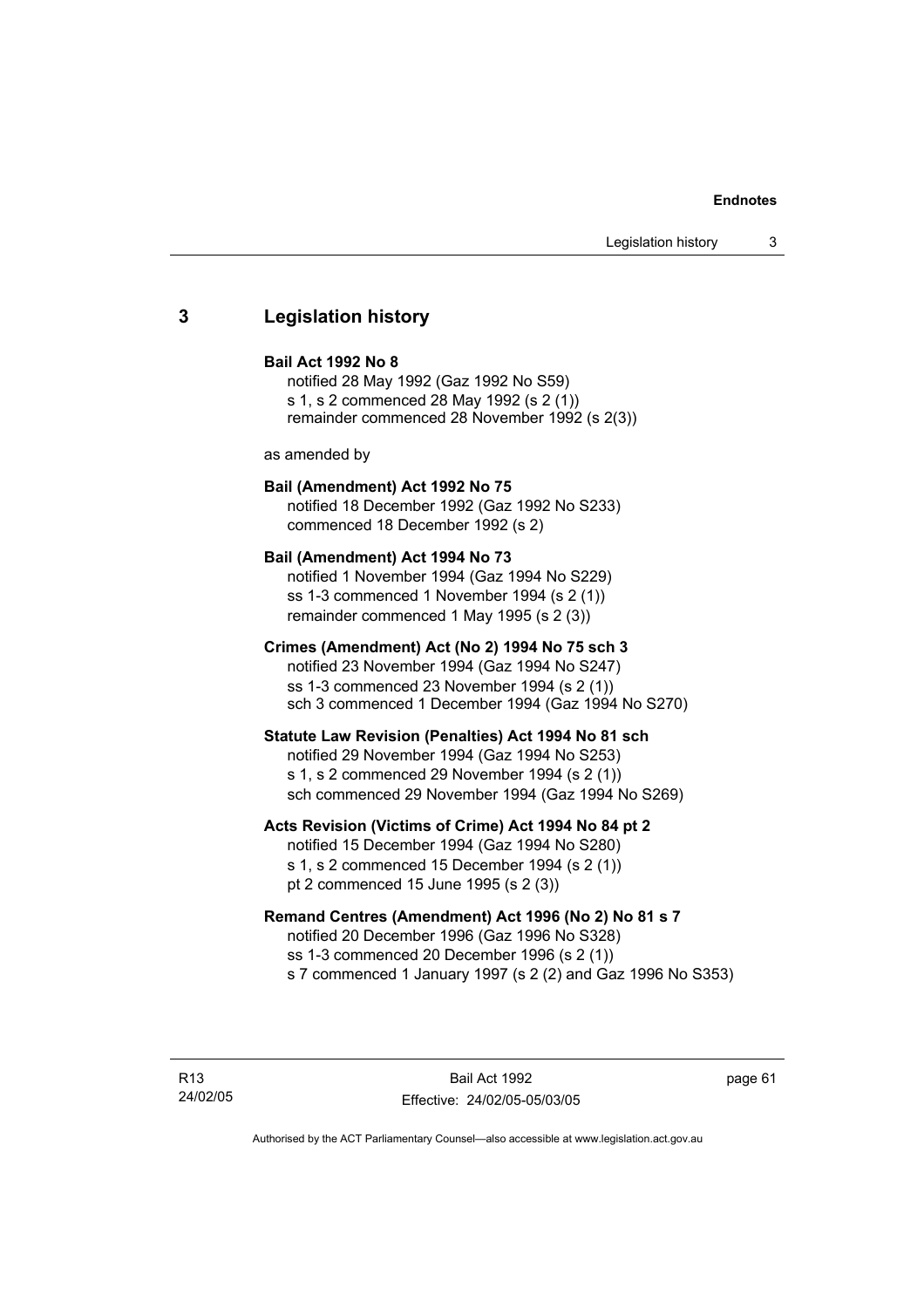3 Legislation history

### **Bail (Amendment) Act 1997 No 22**

notified 29 May 1997 (Gaz 1997 No S136) ss 1-3 commenced 29 May 1997 (s 2 (1)) remainder commenced 30 May 1997 (s 2 (2) and Gaz 1997 No S149)

### **Legal Practitioners (Consequential Amendments) Act 1997 No 96 sch 1**

notified 1 December 1997 (Gaz 1997 No S380) s 1, s 2 commenced 1 December 1997 (s 2 (1)) sch 1 commenced 1 June 1998 (s 2 (2))

### **Bail (Amendment) Act 1998 No 39**

notified 14 October 1998 (Gaz 1998 No 41) ss 1-3 commenced 14 October 1998 (s 2 (1)) remainder commenced 19 October 1998 (Gaz 1998 No 41)

### **Children and Young People (Consequential Amendments) Act 1999 No 64 sch 2**

notified 10 November 1999 (Gaz 1999 No 45) s 1, s 2 commenced 10 November 1999 (s 2 (1)) remainder commenced 10 May 2000 (s 2 (2))

### **Road Transport Legislation Amendment Act 1999 No 79**

notified 1 March 2000 (Gaz 1999 No S65) commenced 1 March 2000 (s 2 and Gaz 2000 No S5)

### **Bail Amendment Act 2001 No 25 pt 2**

notified 24 May 2001 (Gaz 2001 No 21) commenced 24 May 2001 (s 2)

### **Legislation (Consequential Amendments) Act 2001 No 44 pt 30**

notified 26 July 2001 (Gaz 2001 No 30) s 1, s 2 commenced 26 July 2001 (IA s 10B) pt 30 commenced 12 September 2001 (s 2 and see Gaz 2001 No S65)

# **Supreme Court Amendment Act 2001 (No 2) No 54 sch 2 pt 2.2**

notified 15 August 2001 (Gaz 2001 No S57) commenced 15 August 2001 (s 2 (1))

page 62 Bail Act 1992 Effective: 24/02/05-05/03/05

R13 24/02/05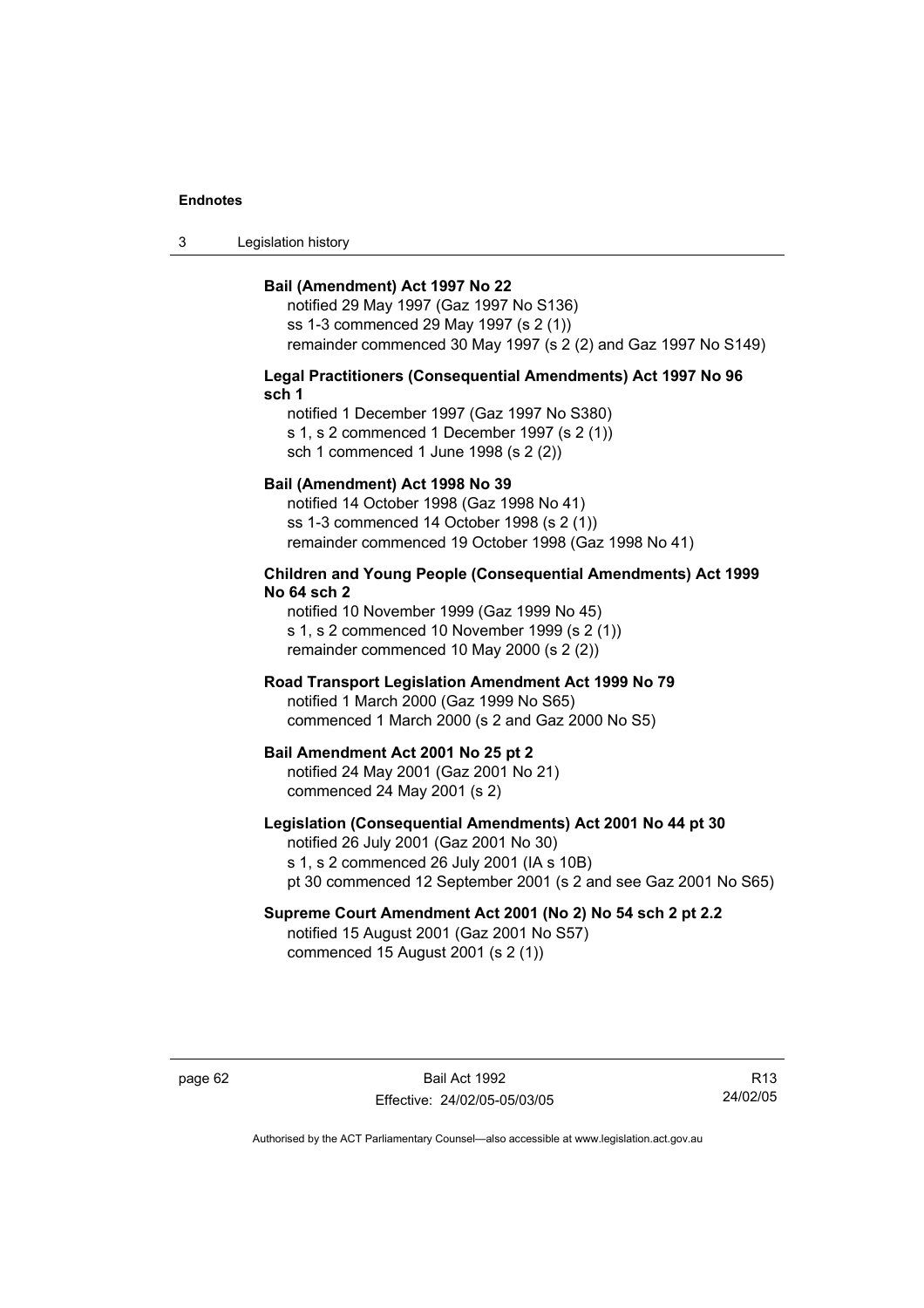### **Bail Amendment Act 2001 (No 2) No 60**

notified 10 September 2001 (Gaz 2001 No S66) s 1, s 2 commenced 10 September 2001 (IA s 10B) remainder commenced 24 September 2001 (s 2)

### **Protection Orders (Consequential Amendments) Act 2001 No 90 sch 1 pt 1**

notified LR 27 September 2001

s 1, s 2 commenced 27 September 2001 (LA s 75)

sch 1 pt 1 commenced 27 March 2002 (s 2 and see the Protection Orders Act 2001, s 3 and LA s 79)

### **Legislation Amendment Act 2002 No 11 amdt 2.5, amdt 2.6**

notified LR 27 May 2002 s 1, s 2 commenced 27 May 2002 (LA s 75) amdt 2.5, amdt 2.6 commenced 28 May 2002 (s 2 (2))

### **Criminal Code 2002 No 51 pt 1.1**

notified LR 20 December 2002 s 1, s 2 commenced 20 December 2002 (LA s 75) pt 1.1 commenced 1 January 2003 (s 2 (1))

### **Legislation (Gay, Lesbian and Transgender) Amendment Act 2003 A2003-14 sch 1 pt 1.2**

notified LR 27 March 2003 s 1, s 2 commenced 27 March 2003 (LA s 75) sch 1 pt 1.1 commenced 28 March 2003 (s 2)

### **Bail Amendment Act 2004 A2004-14**

notified LR 26 March 2004 s 1, s 2 commenced 26 March 2004 (LA s 75 (1)) s 44 commenced 26 June 2004 (s 2 (2) (a)) remainder commenced 26 June 2004 (s 2 (1))

### **Criminal Code (Theft, Fraud, Bribery and Related Offences) Amendment Act 2004 A2004-15 sch 3 pt 3.1**

notified LR 26 March 2004 s 1, s 2 commenced 26 March 2004 (LA s 75 (1)) sch 3 pt 3.1 commenced 26 June 2004 (s 2 (2) and see Bail Amendment Act 2004 A2004-14 s 2)

R13 24/02/05 page 63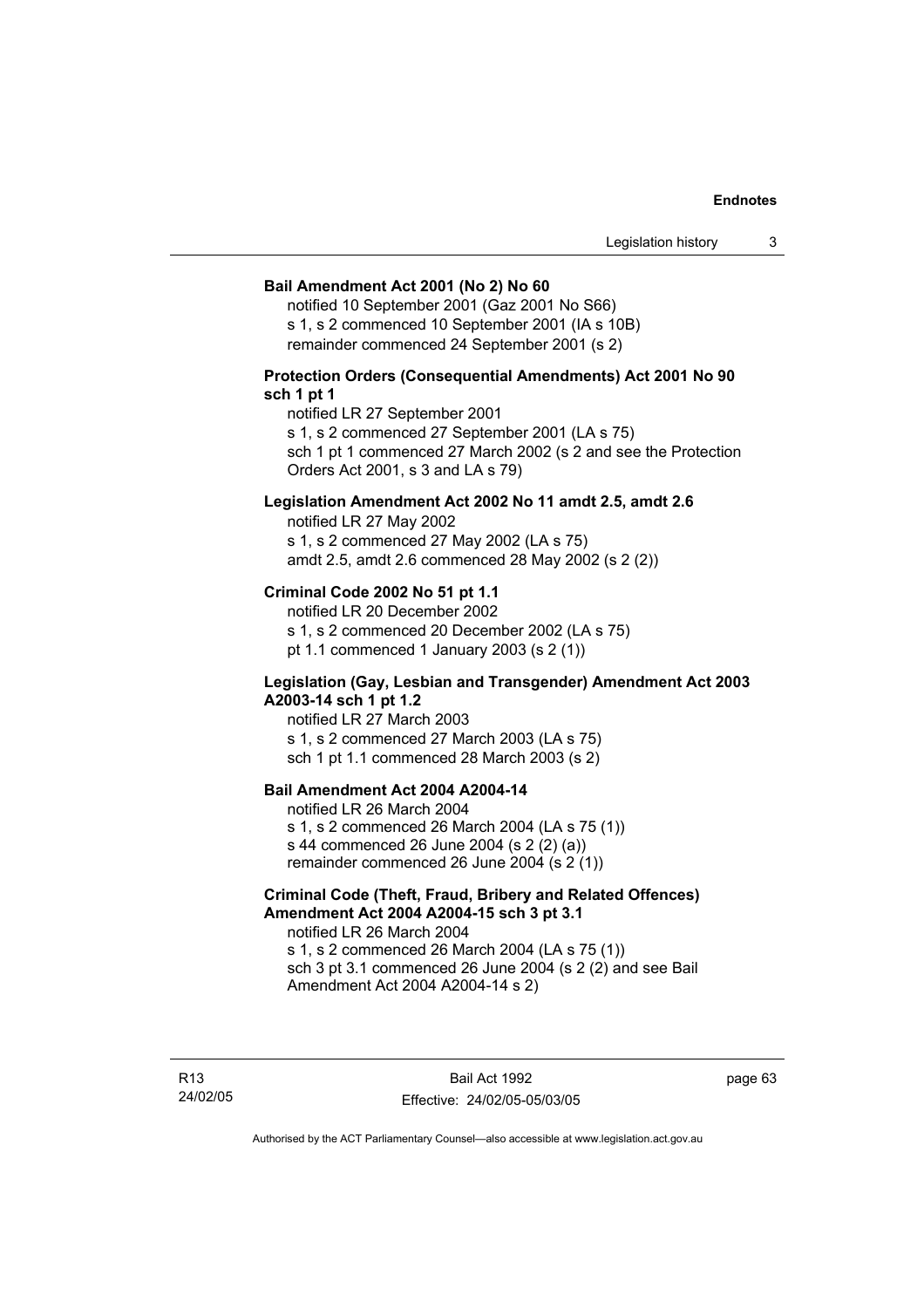4 Amendment history

### **Criminal Code (Serious Drug Offences) Amendment Act 2004 A2004-56 sch 1 pt 1.1**

notified LR 6 September 2004 s 1, s 2 commenced 6 September 2004 (LA s 75 (1)) sch 1 pt 1.1 awaiting commencement (s 2) *Note* default commencement under LA s 79: 6 March 2005

### **Court Procedures (Consequential Amendments) Act 2004 A2004-60 sch 1 pt 1.5**

notified LR 2 September 2004

s 1, s 2 commenced 2 September 2004 (LA s 75 (1))

sch 1 pt 1.5 commenced 10 January 2005 (s 2 and see Court Procedures Act 2004 A2004-59, s 2 and CN2004-29)

### **Justice and Community Safety Legislation Amendment Act 2005 A2005-5 pt 3**

notified LR 23 February 2005

s 1, s 2 commenced 23 February 2005 (LA s 75 (1))

pt 3 commenced 24 February 2005 (s  $2(2)$ )

**4 Amendment history** 

| Name of Act<br>s 1                  | sub A2004-14 amdt 1.1                                                                                                                                                                                                                                                                                                                                                                                                                                                                                  |
|-------------------------------------|--------------------------------------------------------------------------------------------------------------------------------------------------------------------------------------------------------------------------------------------------------------------------------------------------------------------------------------------------------------------------------------------------------------------------------------------------------------------------------------------------------|
| <b>Dictionary</b><br>s <sub>2</sub> | om 2001 No 44 amdt 1.316<br>ins A2004-14 amdt 1.1                                                                                                                                                                                                                                                                                                                                                                                                                                                      |
| <b>Notes</b>                        |                                                                                                                                                                                                                                                                                                                                                                                                                                                                                                        |
| s 3                                 | (prev s 3) am 1994 No 73 s 4; s (2) pars renum R6 LA;<br>$A2004-14 s4$<br>def <i>appeal</i> om A2004-14 amdt 1.1<br>def <b>applicable bail criteria</b> ins 2001 No 25 s 4<br>am 2001 No 60 s 4<br>om A2004-14 amdt 1.1<br>def <i>authorised officer</i> sub 2001 No 25 s 5<br>om A2004-14 amdt 1.1<br>def <b>bail</b> om A2004-14 amdt 1.1<br>def <b>bail condition</b> om A2004-14 amdt 1.1<br>def bail undertaking om 1994 No 73 s 4<br>def <i>child</i> sub 1997 No 22 s 4<br>om A2004-14 amdt 1.1 |
|                                     |                                                                                                                                                                                                                                                                                                                                                                                                                                                                                                        |

page 64 Bail Act 1992 Effective: 24/02/05-05/03/05

R13 24/02/05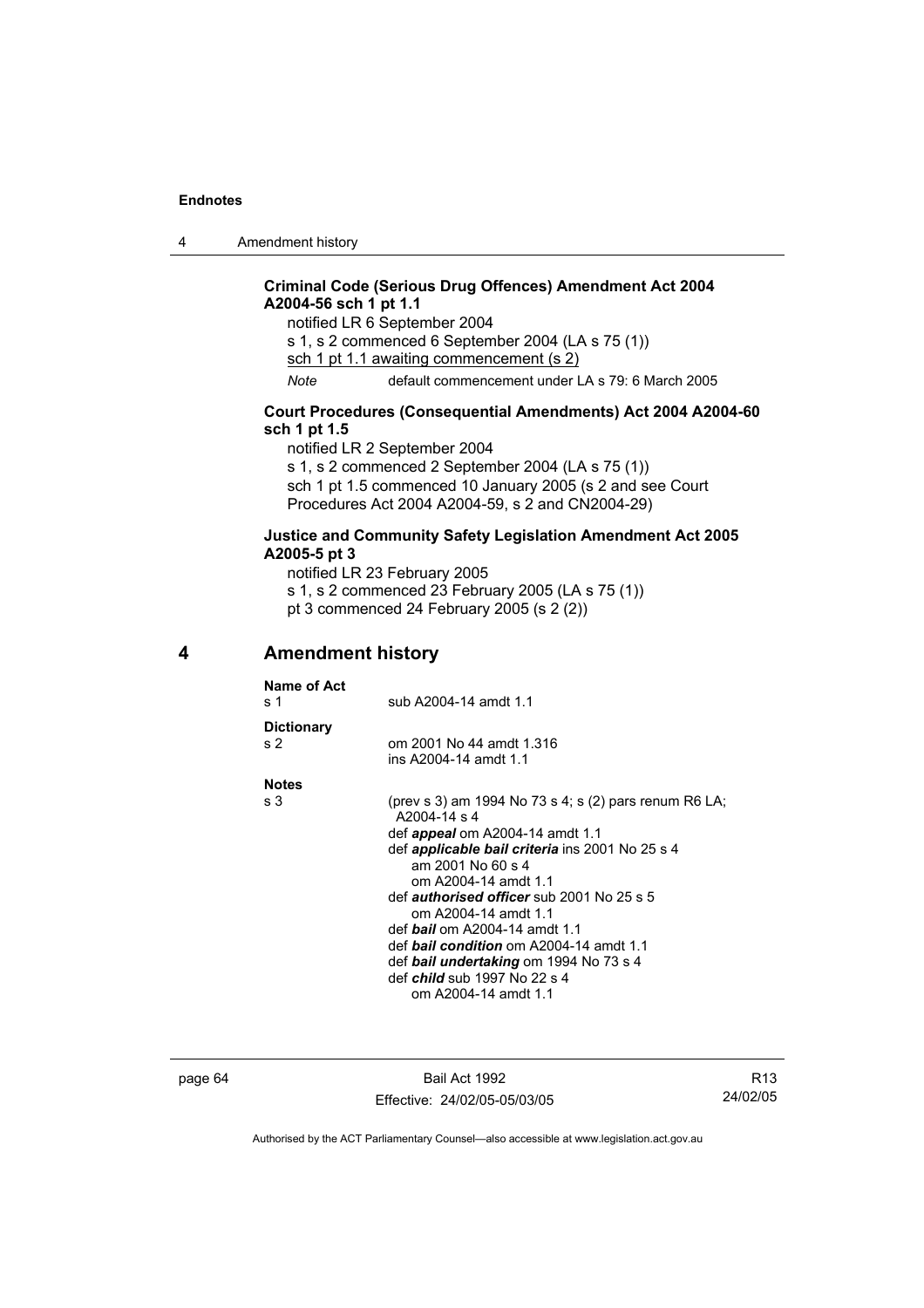def *clerk* om A2004-14 amdt 1.1 def *court* om A2004-14 amdt 1.1 def *Crimes Act* om R3 LRA def *de facto spouse* ins 1997 No 22 s 4 om A2003-14 amdt 1.4 def *domestic violence offence* sub 1997 No 22 s 4; 1998 No 39 s 4 am 1999 No 79 sch 3 sub 2001 No 90 amdt 1.1 par (e) exp 27 March 2002 (see s 60) am 2002 No 11 amdt 2.5; pars renum R7 LA (see 2002 No 11 amdt 2.6); 2002 No 51 amdt 1.1 om A2004-14 amdt 1.1 def *harm* ins 1994 No 84 s 4 om A2004-14 amdt 1.1 def *household member* ins 1997 No 22 s 4 om 2001 No 90 amdt 1.2 def *judge* om A2004-14 amdt 1.1 def *offence* sub 1994 No 73 s 4 om A2004-14 amdt 1.1 def *outstanding* ins 2001 No 60 s 5 om A2004-14 amdt 1.1 def *pending* ins 2001 No 60 s 5 om A2004-14 amdt 1.1 def *relative* ins 1997 No 22 s 4 sub 2001 No 90 amdt 1.3 am A2003-14 amdt 1.5 om A2004-14 amdt 1.1 def *relevant person* ins 2001 No 90 amdt 1.4 am A2003-14 amdt 1.6, amdt 1.7 om A2004-14 amdt 1.1 def *remand centre* om A2004-14 amdt 1.1 def *serious offence* ins 2001 No 25 s 6 sub 2001 No 60 s 6 om A2004-14 amdt 1.1 def *spouse* ins 1997 No 22 s 4 (b) om A2003-14 amdt 1.8 def *undertaking to appear* om A2004-14 amdt 1.1 def *victim* ins 1994 No 84 s 4 om A2004-14 amdt 1.1 pres s 3 sub A2004-14 amdt 1.1

#### **Act applies to children**  s 4 am R3 LRA

pt 2 hdg sub A2004-14 s 5

sub A2004-14 amdt 1.2

### **Availability of bail**

R13 24/02/05

Bail Act 1992 Effective: 24/02/05-05/03/05 page 65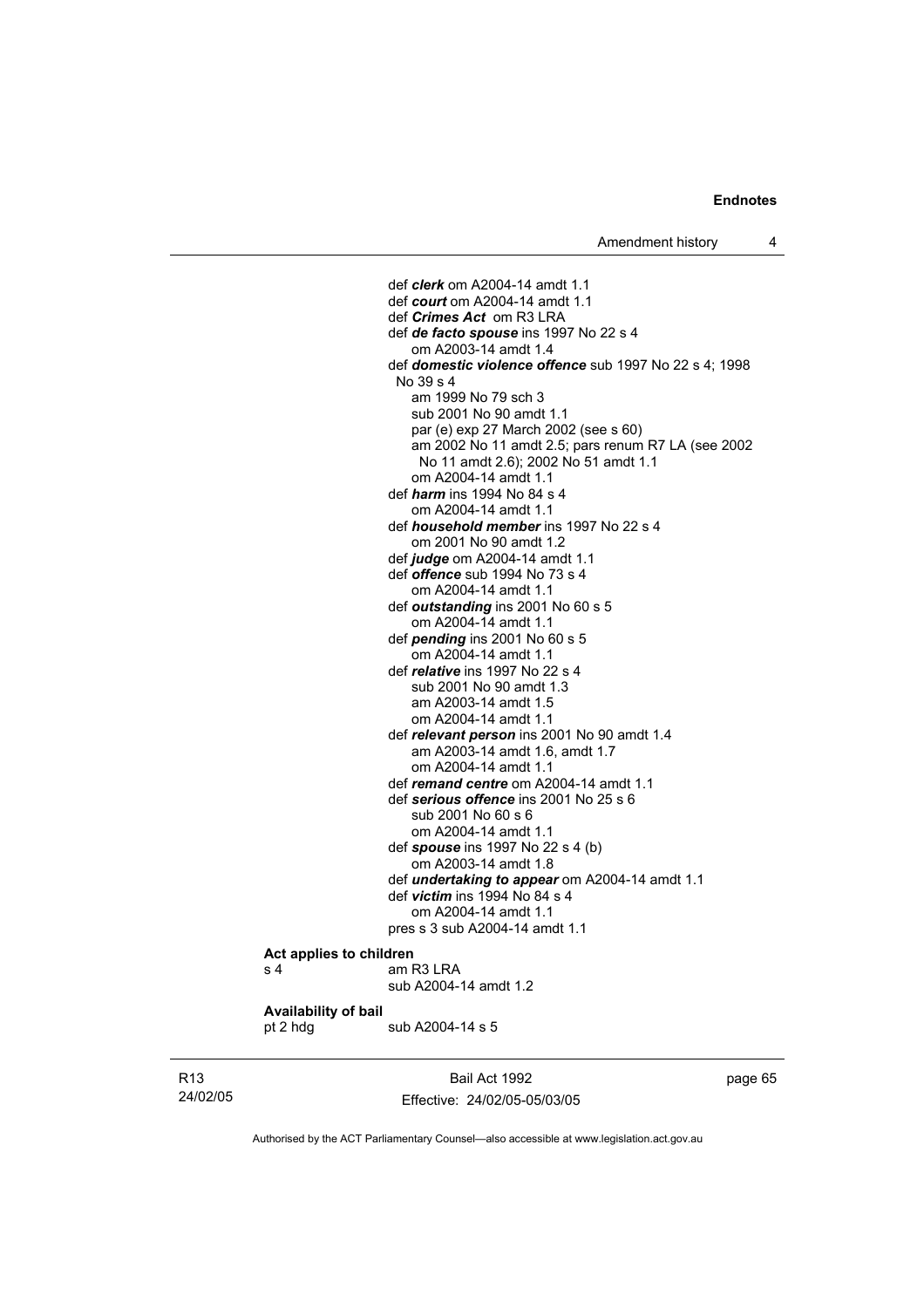| 4 | Amendment history |
|---|-------------------|
|---|-------------------|

**When bail may be granted and rights following**   $div 2.1$  hdg  $ins A2004-14 s 5$ **When may bail be granted?**  s 5 am 2001 No 25 s 7 sub A2004-14 s 5 **Rights following grant of bail**  s 6 sub A2004-14 s 5 **Presumption for bail**<br>div 2.2 hdg ins ins A2004-14 s 5 **Div 2.2 subject to div 2.3 and div 2.4** s 7 am 1992 No 75 s 4; 1994 No 73 s 5; 1997 No 22 s 5; 1998 No 39 s 5; 2001 No 90 amdt 1.5 sub A2004-14 s 5 **Bail following arrest for breach of peace** s 7A ins 1994 No 73 s 6 sub 2001 No 90 amdt 1.6 om A2004-14 s 5 **Entitlement to bail—certain minor offences etc** s 8 sub 1994 No 73 s 6 am 1997 No 22 s 6; 2001 No 25 s 8, s 9; 2001 No 60 s 7 sub 2001 No 90 amdt 1.6; A2004-14 s 5 **Entitlement to bail—breaches of certain orders** s 8A ins 1997 No 22 s 7 am 1998 No 39 s 6; 2001 No 25 s 1 sub 2001 No 90 amdt 1.6; A2004-14 s 5 **Limitations on entitlement to bail**<br>
s 9 hdg<br> **sub 2001 No 25** sub 2001 No 25 s 11 s 9 sub 2001 No 54 amdt 2.2; A2004-14 s 5 **Entitlement to bail—offences other than minor offences**  s 9A hdg sub 2001 No 60 s 8<br>s 9A ins 2001 No 25 s 12 ins 2001 No 25 s 12 am 2001 No 60 s 9, s 10 (7), (8) exp 24 September 2003 (s 9A (8)) sub A2004-14 s 5 **No presumption for bail**  div 2.3 hdg ins A2004-14 s 5 **Div 2.2 not to apply to certain offences**  s 9B ins A2004-14 s 5 **Presumption against bail**  div 2.4 hdg ins A2004-14 s 5

page 66 Bail Act 1992 Effective: 24/02/05-05/03/05

R13 24/02/05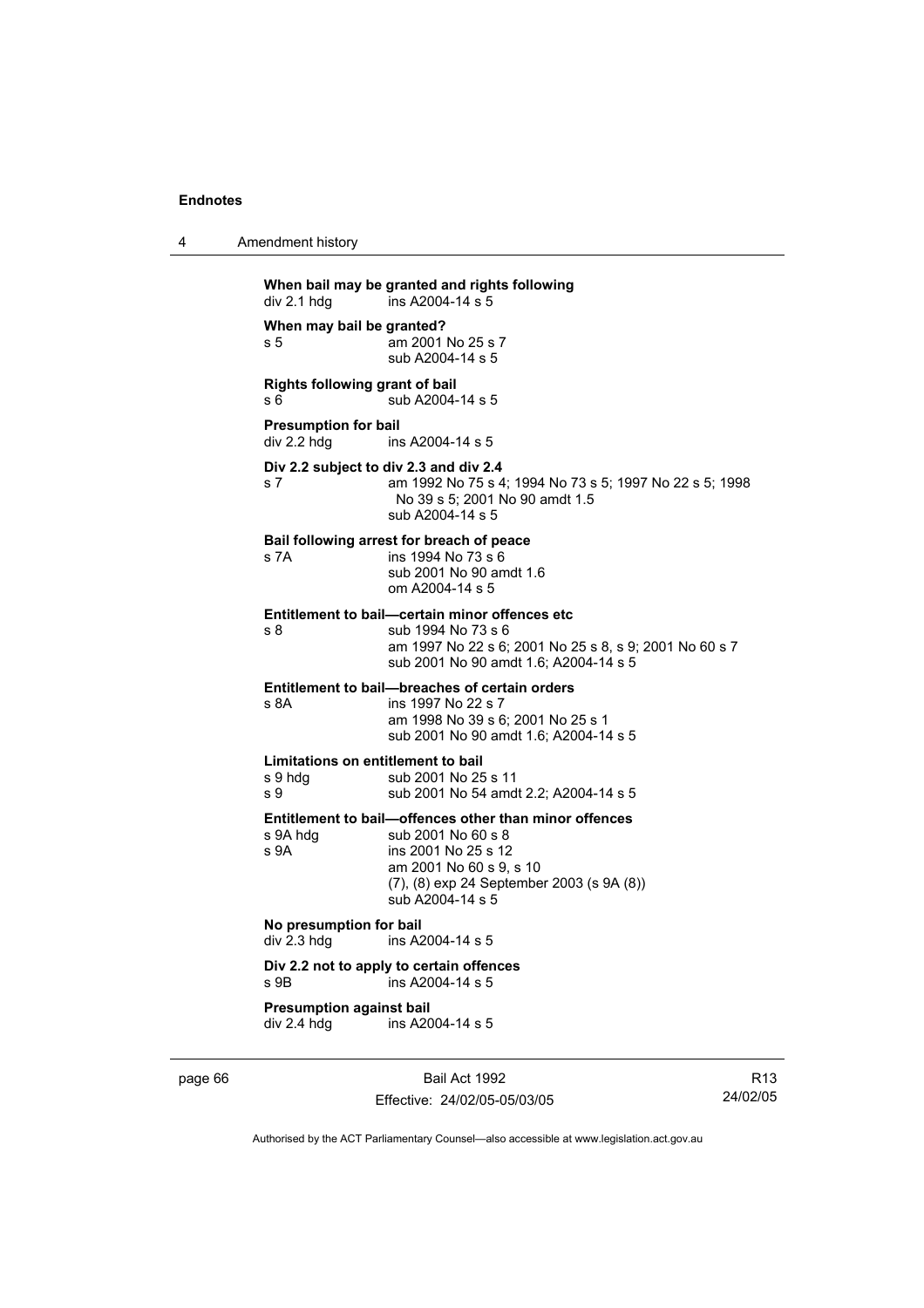# **Bail for murder and certain serious drug offences**

| s 9C hdg<br>s 9C                                    | <u>Ball for murder and certain serious drug offences</u><br>sub A2004-56 amdt 1.1<br>ins A2004-14 s 5<br>am A2004-56 amdt 1.2                               |
|-----------------------------------------------------|-------------------------------------------------------------------------------------------------------------------------------------------------------------|
|                                                     | Bail for serious offence committed while charge for another pending or                                                                                      |
| outstanding<br>s 9D                                 | ins A2004-14 s 5<br>am A2004-15 amdt 3.1                                                                                                                    |
| s 9E                                                | Bail for person sentenced to imprisonment<br>ins A2004-14 s 5                                                                                               |
| s 9F                                                | Domestic violence offence-bail by authorised officer<br>ins A2004-14 s 5                                                                                    |
| s 9G                                                | <b>Special or exceptional circumstances</b><br>ins A2004-14 s 5<br>am A2004-15 amdt 3.2                                                                     |
| <b>Dispensing with bail</b><br>s 10                 | am 1994 No 73 s 7; 2001 No 25 s 13; 2001 No 60 s 11;<br>A2004-14 s 6                                                                                        |
| Deciding bail after charge laid<br>s 13             | am 1994 No 73 s 8; 1997 No 22 s 8; 2001 No 25 s 14                                                                                                          |
| s 14                                                | Grant of bail by authorised officers<br>am A2004-14 s 7                                                                                                     |
| s 15                                                | Deciding of questions of bail by authorised officers<br>am 1997 No 22 s 9; 2001 No 25 s 15; A2004-14 s 8                                                    |
| s 16                                                | Notification of decision of authorised officer<br>am 1994 No 73 s 9; 1997 No 22 s 10; 2001 No 90 amdt 1.7;<br>ss renum R6 LA (see also 2001 No 90 amdt 1.8) |
| s 19                                                | General provisions relating to court bail<br>am 1997 No 22 sch 2; am 1997 No 96 sch 1; A2004-14 s 9                                                         |
| s 20                                                | Limitations on power of magistrate<br>sub A2004-14 s 10                                                                                                     |
| <b>Bail in relation to several offences</b><br>s 21 | am 1997 No 22 s 11 and sch 2                                                                                                                                |
| Criteria for granting bail to adults<br>s 22        | am 1994 No 84 s 5; 1997 No 22 s 11<br>sub A2004-14 s 11                                                                                                     |
| s 23                                                | Criteria for granting bail to children<br>am 1997 No 22 s 12; 1999 No 64 sch 2<br>sub A2004-14 s 11                                                         |
|                                                     |                                                                                                                                                             |

R13 24/02/05

Bail Act 1992 Effective: 24/02/05-05/03/05 page 67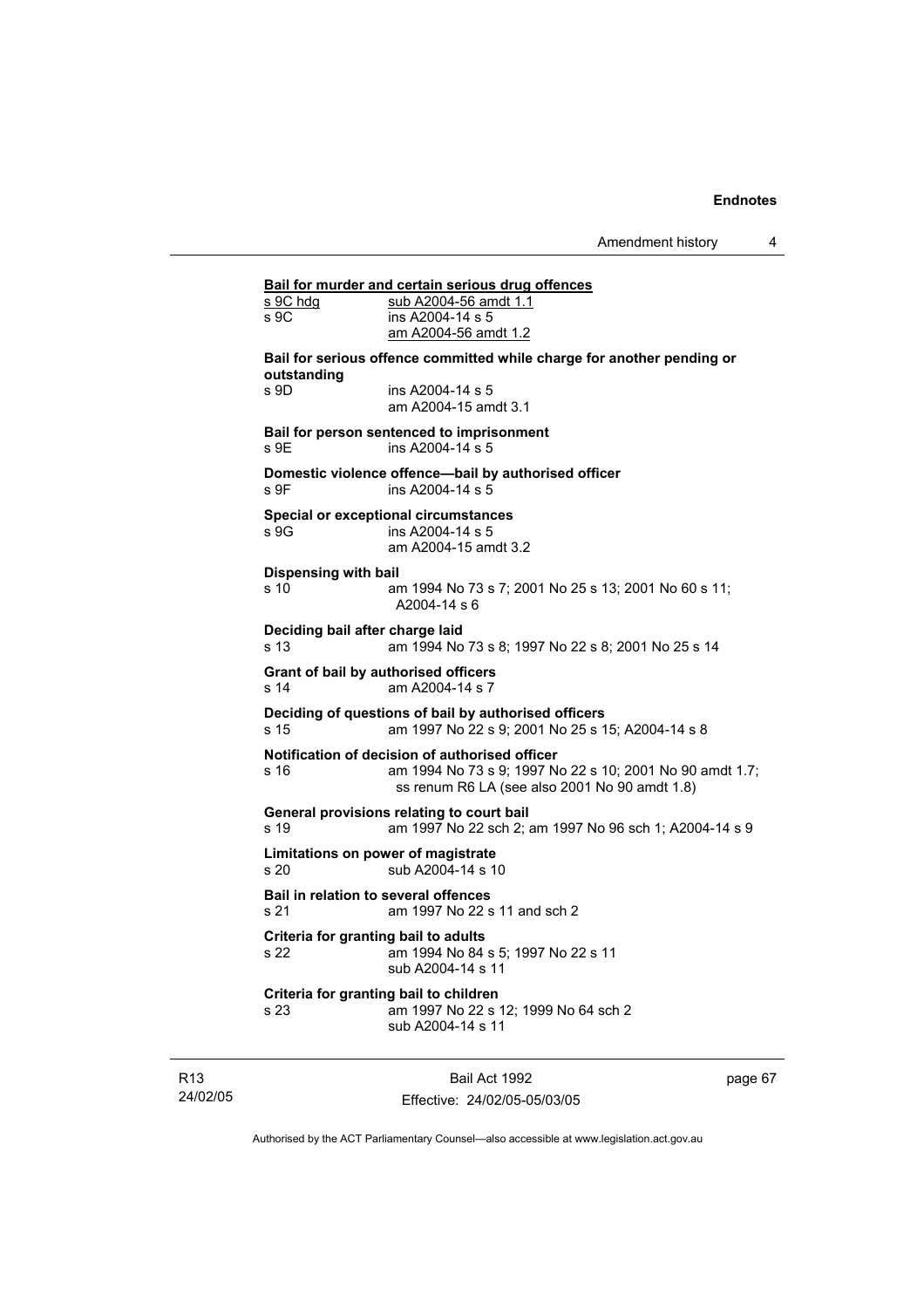4 Amendment history

# **Victim's concern about need for protection**

| s 23A                                                                                                                                | victim's concern about need for protection<br>ins 1994 No 84 s 6<br>am 1997 No 22 s 13<br>sub A2004-14 s 11                                                                                                                                                                  |  |
|--------------------------------------------------------------------------------------------------------------------------------------|------------------------------------------------------------------------------------------------------------------------------------------------------------------------------------------------------------------------------------------------------------------------------|--|
| pt 5 hdg                                                                                                                             | Bail conditions and undertakings to appear<br>sub 1994 No 73 s 10                                                                                                                                                                                                            |  |
| s 25                                                                                                                                 | Conditions on which bail may be granted to adults<br>am 1994 No 73 s 11; am 1994 No 84 s 7; 2001 No 44<br>amdt 1.317; 2001 No 90 amdt 1.9; ss renum R6 LA;<br>A2004-14 s 12, s 13, s 15, s 16; pars renum R11 LA<br>(see A2004-14 s 14); ss renum R11 LA (see A2004-14 s 17) |  |
| s 26                                                                                                                                 | Conditions on which bail may be granted to children<br>am 1999 No 64 sch 2; A2004-14 s 18, s 19; ss renum R11 LA<br>(see A2004-14 s 20)                                                                                                                                      |  |
| s 27                                                                                                                                 | Recording of certain bail decisions<br>am 1997 No 22 sch 2                                                                                                                                                                                                                   |  |
| Notice to victim of bail decisions<br>s 27A                                                                                          | ins 1994 No 84 s 8<br>om A2004-14 s 21                                                                                                                                                                                                                                       |  |
| <b>Undertakings to appear</b><br>s 28                                                                                                | am 2001 No 44 amdt 1.318<br>sub A2004-14 s 22                                                                                                                                                                                                                                |  |
| s 29                                                                                                                                 | Undertakings in respect of more than 1 offence<br>om 1994 No 73 s 12                                                                                                                                                                                                         |  |
| s 30                                                                                                                                 | Accused person may be excused from attendance before court<br>am 1997 No 96 sch 1; 2001 No 44 amdt 1.319; A2004-14<br>amdt 1.3, amdt 1.4; ss renum R11 LA (see A2004-14<br>amdt $1.5$ )                                                                                      |  |
| <b>Bail requirements</b><br>s 31                                                                                                     | am 1994 No 73 s 13<br>sub A2004-14 s 23                                                                                                                                                                                                                                      |  |
| Acceptable people and security for bail<br>am 1994 No 73 s 14; ss renum R6 LA<br>s 32<br>sub A2004-14 s 23                           |                                                                                                                                                                                                                                                                              |  |
| <b>Continuation of bail and undertakings</b><br>s 33<br>am 1994 No 73 s 15; 1997 No 22 sch 2; ss renum R6 LA;<br>A2004-14 s 24, s 25 |                                                                                                                                                                                                                                                                              |  |
| s 34                                                                                                                                 | Written notice of conditions of bail<br>am 1997 No 22 sch 2; 2001 No 44 amdt 1.320                                                                                                                                                                                           |  |

page 68 Bail Act 1992 Effective: 24/02/05-05/03/05

R13 24/02/05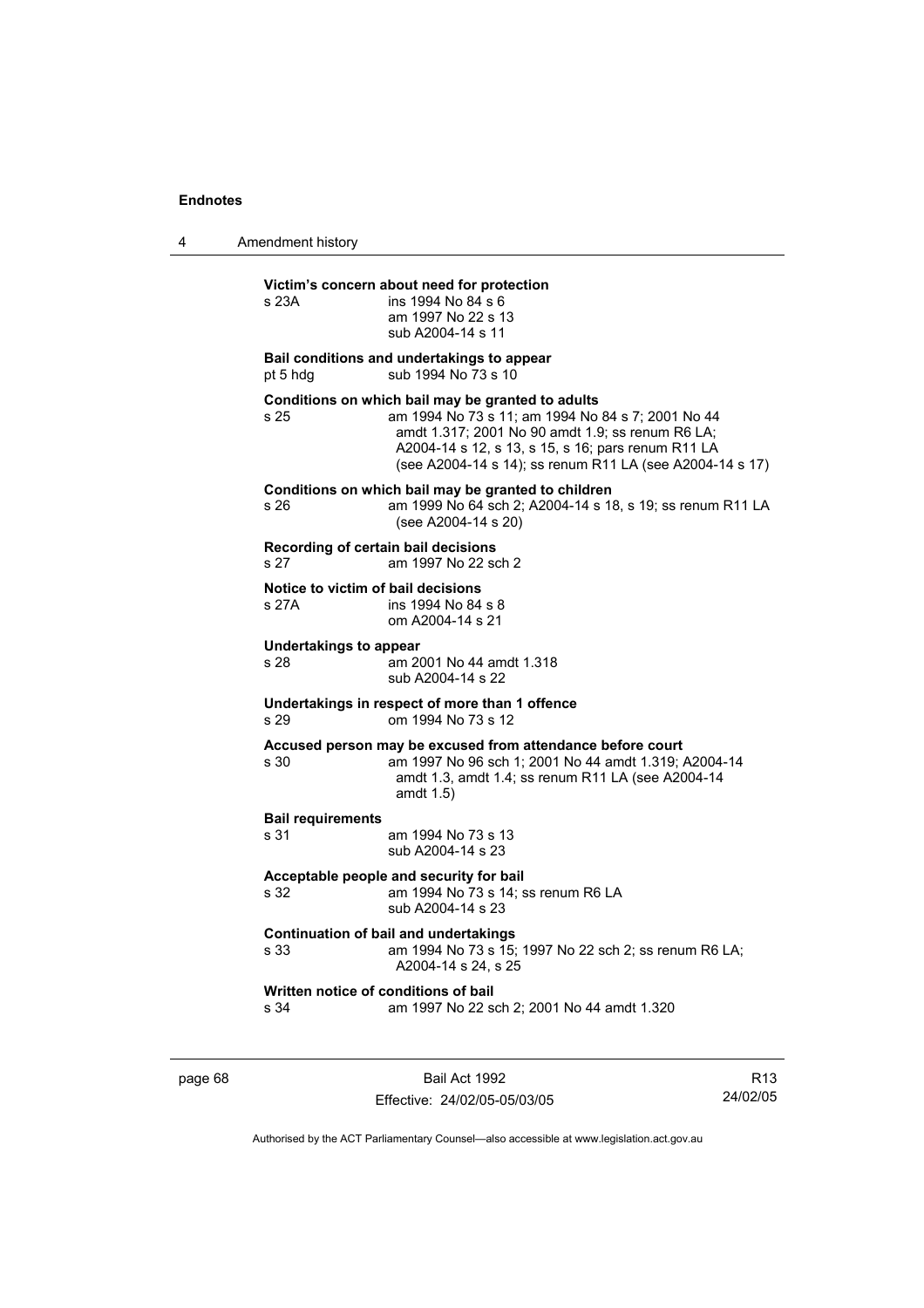Amendment history 4

**Warning to person making acknowledgment** s 35 om A2004-14 s 26 **Discharge of surety** s 36 am 1994 No 73 s 16 sub A2004-14 s 27 **Payment of amounts to Territory** s 37 sub A2004-14 s 28 am A2004-60 amdt 1.16 **Review of decisions by authorised officers**  div 6.1 hdg (prev pt 6 div 1 hdg) renum R4 **Review by authorised officers** s 38 am 1997 No 22 sch 2 **Expiry—Motor Traffic Act reference**  s 39 renum as s 60 R5 LA **Review of decisions by courts**  div 6.2 hdg (prev pt 6 div 2 hdg) renum R4 LA **Court may review on its own initiative** s 41A ins A2004-14 s 29 **Power of Magistrates Court to review** s 42 sub A2004-14 s 30; A2005-5 s 6 **Power of Supreme Court to review** s 43 am A2004-14 s 31, s 32; ss renum R11 LA; A2005-5 s 8 (and see s 7) **General limitation on power of court to review** s 44 om A2004-14 s 33 **Miscellaneous**   $div 6.3$  hdg orig pt 6 div 3 hdg ins 1994 No 84 s 9 (prev pt 6 div 3 hdg) renum R4 LA om A2004-14 s 34 **Notice to victim of bail decisions** s 46A ins 1994 No 84 s 9 om A2004-14 s 34 **Giving information relating to bail** s 47 am 1994 No 73 s 17; 2001 No 44 amdt 1.321 **Notice to victim of bail decisions** s 47A ins A2004-14 s 35; ss renum R11 LA **Notification to court that bail condition not satisfied** s 48 am 1994 No 73 s 18; 2001 No 44 amdt 1.322

R13 24/02/05

Bail Act 1992 Effective: 24/02/05-05/03/05 page 69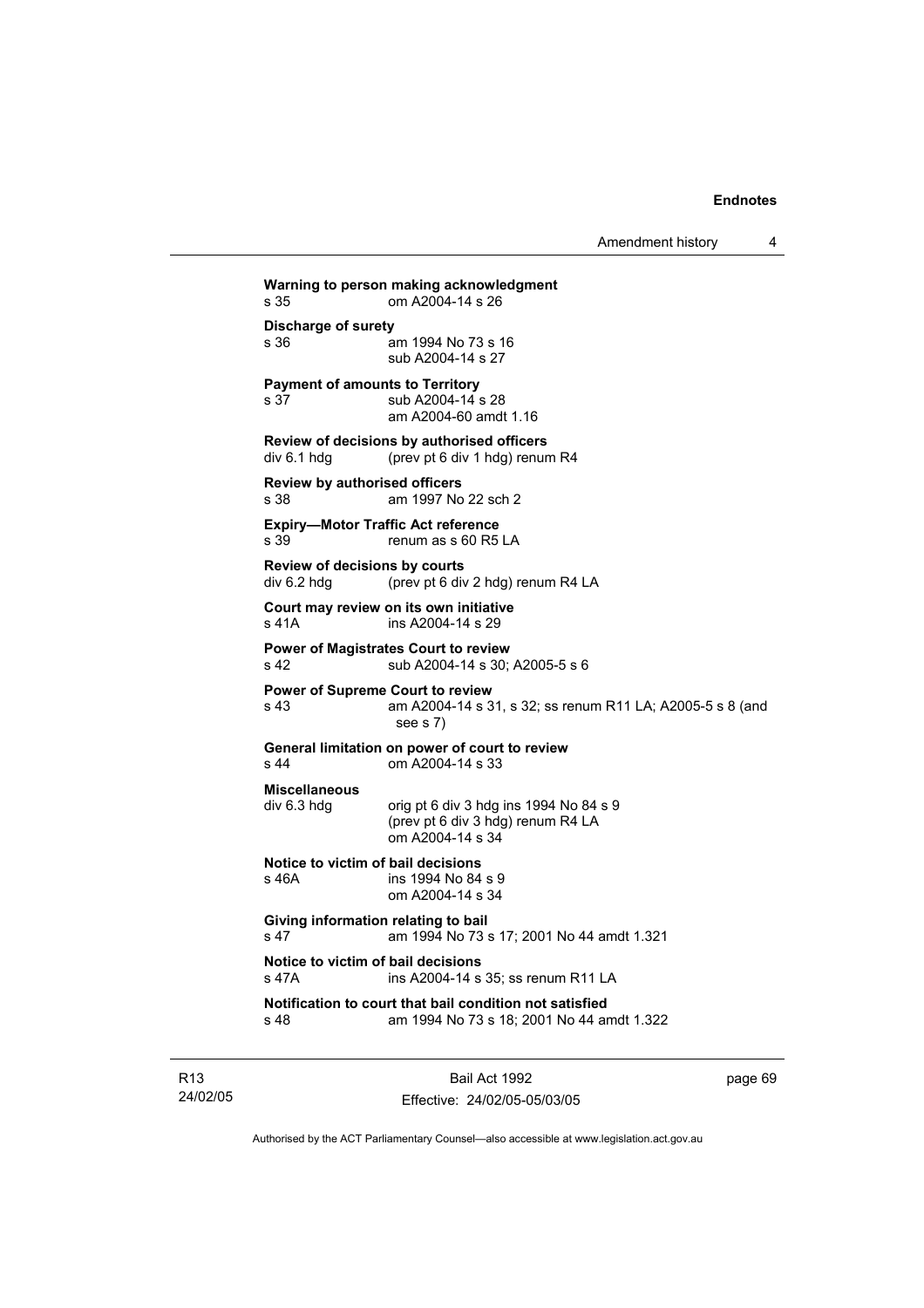4 Amendment history

**Failure to answer bail**<br>s 49 am am 1994 No 73 s 19: 1994 No 81 sch sub 2001 No 25 s 16 **False statements in acknowledgments** s 50 am 1994 No 81 sch om A2004-14 s 36 **Indemnification of sureties** s 51 am 1994 No 81 sch **Apprehension of person admitted to bail** s 53 om 1994 No 75 sch 3 **Power of court where person apprehended** s 54 om 1994 No 75 sch 3 **No right of surety to arrest** s 56 am 1994 No 73 s 20 sub A2004-14 s 37 **Arrest without warrant of person on bail** s 56A ins A2004-14 s 28 **Arrest for breach of condition by person outside ACT** s 56B ins A2004-14 s 28 **Act to prevail**  s 57 am A2004-14 amdt 1.6, amdt 1.7 **Abolition of inherent power of bail** s 57AA ins 1996 No 81 s 7 **Form of certain instruments** s 57A ins 1994 No 73 s 21 om 2001 No 44 amdt 1.323 **Approved forms**  s 58 sub 2001 No 44 amdt 1.323 am A2004-14 s 39 **Regulation-making power**  s 59 ins 2001 No 44 amdt 1.323 am A2004-14 s 40, s 41 **Transitional** pt 8 hdg ins 1999 No 79 sch 3 om R6 LA

page 70 Bail Act 1992 Effective: 24/02/05-05/03/05

R13 24/02/05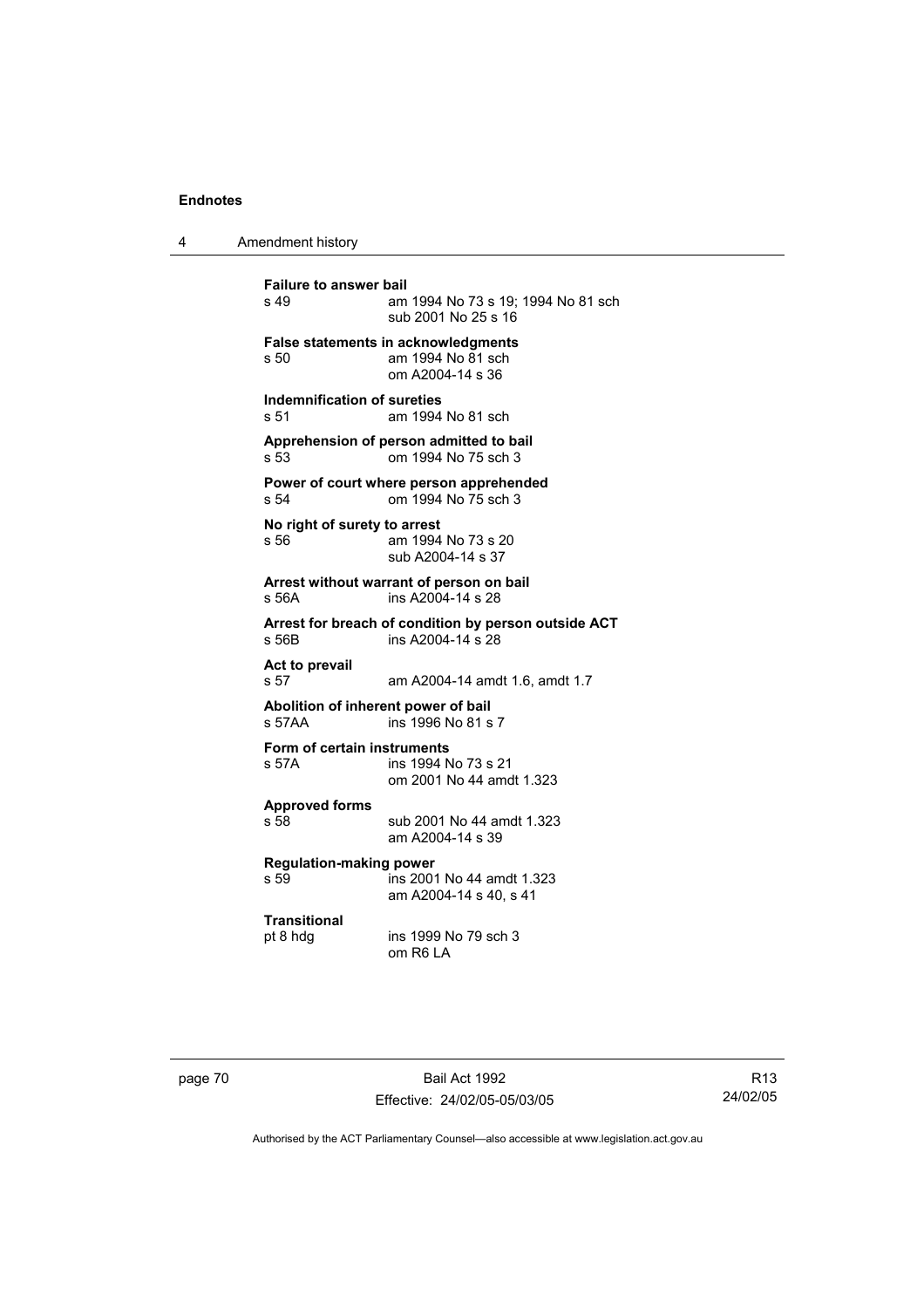# **Expiry—Motor Traffic Act reference**<br>s 60 (prev s 39) ins 199

(prev s 39) ins 1999 No 79 sch 3 sub 2001 No 90 amdt 1.10 as s 59 renum R5 LA exp 27 March 2002 (see s 60)

### **Domestic violence offences against the** *Crimes Act 1900*

sch 1 ins 1997 No 22 s 14 am 1998 No 39 s 7 sub 2001 No 90 amdt 1.11 am 2002 No 51 amdt 1.2 sub A2004-14 s 43 am A2004-14 s 44; A2004-15 amdt 3.3, amdt 3.4; pts renum R11 LA (see A2004-15 amdt 3.5); items renum R11 LA; A2004-56 amdt 1.3, amdt 1.4

## **Dictionary**

| . . | ١ı |
|-----|----|
|     |    |

| dict | ins A2004-14 amdt 1.8                                      |
|------|------------------------------------------------------------|
|      | def <b>accused person</b> ins A2004-14 s 42                |
|      | def <i>appeal</i> ins A2004-14 amdt 1.8                    |
|      | def <i>applicable bail criteria</i> ins A2004-14 amdt 1.8  |
|      | def <i>authorised officer</i> ins A2004-14 amdt 1.8        |
|      | def <b>bail</b> ins A2004-14 amdt 1.8                      |
|      | def <b>bail condition</b> ins A2004-14 amdt 1.8            |
|      | def <i>child</i> ins $A2004-14$ amdt 1.8                   |
|      | def court ins $A2004-14$ amdt 1.8                          |
|      | def <i>domestic violence offence</i> ins A2004-14 amdt 1.8 |
|      | def <i>grant</i> ins $A2004-14$ amdt 1.8                   |
|      | def offence ins A2004-14 amdt 1.8                          |
|      | def relevant person ins A2004-14 amdt 1.8                  |
|      | def surety ins A2004-14 amdt 1.8                           |
|      | def <i>undertaking to appear</i> ins A2004-14 amdt 1.8     |
|      | def <i>victim</i> ins A2004-14 amdt 1.8                    |
|      |                                                            |

page 71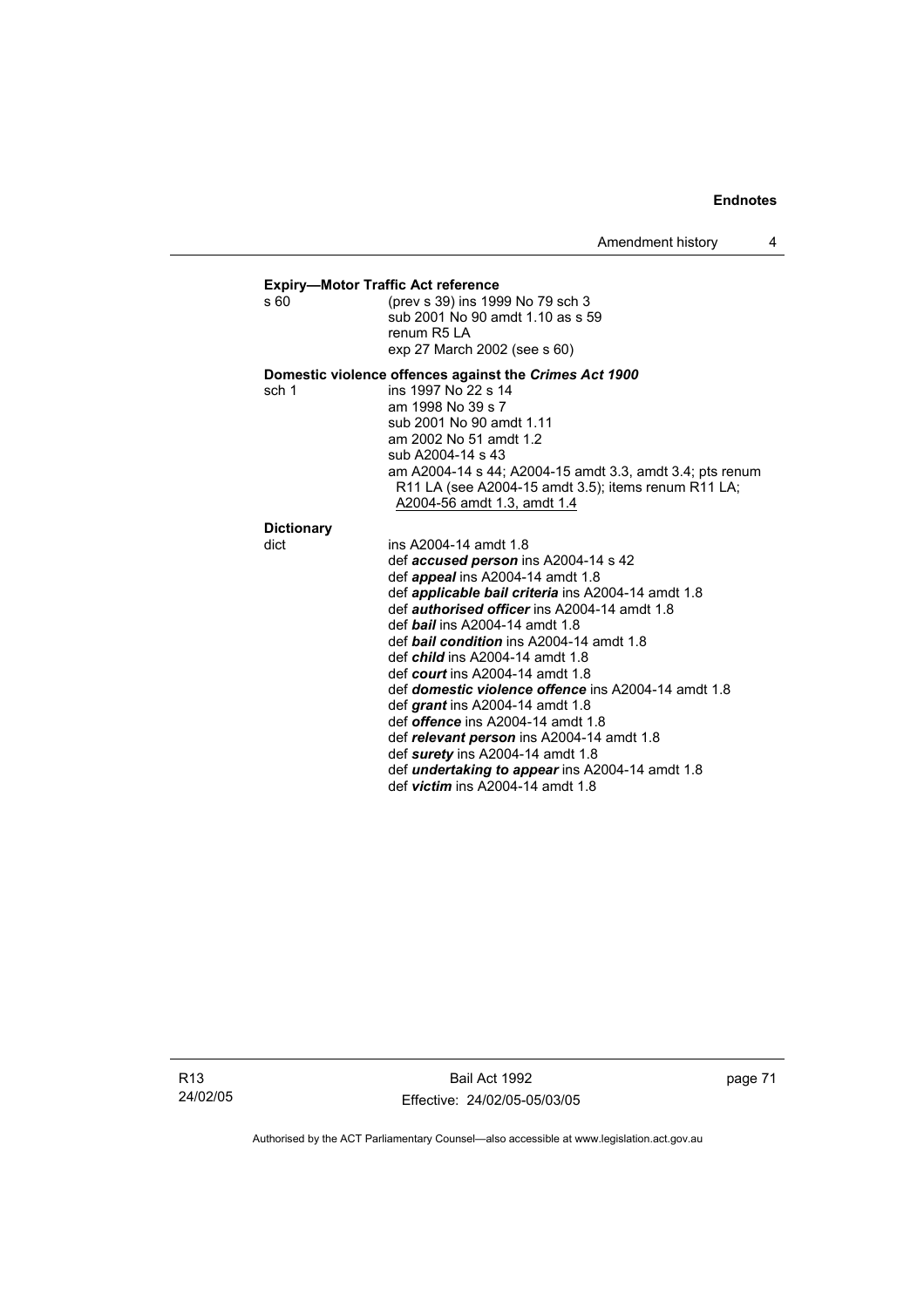# **5 Earlier republications**

Some earlier republications were not numbered. The number in column 1 refers to the publication order.

Since 12 September 2001 every authorised republication has been published in electronic pdf format on the ACT legislation register. A selection of authorised republications have also been published in printed format. These republications are marked with an asterisk (\*) in column 1. Except for the footer, electronic and printed versions of an authorised republication are identical.

| <b>Republication No Amendments to</b> |                | <b>Republication date</b> |
|---------------------------------------|----------------|---------------------------|
| 1                                     | Act 1994 No 84 | 29 February 1996          |
| 2                                     | Act 1996 No 81 | 1 January 1997            |
| 3                                     | Act 1998 No 39 | 31 January 1999           |
| 4                                     | Act 2001 No 54 | 12 September 2001         |
| 5                                     | Act 2001 No 90 | 12 October 2001           |
| 6                                     | Act 2001 No 90 | 27 March 2002             |
| $7^*$                                 | Act 2002 No 11 | 28 May 2002               |
| 8                                     | Act 2002 No 51 | 1 January 2003            |
| 9                                     | A2003-14       | 28 March 2003             |
| 10                                    | A2003-14       | 25 September 2003         |
| 11                                    | A2004-15       | 26 June 2004              |
| 12                                    | A2004-60       | 10 January 2005           |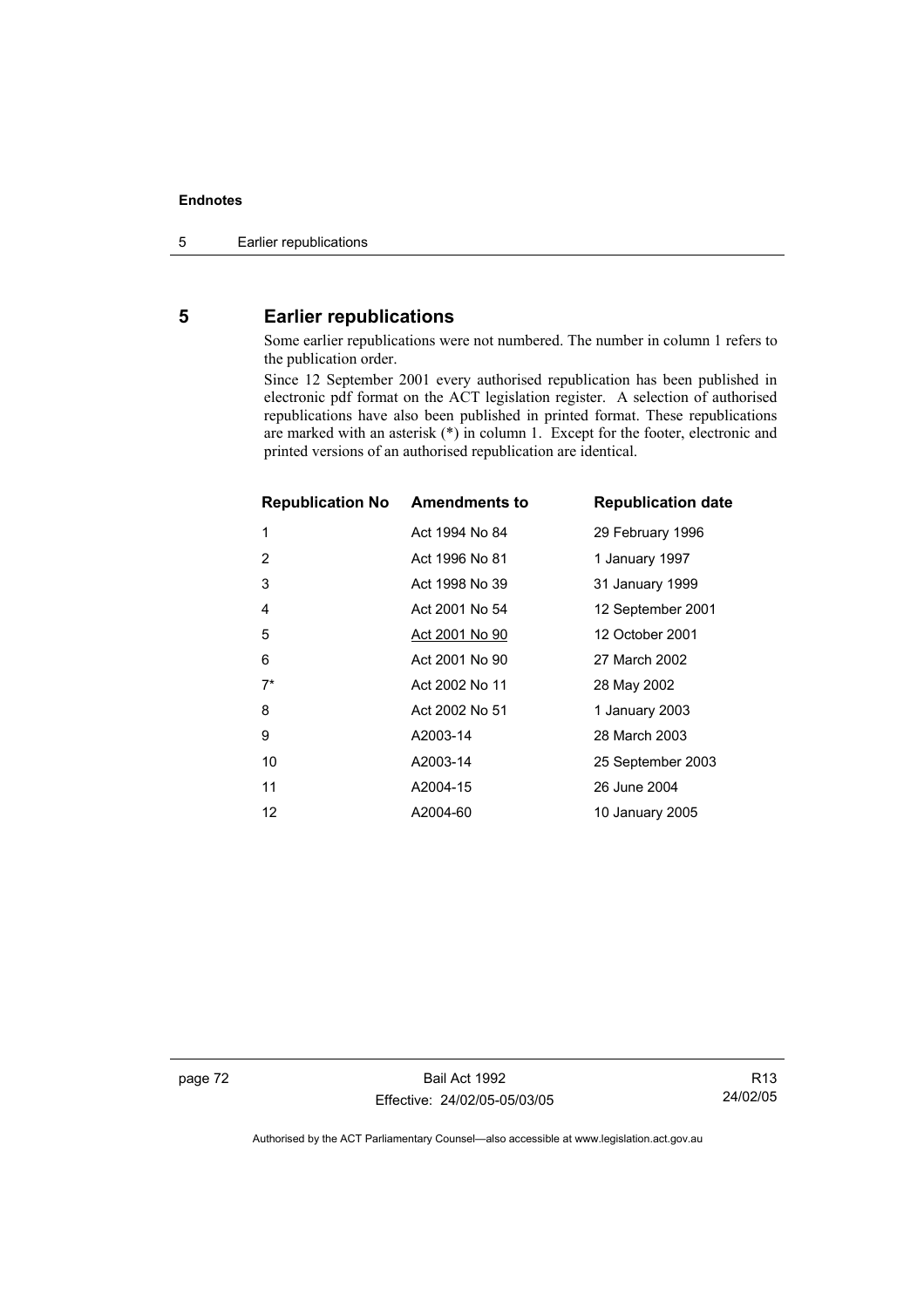# **6 Uncommenced amendments**

The following amendments have not been included in this republication because they were uncommenced at the republication date:

# **Criminal Code (Serious Drug Offences) Amendment Act 2004 A2004-56 sch 1 pt 1.1**

# **Part 1.1 Bail Act 1992**

# **[1.1] Section 9C heading**

*substitute* 

# **9C Bail for murder and certain serious drug offences**

# **[1.2] Section 9C (1)**

*substitute* 

- (1) This section applies to a person accused of—
	- (a) murder; or
	- (b) an offence against any of the following provisions of the Criminal Code, chapter 6 (Serious drug offences):
		- (i) section 603 (1) (which is about trafficking in a large commercial quantity of a controlled drug);
		- (ii) section 607 (1) (which is about manufacturing a large commercial quantity of a controlled drug for selling);
		- (iii) section 616 (1) (which is about cultivating a large commercial quantity of a controlled plant for selling);
		- (iv) section 619 (1) (which is about selling a large commercial quantity of a controlled plant);

page 73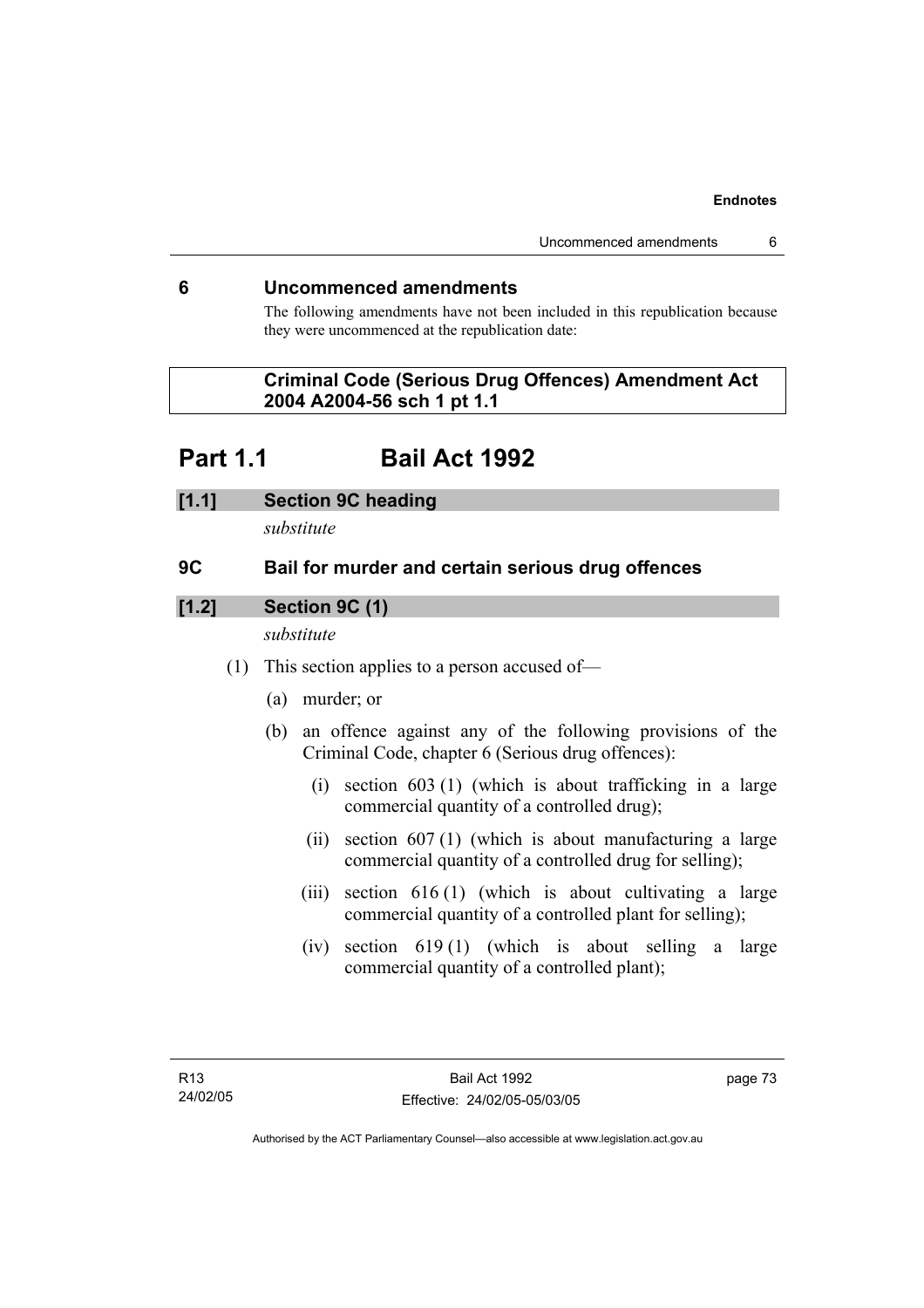| 6              | Uncommenced amendments |                                                                                                                                                    |
|----------------|------------------------|----------------------------------------------------------------------------------------------------------------------------------------------------|
|                | (v)                    | section $622(1)$ (which is about supplying etc<br>a<br>commercial quantity of a controlled drug to a child for<br>selling);                        |
|                | (vi)                   | section $624(1)$ (which is about procuring a child to<br>traffic in a commercial quantity of a controlled drug).                                   |
|                | <b>Note</b>            | A reference to an offence against a Territory law includes a reference to<br>a related ancillary offence, eg attempt (see Legislation Act, s 189). |
| [1.3]          |                        | Schedule 1, part 1.2, new items 3 to 19                                                                                                            |
|                | insert                 |                                                                                                                                                    |
| 3              | 603(3)                 | trafficking in commercial quantity of<br>controlled drug                                                                                           |
| $\overline{4}$ | 603(5)                 | trafficking in trafficable quantity of cannabis                                                                                                    |
| 5              | 603(7)                 | trafficking in controlled drug other than<br>cannabis                                                                                              |
| 6              | 607(3)                 | manufacturing commercial quantity of<br>controlled drug for selling                                                                                |
| 7              | 607(5)                 | manufacturing controlled drug for selling                                                                                                          |
| 8              | 610(1)                 | selling large commercial quantity of controlled<br>precursor for manufacture of controlled drug                                                    |
| 9              | 610(3)                 | selling commercial quantity of controlled<br>precursor for manufacture of controlled drug                                                          |
| 10             | 611(1)                 | manufacturing large commercial quantity of<br>controlled precursor for manufacture of<br>controlled drug                                           |
| 11             | 611(3)                 | manufacturing large commercial quantity of<br>controlled precursor for selling                                                                     |